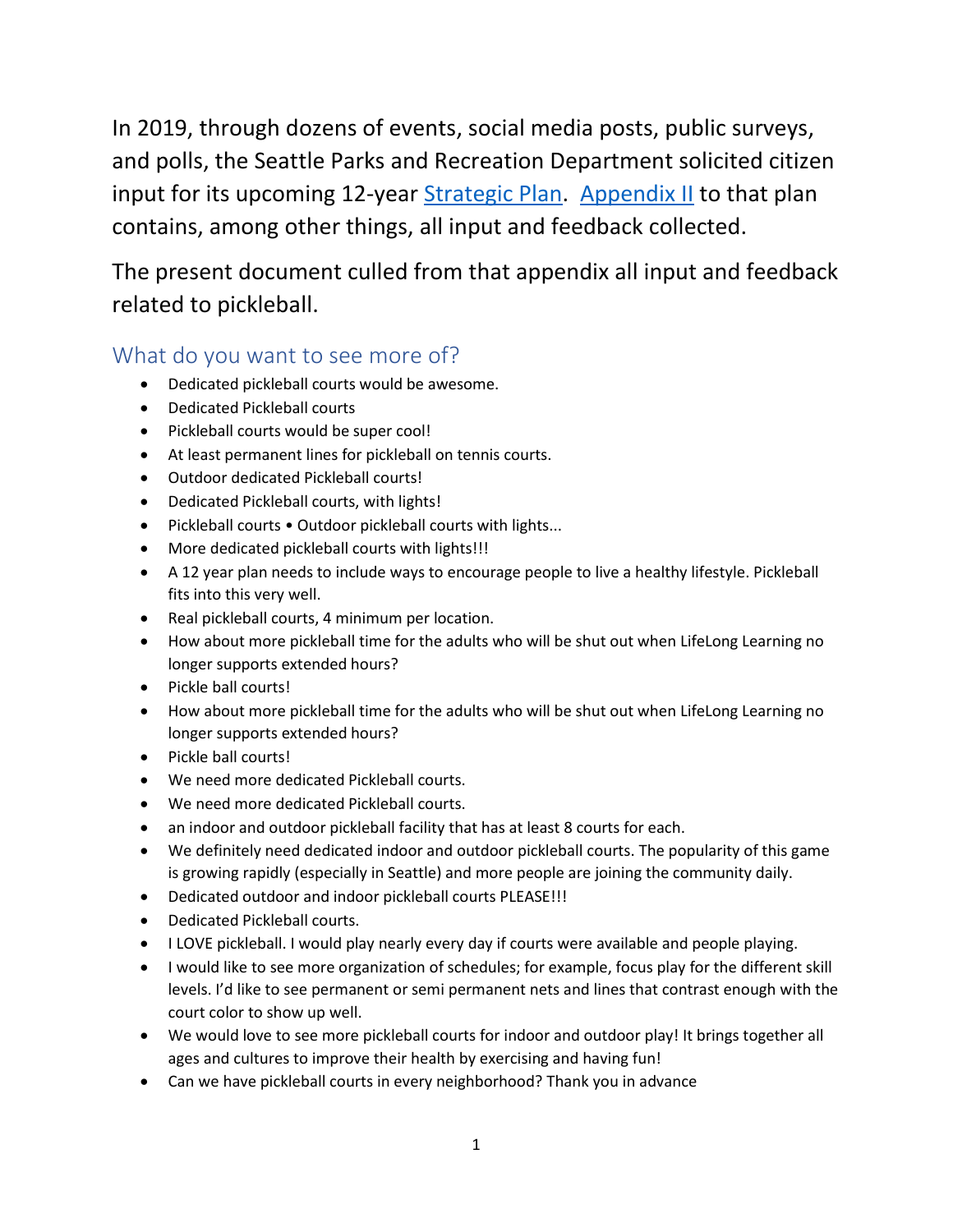- More dedicated Pickleball courts please! More outdoor courts with lights so we can play later in the day.
- My family and I would like to see dedicated outdoor Pickleball courts and increased access to indoor Pickleball as well.
- A dedicated pickleball court.
- "Dedicated pickleball courts please!
- And more gym time in the winter for pickleball play nights and Saturdays are preferable for the vast amount of us who aren't retired."
- pickleball. Please build sufficient dedicated courts to accommodate our numbers.
- I would like to have a dedicated pickleball facility with indoor and outdoor courts.
- I would like to see dedicated Pickleball centers of at least 6 courts each placed around the city (to reduce driving) and near schools.
- I would like to see indoor and outdoor pickleball courts that are designed with community building in mind.
- Definitely need many dedicated outdoor pickleball courts.
- Dedicated pickleball courts with lights!
- Indoor and outdoor pickleball courts
- pickleball.
- More full time Pickleball courts!
- More PICKLEBALL: more courts both indoor and outdoor.
- Dedicated outdoor pickleball courts (8+) centralized in one location for this growing and social sport.
- More pickleball courts both indoor and outdoor please!
- indoor and outdoor PICKLEBALL.
- Definitely, Pickleball courts are needed in Seattle.
- More Pickleball courts for indoors and outdoor
- Dedicated PICKLEBALL courts please!
- Outdoor dedicated pickleball courts with lights please! In north Seattle would be a bonus!!!
- More dedicated pickleball courts with lights and nets, please oh please!
- Give us some dedicated outdoor Pickleball courts (8 + courts, one site) AND some indoor court time during the winter.
- Dedicated courts of 6 or more, in locations where there are people playing.
- Dedicated PICKLEBALL courts please
- Pickleball! It's easy to play for all ages and has a cheap point of entry
- Pickleball courts! Fastest growing sport in North America!
- Pickleball courts; sport is growing; all ages can play.
- Pickleball!! We need a lot more courts dedicated to just pickleball!!
- · PICKLEBALL !!!!
- Pickleball! More dedicated courts with semi permanent nets. There were 40+ people on 6 courts at Shoreview today.
- A location with at least 8 dedicated outdoor Pickleball courts and increased hours for Pickleball at community centers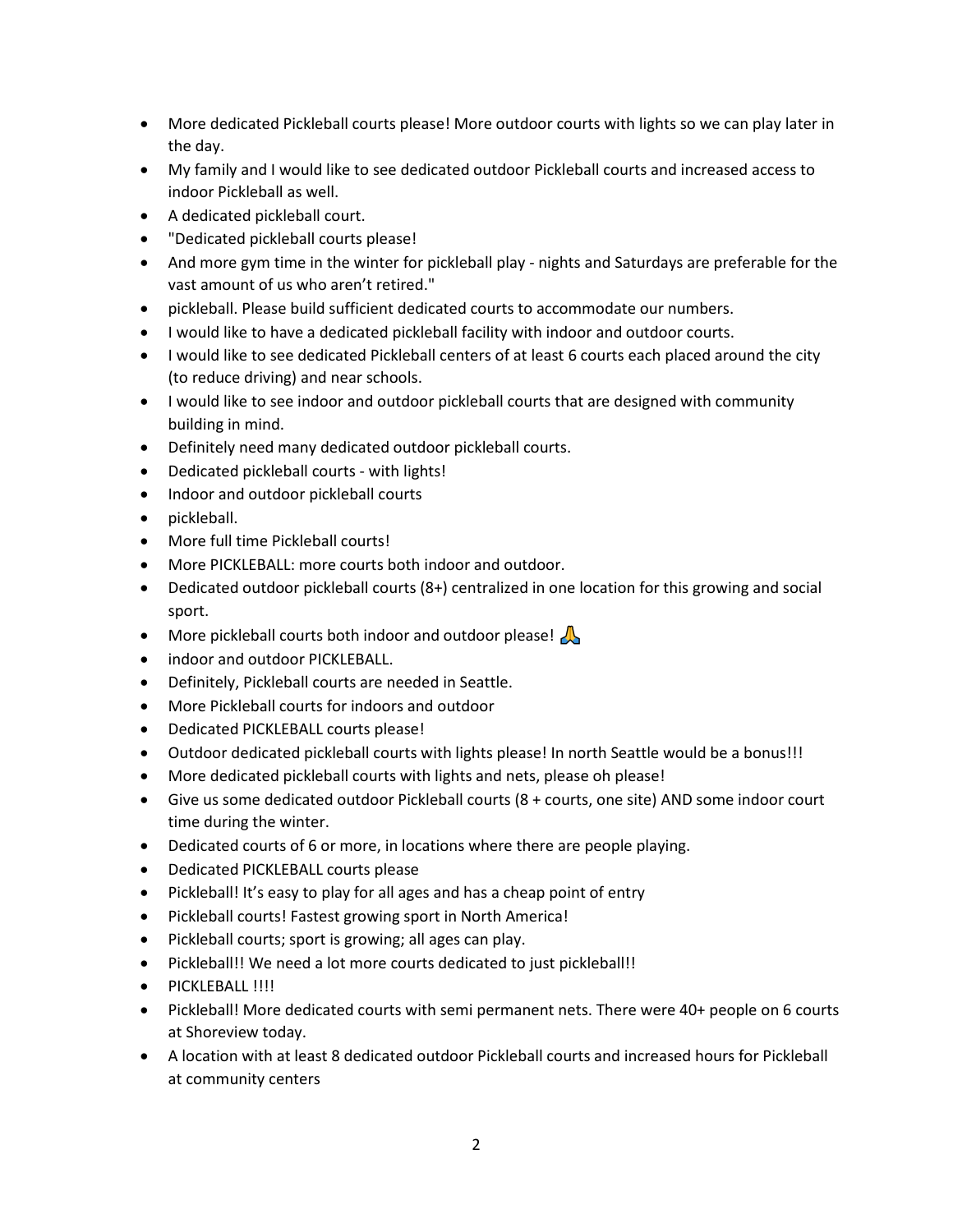- The city needs to provide more pickleball courts to allow the growing number of players to continue this home grown sport
- I would like to see more dedicated pickleball courts.
- I really enjoy Pickleball. I am 72 years old and found Pickleball just a few years ago. The sport is doable for me though I will never be good enough for tournament play. 19 Seattle Parks and Recreation Strategic Plan | 2020-2032 | Appendix II The Community Centers are the perfect venues for drop in play where people of…
- More dedicated indoor & outdoor pickleball courts
- Please reconsider classifying Pickleball as a non-public activity beginning in January 2020. The sport continues to attract more players and having indoor courts available at Highpoint and Delridge are needed to accommodate the higher usage. Thanks!
- Hello Seattle, I would love to see some more dedicated indoor and outdoor pickleball courts.
- We would love to see more pickleball courts for indoor and outdoor play!
- More dedicated Pickleball courts indoor and outdoor. Please!!
- Dedicated/lighted pickleball courts!!
- Dedicated indoor and outdoor Pickleball courts across the city.
- I would like to have a dedicated pickleball facility with indoor and outdoor courts.
- More pickle ball courts available
- More Pickleball courts!!! Both indoor and outdoor!!
- More Pickleball courts for indoors and outdoors, please.
- Pickleball
- A dedicated pickleball center that provides year round access to indoor and outdoor play. Seattle is building a strong and inclusive pickleball community and we'd appreciate facilities support from SPR!
- The counter staff at Loyal Heights and Ballard are very friendly and helpful. Don't enjoy the way Pickleball court time gets the short straw with SPR and their allotment of activity time at various centers. Latest case in point is the way that summer hours were bumped at Yesler Community Center.
- I love how the parks and recreation department is organizing classes to teach seniors how to play pickleball, and how it has recently added skills and drills classes. It's too bad that there is such a large demand for the intro classes that there are often more participants than can fit on the courts. The amazing volunteer instructor handles this very gracefully but it is not ideal for anyone. It would also be nice to have an extra hour of novice-only play time after each intro class session, so beginners can get more time playing with other beginners.
- Could the Parks and Recreation department figure out how many people are actually attending the indoor pickleball sessions currently provided by Lifelong Recreation? How do you evaluate the service you provide without attendance data? Any location that has more than 6 or 8 participants per pickleball court is overcrowded and needs to be expanded. Any location that has fewer than 4 participants per pickleball court needs to be advertised.
- Thank you for asking the public what activities and community usage we would like to see the SPR focus on in the future. My answer would be PICKLEBALL!! I would love to see more dedicated pickleball outdoor courts, ideally covered and lighted. Also, more indoor pickleball court time at the Community Centers. As a retiree, Pickleball has changed my life. I'm able to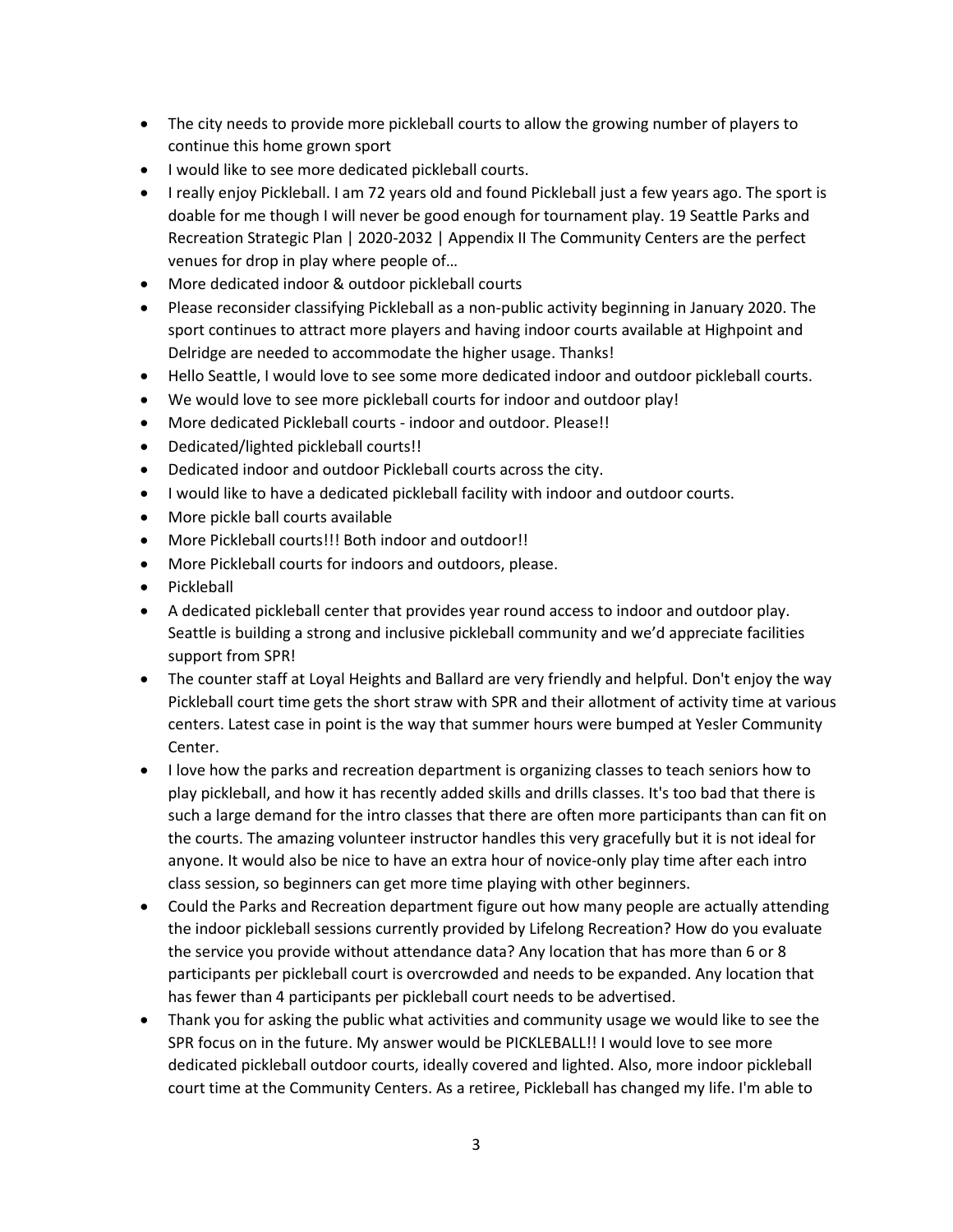stay active and fit with a sport that encourages multi-generational social interactions. Also, it's a sport that can be played as you age and it's easy to show up and quickly be invited in to play with others as a drop-in, no need to organize players ahead of time.

- Add more pickleball striping of public tennis courts, please!
- Covered, lighted, dedicated Pickleball courts by the dozen.
- Dedicated pickleball courts like this.

What amenities would you like to see more of at dog offleash areas in Seattle? Seating/covered areas or water fountains for dogs?

• Pickle ball courts and more dog parks that are long walks

What kinds of activities, amenities, features, programs, or events do YOU want to see at your parks, fields, play areas, community centers, pools, etc. in the next 10 - 12 years? Help us think big and share your ideas below!

- A pickleball complex with at least 12 courts and lighting so people that work 9-5 can play.
- More dedicated pickleball courts!
- A pickleball center with 8-12 outdoor and 6-8 covered courts that are located in the north Seattle area. Make this a central site to promote the game that supports social interaction and play amongst all age groups, 8 to 80+
- A location with at least 8 dedicated outdoor pickleball courts and increased hours at community centers for indoor pickleball!
- More pickleball courts. If we have pickleball courts in every park, we can take back our parks from the homeless
- Dedicated pickleball courts
- Dedicated pickleball courts!!! •
- It would be great to see a facility dedicated to the fastest growing sport in a equally fast growing city. Stay progressive Seattle Parks and Recreation, and please build us some Pickleball courts!
- Courts for pickleball! The rest of the country is doing it so I know it's possible!
- Dedicated indoor and outdoor pickleball courts. It is a sport for all ages and is rapidly growing all across America. 75 people are regularly showing up at Green lake. Imagine what would happen in the winter with an indoor dedicated facility with permanently striped floors and hours over the weekend!
- Pickleball courts that are dedicated and both indoor and outdoor with lights for safety. Pickleball is great for all ages, and fitness abilities. It is all inclusive and promotes body movement and good health. It is a growing sport and every major city is taking note. King County needs to be able to meet the growing demand. Thank you.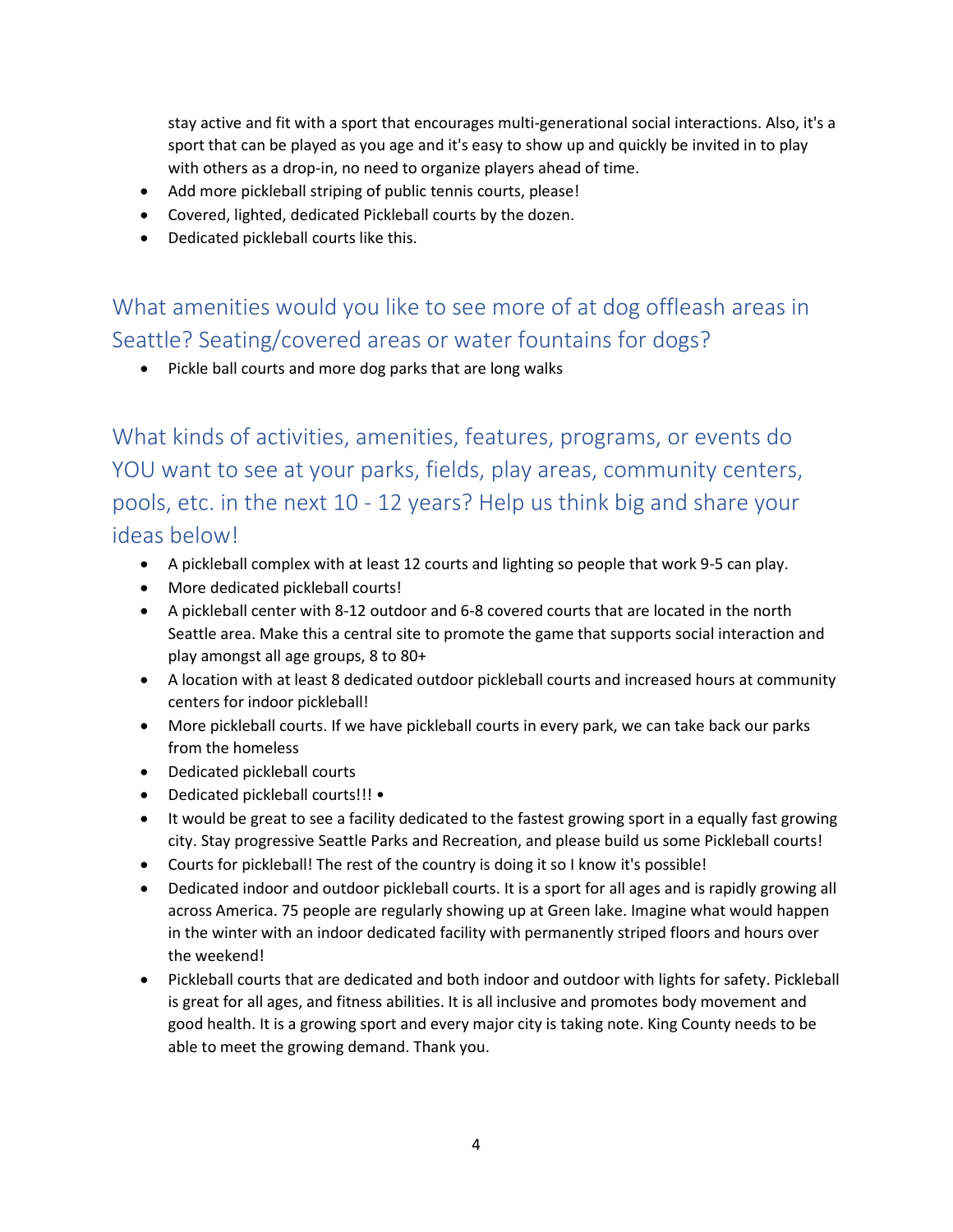- Please consider adding more indoor and outdoor PICKLEBALL courts. More playtime at indoor courts in winter months or rainy days. Permanent lines at the outdoor tennis court and pickleball camps for kids. Thank you...
- I would love to see dedicated indoor and outdoor pickleball courts and facilities. The sport covers the spectrum of ages and physical abilities while being fun for all. It's a wonderfully inclusive sport as well as growing double digits per year in popularity. I would like to see current tennis courts lined for pickleball as a first easy step.
- Dedicated pickleball courts to meet the need for this rapidly growing and inclusive sport.
- Dedicated indoor/outdoor pickleball facility!
- Dedicated indoor/outdoor pickleball courts (6 to 8\$ with extended afternoon/evening and weekend hours
- Dedicated indoor and outdoor pickleball courts. It is a sport for all ages and is rapidly growing all across America. 75 people are regularly showing up at Green lake. Imagine what would happen in the winter with an indoor dedicated facility with permanently striped floors and hours over the weekend!
- More intergenerational activities that promote healthy people and strong communities, such as PICKLEBALL. To get the strong community part, you need to have 12+ adjacent dedicated courts.
- Pickleball courts that are dedicated and both indoor and outdoor with lights for safety. Pickleball is great for all ages, and fitness abilities. It is all inclusive and promotes body movement and good health. It is a growing sport and every major city is taking note. King County needs to be able to meet the growing demand. Thank you.
- I would love to see dedicated indoor and outdoor pickleball courts and facilities. The sport covers the spectrum of ages and physical abilities while being fun for all. It's a wonderfully inclusive sport as well as growing double digits per year in popularity. I would like to see current tennis courts lined for pickleball as a first easy step.
- Dedicated indoor and outdoor pickleball courts. It is a sport for all ages and is rapidly growing all across America. 75 people are regularly showing up at Green lake. Imagine what would happen in the winter with an indoor dedicated facility with permanently striped floors and hours over the weekend!
- Dedicated indoor and well-lit outdoor pickleball courts that can be open till evenings. Thanks for your consideration!
- Wow, that would be exciting if SPR actually did think big and listened to what the Pickleball community has been trying to tell them for many years. Pickleball is the fastest growing sport in the country for many reasons that should spur SPR to pay att…
- Please consider adding more indoor and outdoor PICKLEBALL courts. More playtime at indoor courts in winter months or rainy days. Permanent lines at the outdoor tennis court and pickleball camps for kids. Thank you...
- A pickleball center with 8-12 outdoor and 6-8 covered courts that are located in the north Seattle area. Make this a central site to promote the game that supports social interaction and play amongst all age groups, 8 to 80+
- A location with at least 8 dedicated outdoor pickleball courts and increased hours at community centers for indoor pickleball!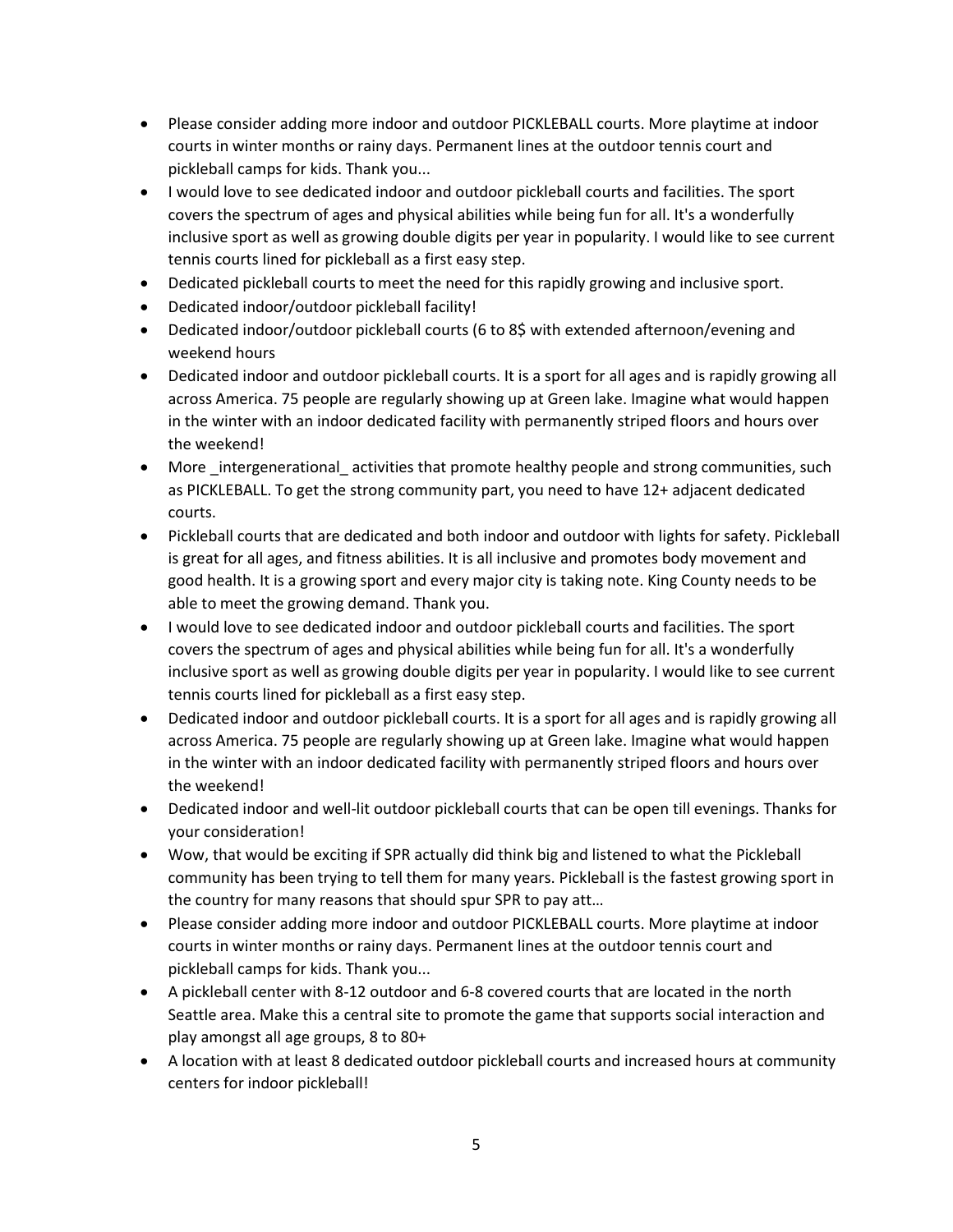- Dedicated indoor/outdoor pickleball courts (6 to 8\$ with extended afternoon/evening and weekend hours
- A pickleball complex with at least 12 courts and lighting so people that work 9-5 can play.
- It would be great to see a facility dedicated to the fastest growing sport in a equally fast growing city. Stay progressive Seattle Parks and Recreation, and please build us some Pickleball courts!
- More pickleball courts. If we have pickleball courts in every park, we can take back our parks from the homeless.
- Dedicated pickleball courts to meet the need for this rapidly growing and inclusive sport.
- Dedicated pickleball courts!!
- Dedicated indoor/outdoor pickleball facility! <a>
- Courts for pickleball! The rest of the country is doing it so I know it's possible! :)
- Dedicated pickleball courts
- More intergenerational activities that promote healthy people and strong communities, such as PICKLEBALL. [https://www.youtube.com/watch?v=GMtEePVkZac.](https://www.youtube.com/watch?v=GMtEePVkZac).. To get the strong community part, you need to have 12+ adjacent dedicated courts.
- Dedicated indoor and outdoor pickleball courts. It is a sport for all ages and is rapidly growing all across America. 75 people are regularly showing up at Green lake. Imagine what would happen in the winter with an indoor dedicated facility with permanently striped floors and hours over the weekend!
- More dedicated pickleball courts!

### • A dedicated pickleball center that provides year round access to indoor and outdoor play. Seattle is building a strong and inclusive pickleball community and we'd appreciate facilities support from SPR!

- Several dedicated pickleball facilities and courts. I played at Greenlake yesterday morning and we had 8 pickleball courts set up on the courts by the boathouse. They were full (32 people playing) and we had 20 people at a time waiting to play. Pickleball is the fastest growing sport in America and Seattle parks needs to catch up.
- A pickleball complex of at least 12 courts with lighting so people can play during the day as well as after work.
- Seattle is too far behind the pickleball trend. This is good for all of us.
- pickleball courts
- "Pickleball courts, facilities including dedicated indoor times during the rainy/winter/short daylight season across community centers. I would like this outside of having a dedicated pickleball facility with indoor, outdoor, and lighted courts. Pickleball numbers: https://www.usapa.org/pickleball-fact-sheet/ Sports & Fitness Industry Association (SFIA) 2017 Pickleball Participant Report... an increase of 12.3 % over last year. Tennis numbers: http://www.tennisindustry.org/.../new-tennis.../ while the total number of tennis participants for 2017 declined by 2.2%...
- •
- I would like to see suitably-sized amenities that feature programs that gather large communities of intergenerational pickleball enthusiasts for activities that promote fun, fitness and friendship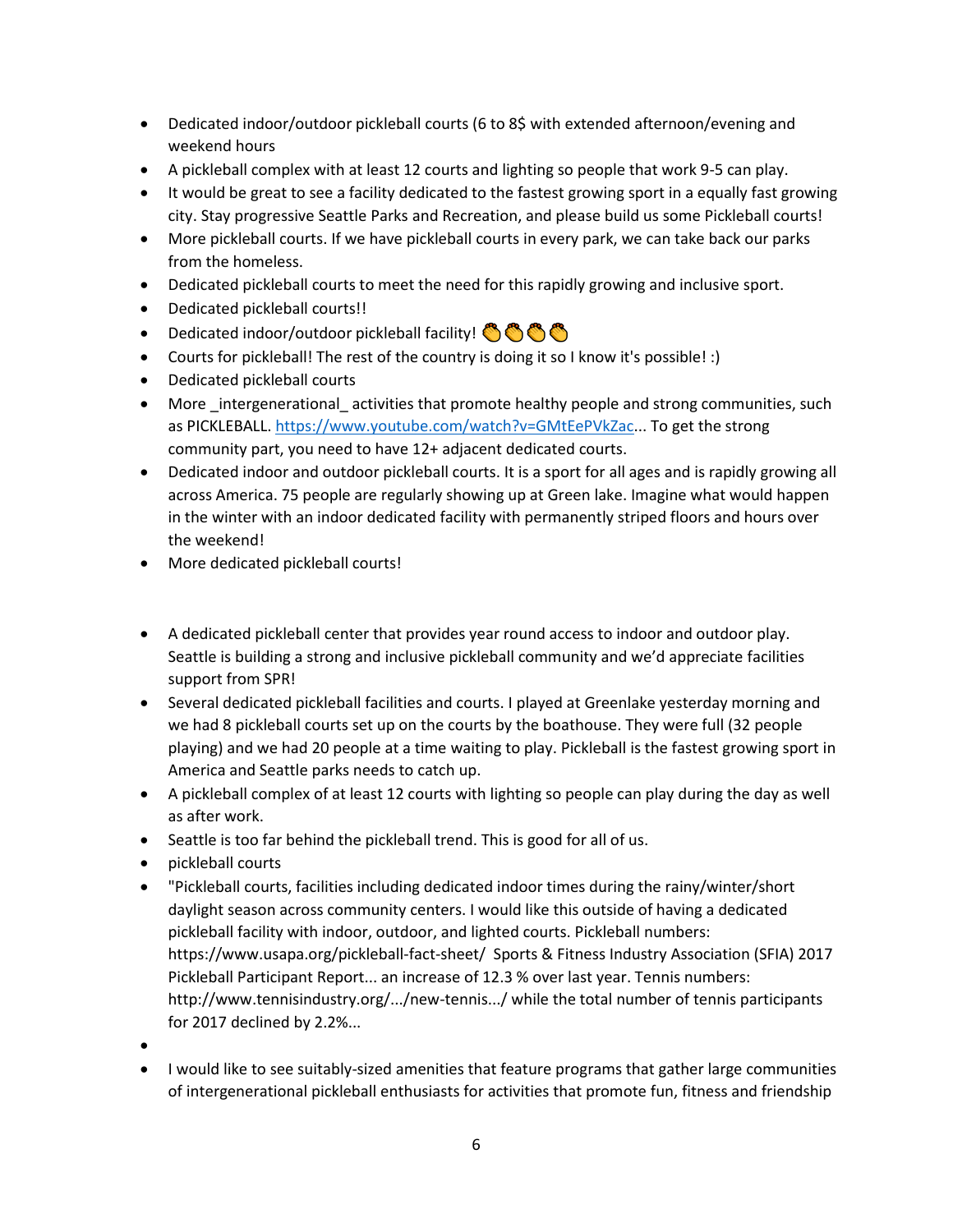such as pickleball drop-in play, pickleball tournaments, pickleball ladders, pickleball classes, etc...

# What kinds of parks and recreation opportunities do you want to see more of?

- Pickleball courts (indoor/outdoor) to keep up with the growing popularity of this fun and incredibly inclusive sport
- Indoor & outdoor pickleball courts, please!
- Dedicated Pickleball courts. According to the MO News Tribune, Pickleball "is not only lifetime, but it is inclusive of people of all stripes, all skill levels, is socially binding and addictively fun. This new term is "universal," and its accompanying sport is pickleball." SPR needs to wake up and provide more resources rather than take them away as they are planning in 2020.
- Seattle is too far behind the pickleball trend. This is good for all of us.
- pickleball courts
- "Pickleball courts, facilities including dedicated indoor times during the rainy/winter/short daylight season across community centers. I would like this outside of having a dedicated pickleball facility with indoor, outdoor, and lighted courts. Pickleball numbers: https://www.usapa.org/pickleball-fact-sheet/ Sports & Fitness Industry Association (SFIA) 2017 Pickleball Participant Report... an increase of 12.3 % over last year. Tennis numbers: http://www.tennisindustry.org/.../new-tennis.../ while the total number of tennis participants for 2017 declined by 2.2%...
- Dedicated indoor and outdoor pickleball courts! Isn't magnuson going to be hosting some soon? I haven't seen any official info released, just word of mouth?!
- Dedicated outdoor pickleball courts and more hours for indoor pickleball at community centers.
- More indoor and outdoor pickleball, please

## FB: Strategic Plan video - All FB pages

- Dedicated indoor / outdoor pickleball courts! There are hundreds of us asking for this, and the numbers will only grow!
- Outdoor dedicated pickleball courts with lights please! At least 10 courts to accommodate this rapidly growing sport. In North Seattle would be a bonus!
- Looking for permanent Pickleball courts (8-12) to meet the growing demand for the game. Pickleball's ability to bring people of all ages and backgrounds together for a good time should not be stifled.
- Pickleball options, located in areas where people play. This is not a solitary sport. It's hyper social which is good for all of the community, young and old. It gets people out together, exercising, socializing, and enjoying the community that we live in. It's one of the only sports where young and old can participate together. How can you not see the health benefits for active and energetic citizens? The healthcare costs alone go down because people are physically active and the social aspect give people a chance to be around others and not isolated sitting on the computer, living an online life. People make a point to come together and that is 36 Seattle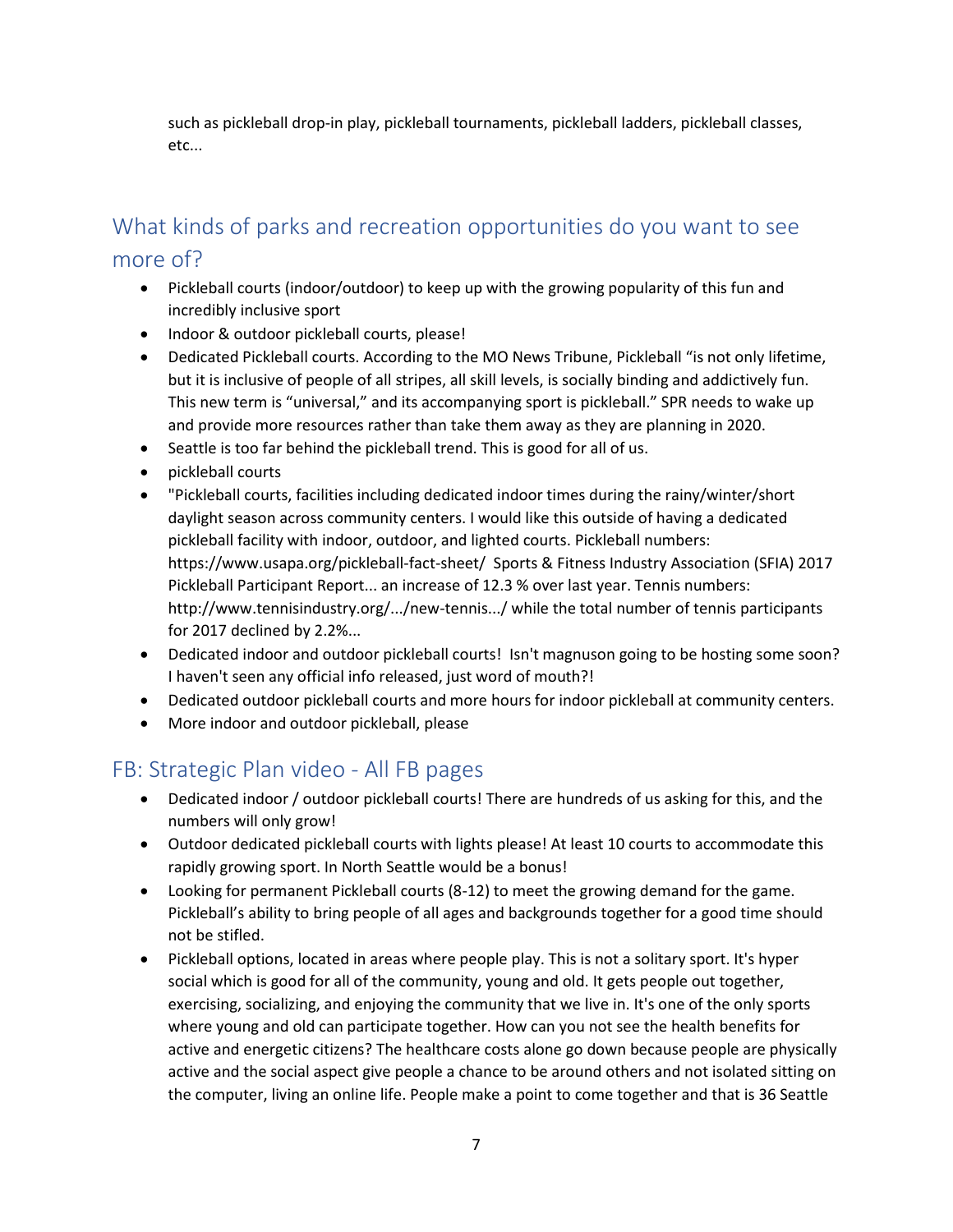Parks and Recreation Strategic Plan | 2020-2032 | Appendix II why we need to have places where dozens of people can play together. Also, put some lights on all the courts that are lined and people will be able to use them in the winter when it's dark early in the evening.

- A permanent pickleball facility with indoor and outdoor courts. Just having access to courts with nets and lines has helped me stay healthy, meet and engage with my community. I've played alongside people from 8-80+ years old. I know it's the social outlet for numerous folks and is accessible to a wide variety of physical situations.
- A dedicated pickleball facility with indoor and outdoor courts. More access to pickleball on outdoor courts (pickleball conversion lines and dedicated nets).
- A pickleball complex of 12 dedicated courts or more that offers day and evening play.
- Dedicated pickleball courts!
- Pickleball is growing everywhere and seattle is no exception. Seattle needs at least two 16 court pickleball venues in the next ten years. Pickleball is inclusive and creates community. Seattle is far behind other cities which is ironic because it is the game's birthplace.
- A pickleball complex with at least 8 courts! Many other cities are doing this and it benefits a very large population.
- Dedicated Pickleball courts are needed big time. I just moved here from the Salt Lake area and they responded quickly to how popular the sport has become. Dozens of courts within minutes of each other. C'mon Seattle, you don't want to be outdone by a conservative/Republican/Mormon community do ya?
- Seattle has almost 500 tennis courts (private and public). We need far more than the 8, 12 or 16 Pickleball courts others have asked for. For a city the size of Seattle and the speed that Pickleball is growing, we need hundreds of Pickleball courts.
- SPR has stuck their head in the sand about Pickleball, trying relegate new playing opportunities to unused, out of the way, dilapidated tennis courts when, for very little money, they could stripe many tennis courts for Pickleball allowing both sports to be played on multiple courts. Four Pickleball courts can be striped on one tennis court. THINK BIG SPR!
- An indoor/outdoor pickleball facility with +12 courts.
- I have answered this same question about 5 times in last 3 years...last was at the SP&R day at Gr[ee]n L[a]k[e] when SP&R reps were there..I talked to 3 men and said the same thing...I would like some feed back from them on what they are doing with our suggestions comments rather than another survey. I even put beans in the jar to say what I wanted to see more of..of course we had to have them make a P[ickle]B[all] jar in the first place and it filled up fast...I bet NO ONE at SP&R counted or even measured it ...it was just a feel good for the public idea...very stupid IMHO...unless of course I see results of that informal survey

# What matters most to YOU about parks and recreation?

- A dedicated pickleball center that provides year round access to indoor and outdoor play. Seattle is building a strong and inclusive pickleball community and we'd appreciate facilities support from SPR!
- Pickleball courts !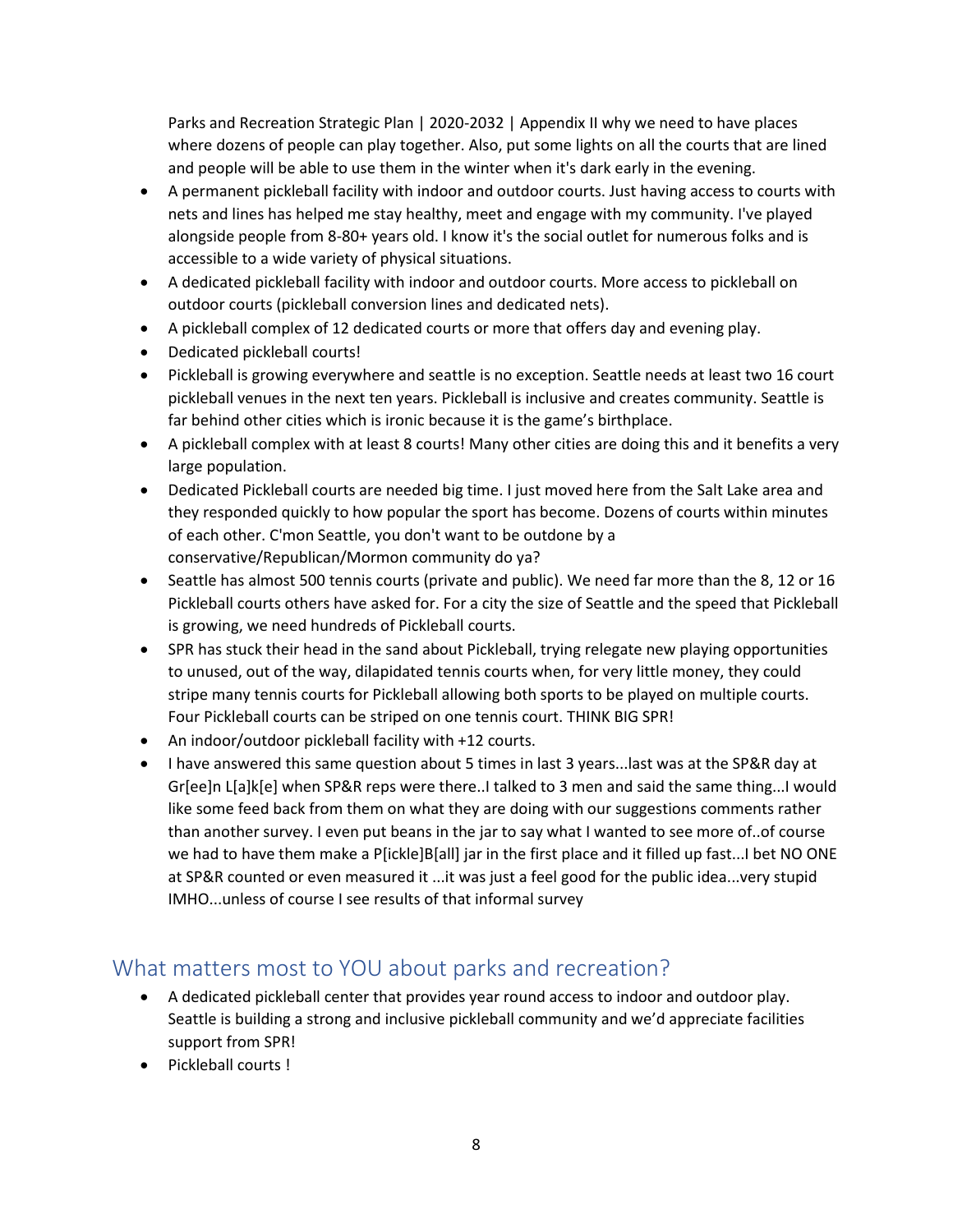- Several dedicated pickleball facilities and courts. I played at Greenlake yesterday morning and we had 8 pickleball courts set up on the courts by the boathouse. They were full (32 people playing) and we had 20 people at a time waiting to play. Pickleball is the fastest growing sport in America and Seattle parks needs to catch up.
- A dedicated outdoor facility for pickleball with lights in North Seattle please!
- Dedicated Pickleball courts. Waiting times are much too long much too often. 40 Seattle Parks and Recreation Strategic Plan | 2020-2032 | Appendix II
- More indoor drop in pickleball time and dedicated pickleball courts outside. People love this sport!
- Do what all the other cities in the US are doing by creating dedicated pickleball facilities (both indoor and outdoor). 16 lighted courts to start with. Also, paint 8 pickleball court lines at East Green Lake. This amazing sport has so many benefits both physically and socially.
- Pickleball courts indoor playtime in the winter and dedicated outdoor courts with lights for year-round.
- We definitely will need many indoor pickleball facilities which have 12 or more courts; all outdoor tennis courts made multipurpose to include pickleball striping; youth pickleball; more outdoor swimming pools (maybe add an olympic-sized one at Jefferson Park; bicycle maintenance classes for ALL ages; purchase more green space for our growing city (peaceful woods...); and, more pickleball opportunities (repeat!) . Thank you!
- Pickleball !!! The only sport where young and old can play, socialize, and enjoy time spent with each other.
- Pickleball courts for the fastest growing sport in America

### NextDoor: What matters most to you about SPR?

- More places/times to play pickleball, indoors and out!
- I have recently retired, and discovered the ease and camaraderie of Pickleball. This is difficult for me this summer, because there are much fewer dedicated times for players to get together, I would like to see more dedicated pickleball courts, indoors and outdoors. I have met many people such as myself, and I wish to maintain an active lifestyle as I age.
- We agree pickleball!!
- Seattle has approximately 150+ tennis courts, many of them in disrepair with worn surfaces, ragged nets, weeds growing up between cracks. With it's 2008-era budget, SPR cries "poor" and won't maintain the courts, and refuses to repurpose some of the more accessible ones for pickleball. Why is it in this time of heavy downtown construction, incredible population growth, SPR gets the short stick on the budget and must pass special levies just to get, oh, wait, more money going to tennis while other sports languish? Here we are in one of the longest financial booms in history, people flocking to the PNW because of the weather and opportunity for healthy living, yet SPR is not allowed to spend money on maintaining the courts we've all been paying for since the 60s? That's what I'd like to have SPR deal with and soon. And importantly, quit funneling all the money to tennis and the Amy Yee Tennis Center as interest in tennis wanes and pickleball explodes.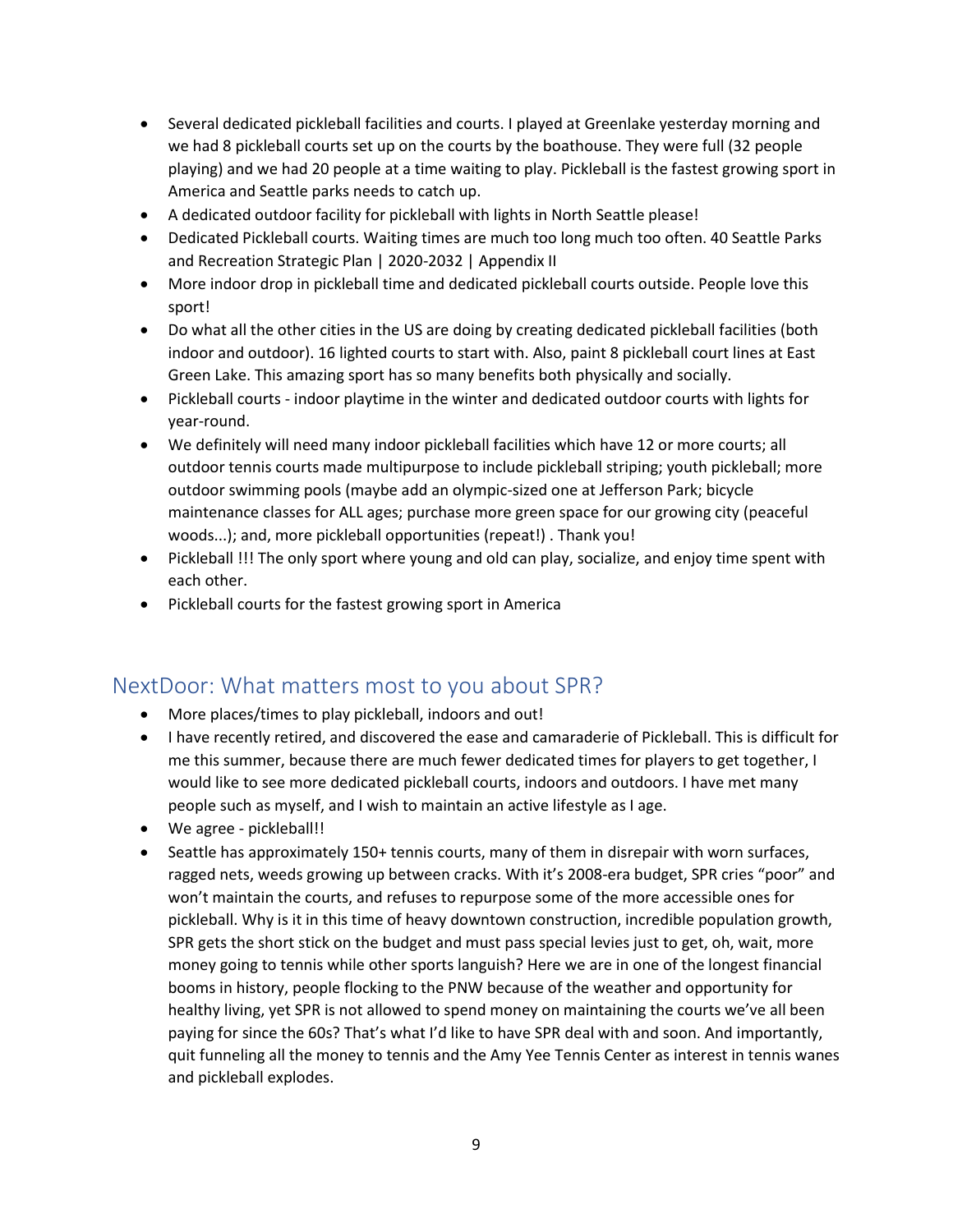- Clean, well kept up, comfortable and safe places for families, all people, children of all ages, to gather, meet others of like interests and play or visit. Especially more indoor pickle ball courts!
- I would love more pickle ball courts both out door and in
- SPR says they want multipurpose courts and fields but continues to stiff pickleball. One of the least expensive things that the city could do to allow more pickleball is to paint pickleball lines (4 courts on each tennis court) - even without resurfacing the sadly worn tennis courts across the city
- I agree with many of the comments above. Having lived in other parts of the country, I think Seattle, as a large and beautiful city, should maintain and expand park properties to something that we call all be proud of and known for. We have so many beautiful spaces already, but, we are terribly underfunded for maintenance, improvements, and supervision. Keep going with what we have, but make it work better, cleaner, safer and more inclusive. For example, funding for more pickleball courts; maintenance of current tennis courts; and keep and improve our golf courses…
- Hopefully there will be an expansion of the number of outdoor Pickleball Courts in the future, particularly for the benefit of the city's seniors.
- I would like to see a complex of 20 or more dedicated, lighted and covered pickleball courts. They need to be dedicated so that they are not pitting tennis players against pickleball players. • They need to be lighted so they can be used during evenings. They need to be covered so they can be used when rain pours. We need 20 or more courts together for community building: [https://youtu.be/GMtEePVkZac?t=261.](https://youtu.be/GMtEePVkZac?t=261)
- Keep in mind that pickleball is growing at an amazing rate. Do you know how many players your are currently serving in the city and how many there will be 12 years from now?

# what free drop in activities would you like to see more of in seattle's community centers?

- More indoor pickleball times for working people, after 4pm. We have such a big pickleball community in Seattle and not enough place to play especially during the rainy and winter season. Increasing and adding more indoor playing times at the community centers all around Seattle will be great. Dedicated pickleball courts with chain link fences, painted lines and outdoor lights are still desperately needed. Seattle Parks and Rec should check out the Pickleball games being played at Greenlake tennis courts every Saturday and Sunday and see how much enjoyment it brings to all people, families and communities of all ages. Please check it out and hear all of us.
- More evening indoor pickleball for the working population. When Seattle winter turns dark and wet it would be great to have some indoor options for this diverse community of players. Thanks for considering!
- Pickleball during the morning hours is great for seniors and non-working adults, and leaves in the dark all the working adults and young people who only then get to play on the weekends. If the weather is good. Pickleball is an all-ages, diverse abilities and skills sport, and as long as there is only indoor pickleball in the mornings, you're shutting out a big part of the community.
- I would love more drop in pickleball times during the winter or rainy season. It's difficult to play when it's dark at 5PM and rainy but there aren't enough options for play for people that work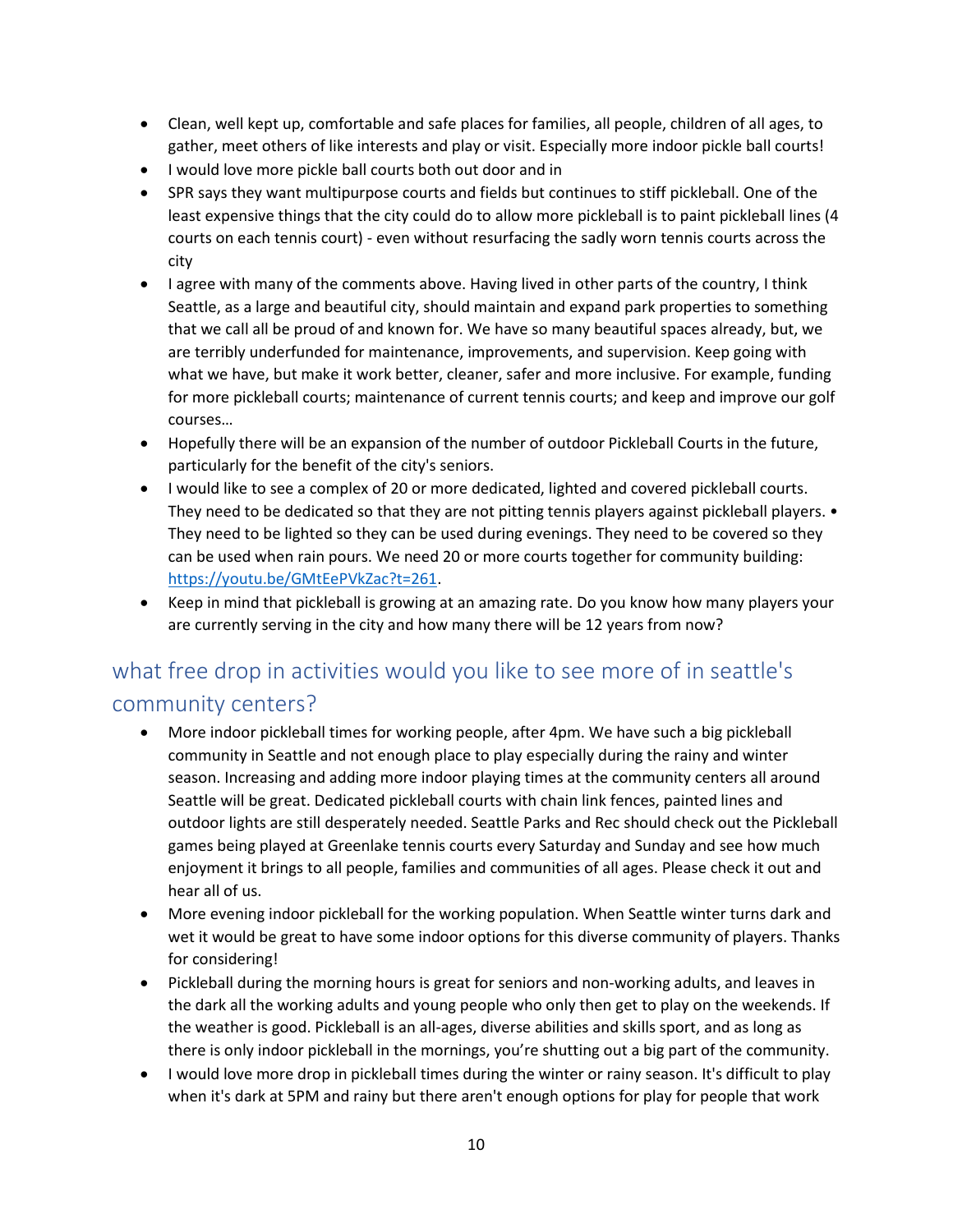during regular business hours. Outside of that, still looking to get a dedicated pickleball facility in the longer term.

- More recreational-only pickleball. More intermediate-only pickleball. More advanced-only pickleball.
- More drop in time in the evenings for pickleball. When it's dark and rainy we don't have anywhere to play!
- More beginner-only pickleball right after the intro-to-pickleball classes.
- More indoor pickleball during the cold dark months after 5pm (for those of us who work full time). It helps us socialize, exercise, and have fun through the darkest months of the year.
- More Pickleball times both indoor and outdoor, with more dedicated Pickleball courts.
- Thank you for asking the public what activities and community usage we would like to see the SPR focus on in the future. My answer would be PICKLEBALL!! I would love to see more dedicated pickleball outdoor courts, ideally covered and lighted. Also, more indoor pickleball court time at the Community Centers. As a retiree, Pickleball has changed my life. I'm able to stay active and fit with a sport that encourages multi-generational social interactions. Also, it's a sport that can be played as you age and it's easy to show up and quickly be invited in to play with others as a drop-in, no need to organize players ahead of time.
- More pickleball times in the evening hours (especially in the winter) for those who work full time.
- Pickleball would be good.
- More pickleball!
- Pickleball!
- Definitely pickleball please!!

# .. Floating Hammocks?!... what do you want to see at parks and rec centers over the next 10-12 years?

- Floating, lighted, covered, dedicated pickleball courts in groups of 12 or more. The floating part is optional
- •

# How can seattle parks and rec contribute to making seattle a more livable, connected, and vibrant city for all residents?

- More outdoor dedicated pickleball courts and increased hours for indoor pickleball at community centers.
- Dedicated Pickleball courts

## Want to see more out door events - what do you want to see more of?

- Dedicated indoor and outdoor pickleball courts
- Dedicated indoor and outdoor pickleball courts.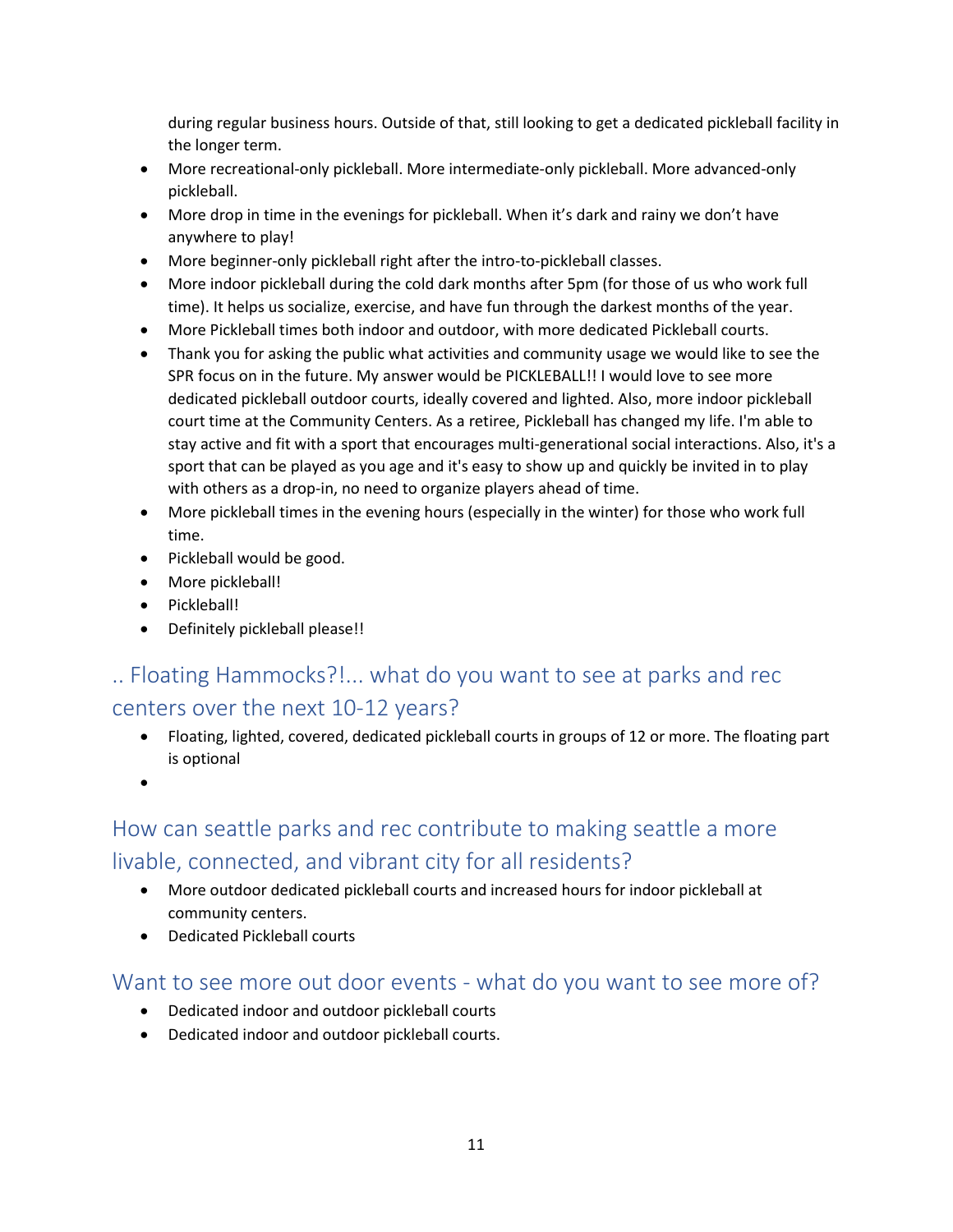# What about YOU? What kinds of parks and recreation opportunities do

## you want to see more of?

- Dedicated pickleball courts! Preferably with lights and cover.
- Covered lighted dedicated pickleball courts
- Dedicated indoor and outdoor pickleball courts
- Dedicated pickleball facility with indoor and outdoor courts. Pickleball conversion lines on existing courts.

# Tell us what matters most to you about parks and recreation and let us know what you want to see more of!

- Dedicated indoor and outdoor pickleball courts
- Dedicated pickleball courts with lights please! The sport is growing way too quickly to not see the importance of building new courts. 58 Seattle Parks and Recreation Strategic Plan | 2020- 2032 | Appendix II make it even easier to enjoy Seattle's parks. What about YOU? Tell us what matters most to you about parks and recreation and let us know what you want to see more of!
- More dedicated and, preferably, lighted pickleball courts, please oh please.
- Dedicated Pickleball courts please! There are so many unused dedicated tennis courts that could be converted into something that will be used constantly. And non-stop with lights and cover
- In a perfect world it would be covered (not indoor) pickleball courts with lights. That would allow people to play in all kinds of weather. However, we would be happy with more dedicated courts, period (preferably with lights) There is a HUGE need for more courts!
- More outdoor covered pickleball courts would be wonderful!
- Permanent dedicated pickleball courts would be great!
- More outdoor Pickleball courts, covered would be ideal, and with lighting for night play.
- A pickleball complex with a minimum of 12 dedicated courts covered plus lighting so people can play all year round and after work.
- More dedicated pickleball courts!
- We need a dedicated outdoor pickle ball facility with 12+ courts that's lighted and covered so we can play all year long
- Easier registration for classes. Agree with digital pool/lesson schedules. Also, save the golf courses and more pickle ball courts.
- An outdoor location with 8 or more dedicated pickleball courts. Also more time allocated for indoor pickleball at community centers.
- More covered, lighted clusters of 12+ dedicated pickleball courts.
- Dedicated Pickleball courts preferably with lights and covered so they could be played all year long.
- Dedicated pickleball courts, with lights and covered so they are playable year round.
- Dedicated pickleball courts with lights and covered for year round playing. Green Lake area Average 40+ players.
- Guys here in kennewick got with the city and changed old tennis courts to new pickleball courts. Just takes time
- More lighted Pickleball courts!!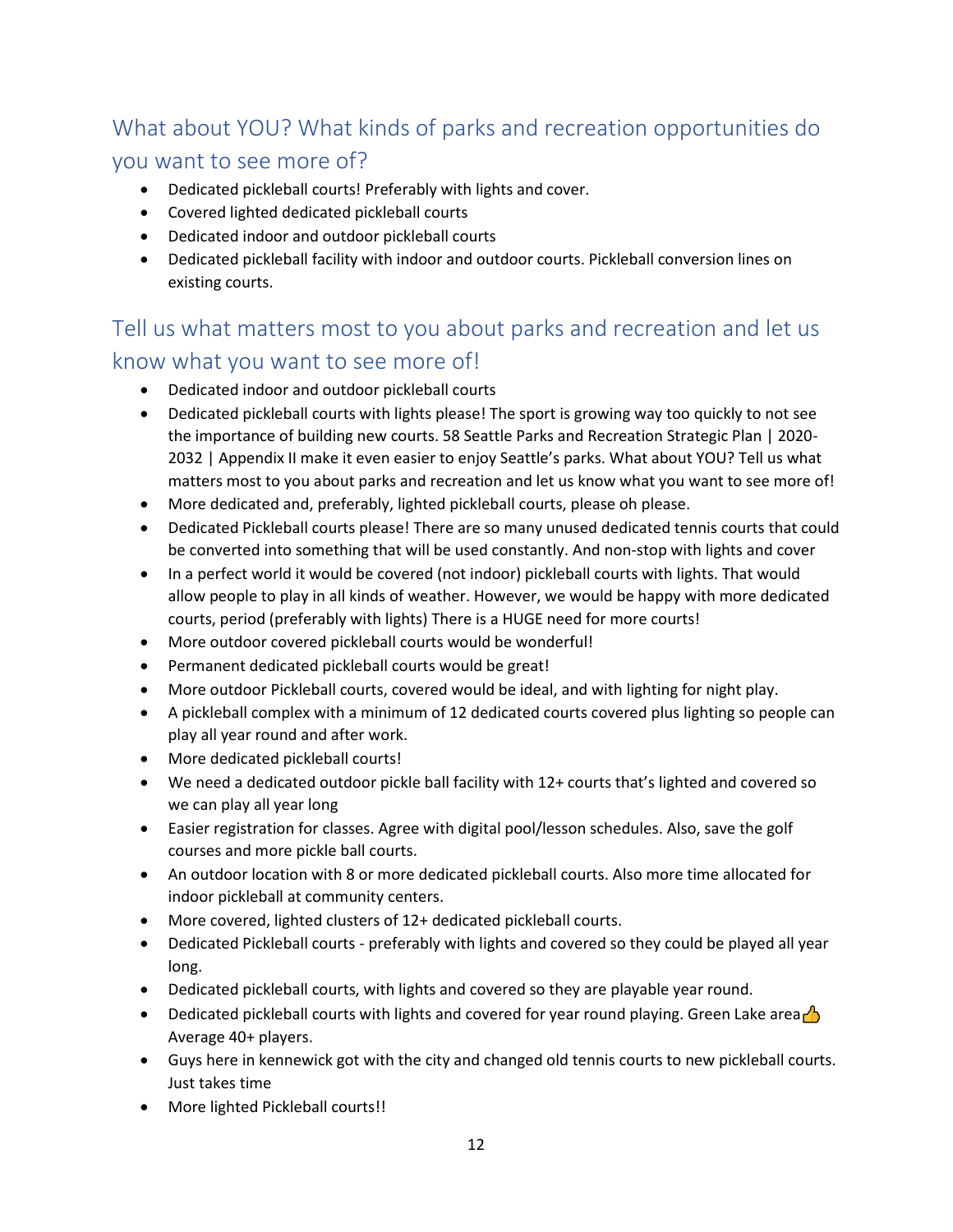- Do what every other city in the country is doing, build a dedicated pickleball facility with 12+ lighted courts. If Seattle doesn't get it into gear, it's only going to get worse as more demand and no supply is going to make the city look foolish. This sport is growing by leaps and bounds- the fastest growing sport in the US. Come out to East Green Lake on a Saturday or Sunday morning to see for yourself. We'll loan you paddles and teach you the game while we're at it.
- Pickleball
- Dedicated pickleball courts please!
- More outdoor Pickleball courts, covered would be ideal, and with lighting for night play.
- Dedicated pickleball courts, with lights ideally covered so they are playable year round.
- Dedicated pickleball courts!!!!

### What matters most to you about parks and recreation?

• Pickleball, all year around.

# Green Lake Parks and Rec - General Comments

- More Pickleball (4)
- Pickleball
- Pickleball
- Pickleball! (dedicated courts)
- Pickleball: more times indoor and outdoor; beginners separate [courts]; More classes to teach intermittent; bring back fee to use more time and more courts; rating players so the right level plays at right time; Pickleball tournaments (\$25-30); Park Board rep on Pickleball
- Pickleball courts outdoor and indoor
- Designated Pickleball courts! If not pball courts, then pickleball lines on tennis courts. Pickleball draws a huge crowd every weekend at Green Lake. We need designated courts and more lined tennis courts.
- More Pickleball courts, please. It is so much fun and such good exercise for us seniors.
- Pay to play for Pickleball \$2-3
- Designated Pickleball courts
- More Pickleball courts nets
- More PB courts dedicated with nets
- Re-purpose Bathhouse tennis courts create indoor Pickleball facility
- More Pickleball opportunities for lower level (3 and lower), spread around the city
- Pickleball affordable. Her mentor is 82 years old. More indoor and outdoor courts
- Lit Pickleball courts at Lower Woodland (line all courts there)
- Dedicated days for Pickleball
- More evening Pickleball. Way to have younger and working people involved. Indoor and outdoor
- Maple Leaf Pickleball– Fencing [not all sides are fences and it is low] makes it too hard.
- Center for Pickleball
- Pickleball difficult to find time and courts indoor and outdoor. Need fencing around courts. Put a barrier between courts. Offer balls and racquets at courts.
- Senior adults play Pickleball and can play at their own pace, as hard as they want. It is very social.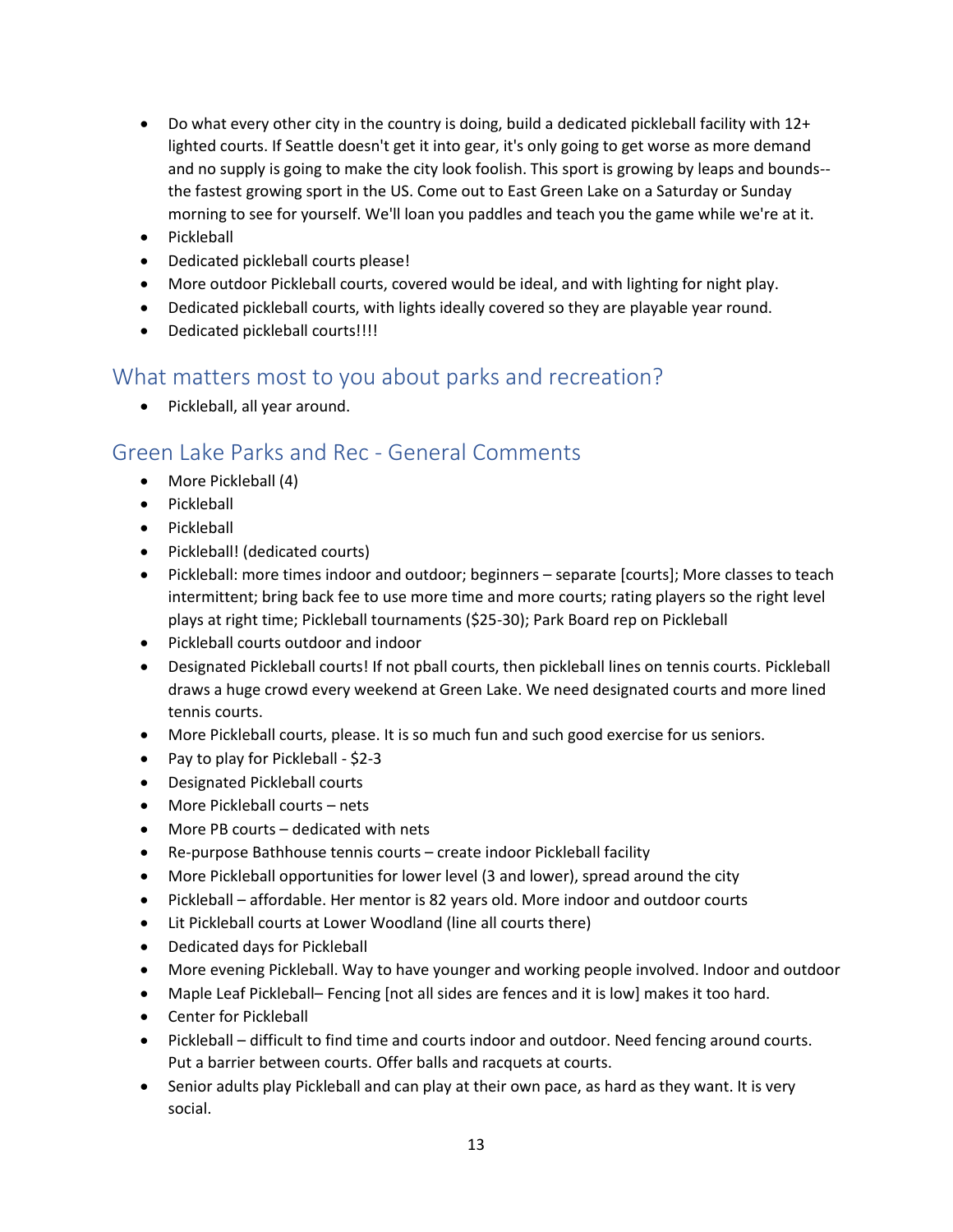- Dedicated Pickleball courts. Have clear lines to follow.
- Lincoln Park nice to have the Pickleball courts in this park. Social aspect of PB.
- Get-togethers. Pickleball, learning
- Pickleball rangers with ticketing authority
- Lines on Pickleball locations
- Not taking away from Pickleball-fastest growing. Great to have inclusive, free opportunity. How can we use tennis courts with lighting and watch demand (ex: Rudgear Park in Walnut Creek, Ca)
- Pickleball young man sees it as all ages, all types. Growth of sport drop-in
- Use of existing facilities for Pickleball year round (thrown in with youth programs), for indoor play, however, need to pay for courts.
- Pickleball paint on courts; drop in rates- \$2; convert Magnuson \$2 fee
- Pickleball center dedicated indoor with 24 courts (100 people) tennis courts in size; private/public partnership
- Softball, Pickleball we love it, make it permanent! Ravenna
- Pickleball more courts; love Green Lake different people are great;

# Green Lake Parks and Rec – Big ideas

- More pickleball courts please
- More pickleball please
- Dedicated pickleball courts/big pickleball center for workshops, leagues and tournaments
- More pickleball times at community centers: daytime and evenings and weekends. Dedicated pickleball center with outdoor and indoor courts for tournaments and play. More dedicated outdoor courts. I love the intergenerational interaction. Pickleball is a wonderful way to stay in shape and make new friends. A wonderful social activity.
- More dedicated pickleball courts with lights! Indoor pickleball court time at more community centers more days of the week.
- Permanent pickleball courts
- Fencing around Maple Leaf pickleball court
- Dedicated outdoor pickleball courts with lights
- More indoor pickleball times
- More Pickleball

## Yesler Terrace Parks and Rec Fest – Big ideas

• More pickleball courts! Also please post court use rules on the bulletin boards at the parks and finally please get rid of the useless P.B. practice wall At Maple Leaf Park and put in a 3rd court

## Northgate Anniversary Mini-Parks and Rec Fest Tabling

• Pickleball – community and gathering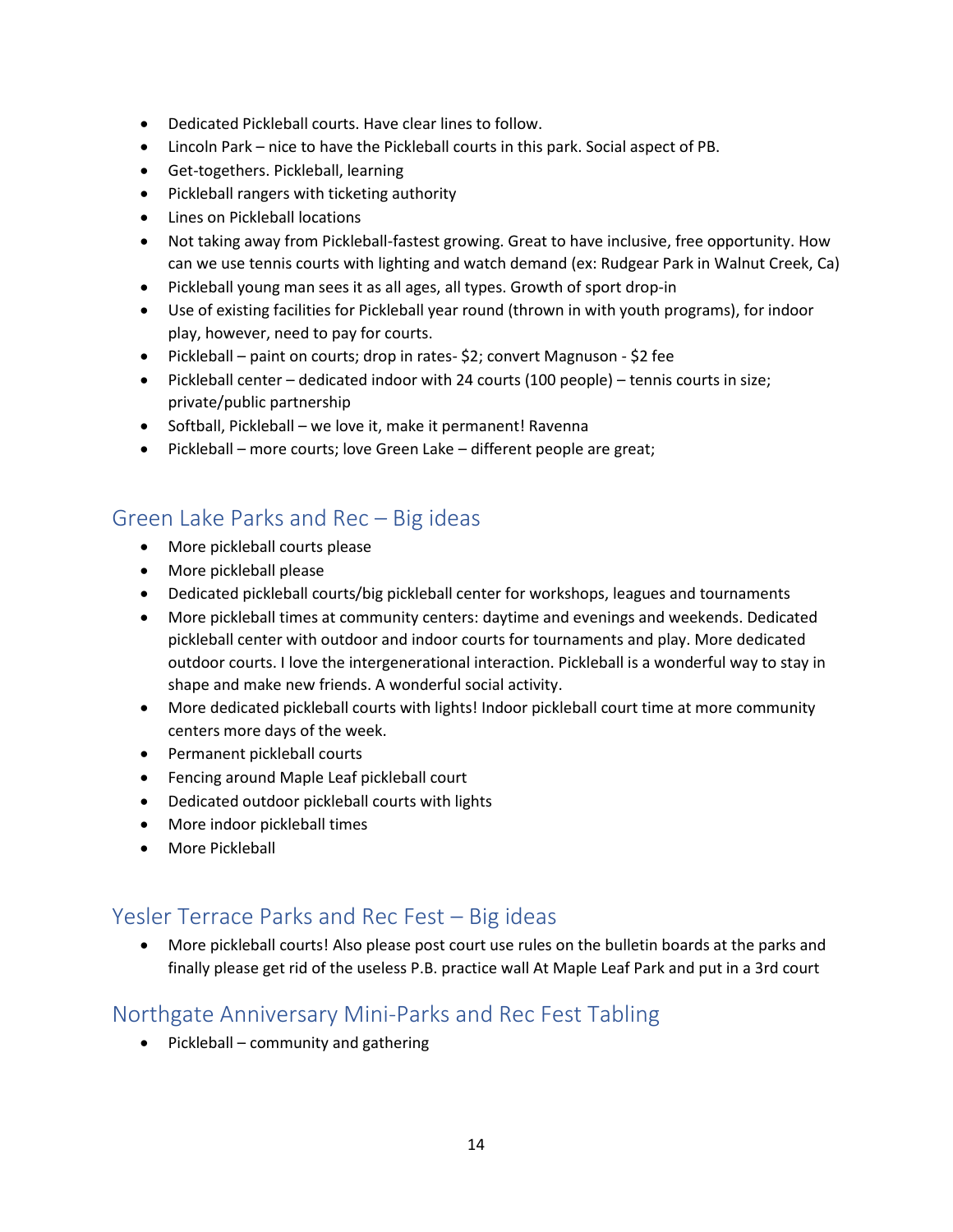# Hiawatha Music Night

• Pickleball

## Emails received to PKS\_SPRStrategicPlan@seattle.gov

I'm writing to express my concern about the Parks dept. proposal to reduce community center operations. It's time to return community center operational hours to pre 2008 scheduling. In the past 10 years, Seattle has grown by more than 120,000 new residents, and it is nonsensical to further cut hours in the face of such a growing need.

In addition, I understand that the Parks dept. is considering cutting back on pickle ball access. I'm a senior pickle ball player. At my age this is a safe and healthy activity that helps me and many other senior and elderly players maintain a vibrant older age. When we oldsters are healthy, we cost society less. Adequate access to pickle ball courts is a good social investment. In fact community centers for all is a good social investment since they help build and maintain healthy communities, including offering teenagers safe and healthy activities.

Cutting funding, hours, and access for our community centers is a "penny wise pound foolish" decision. Instead, please bring back full scheduling and staffing for the centers

Judith Yarrow

I strongly urge you and the Strategic Planning Committee to consider restoring Community center hours to pre budget cuts over 10 years ago. The economy has greatly improved and the number of program participants has drastically increased. The 50 and over age group is increasing at every center, pickleball being the number one reason.

The community centers not only provide a safe place for physical activities, it is a source of much needed social time for seniors. With the decrease in hours and changing of schedules, many seniors will be forced to stay home and become isolated. Thank you for your time and please restore hours and dollars to the community centers.

Valerie Wells Pickleball player at Rainier and VanAsselt

Dear Jesus and Community Center Committee Members,

Please do not change playing hours for seniors to afternoons for following reasons:

- 1) Traffic is terrible in the afternoons!
- 2) Seniors become tired in the afternoons.
- 3) Less gang activities during morning hours.
- 4) Scared to go out after 2 p.m.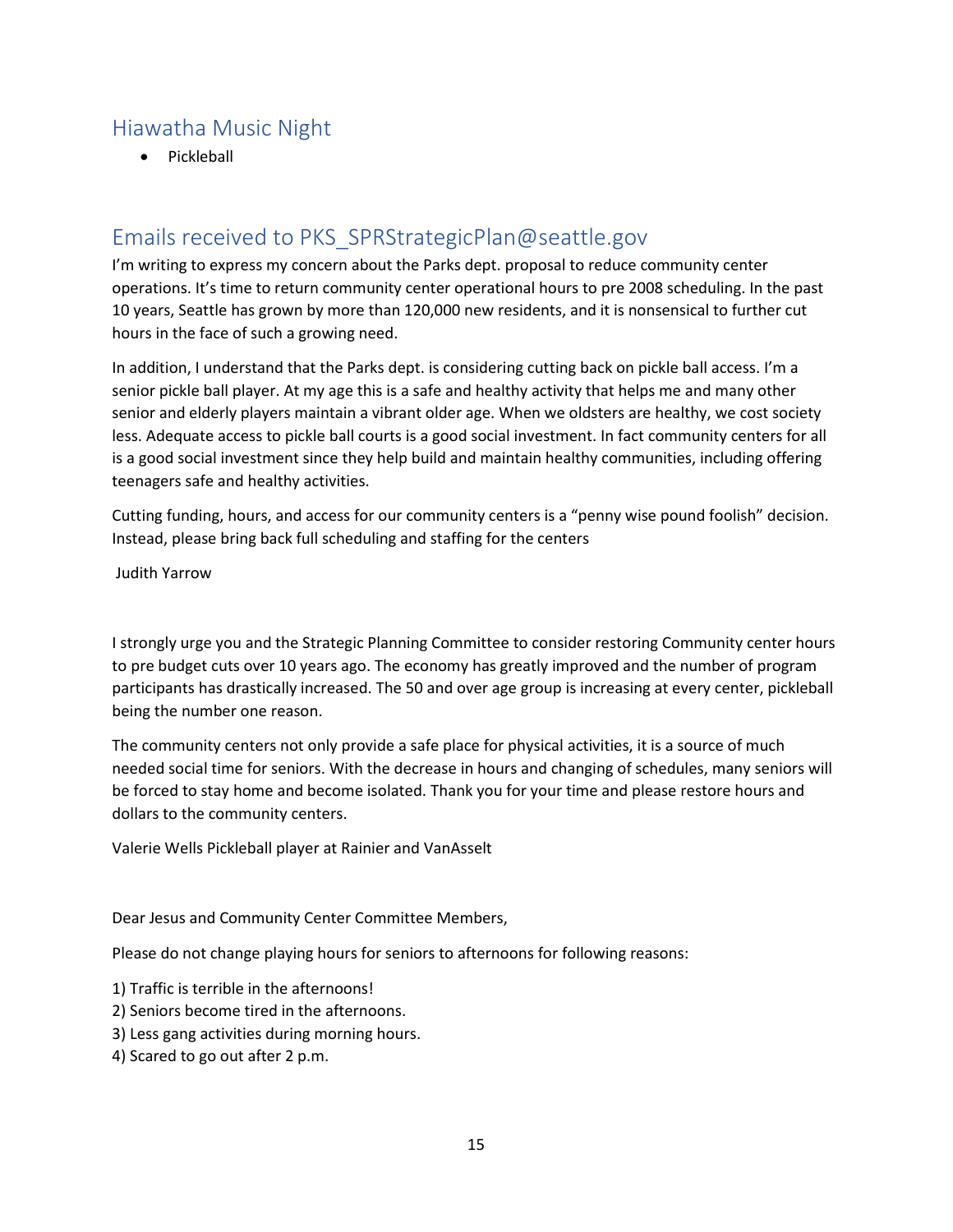We would be happy to pay a small charge every time we play. We, seniors, need the exercise!

Thank you! Jane Tsuboi – age 82 years old (Play pickleball at Van Asselt Community Center)

As leaders of Seattle Parks & Rec I want to thank you for the opportunity for my wife and I to learn and play pickle ball. It is a great activity for people of all ages to get exercise and be social. However since I started a year ago it has become clear that additional times and locations are needed. Every CC that I visit has many people waiting to play, even when the rest of the building is unused. Thanks again and please expand pickle ball opportunities.

I am writing to support your consideration of dedicated courts for pickleball and increased play time both indoors and outdoors throughout the city. As an active member of Seattle Metro Pickleball Association, I play 2-3 times per week, primarily at the West Seattle facilities at Delridge, High Point, and Hiawatha Community Centers. Typically more people show up than can play at one time, and we could use additional hours and courts especially to give seniors the benefits of recreation, socialization, and lifelong learning that are important to our health and well-being as Seattle residents. I am concerned that with community centers terminating non-public programs at the beginning of 2020, there will be even fewer opportunities for this fun, fitness, and camaraderie to take place. Our sport is growing rapidly, and in order to attract the next generation of players, we need to have facilities and hours grow commensurate with pickleball's popularity.

Thank you for this opportunity to provide input, Anne Adams

I would like to see more pickleball facilities. Even if you paint pickleball lines on existing tennis courts and provide loaner pickleball nets that would be great. Or you can take an existing tennis court and make it into 2 pickleball courts,

Thank you for your consideration,

Lee Haworth

Pickleball to me is very important as the players I have met at various community centers is something I look forward to. I have also enjoyed the summer months and the outdoor lined courts that Seattle Parks & Recreation has made available to all of us. Could the Lower Woodland Lighted courts also have some of the tennis courts lined also. The normal hours that we play in the Fall, Winter and Spring should not be changed as they have worked very well for all of us these past few years.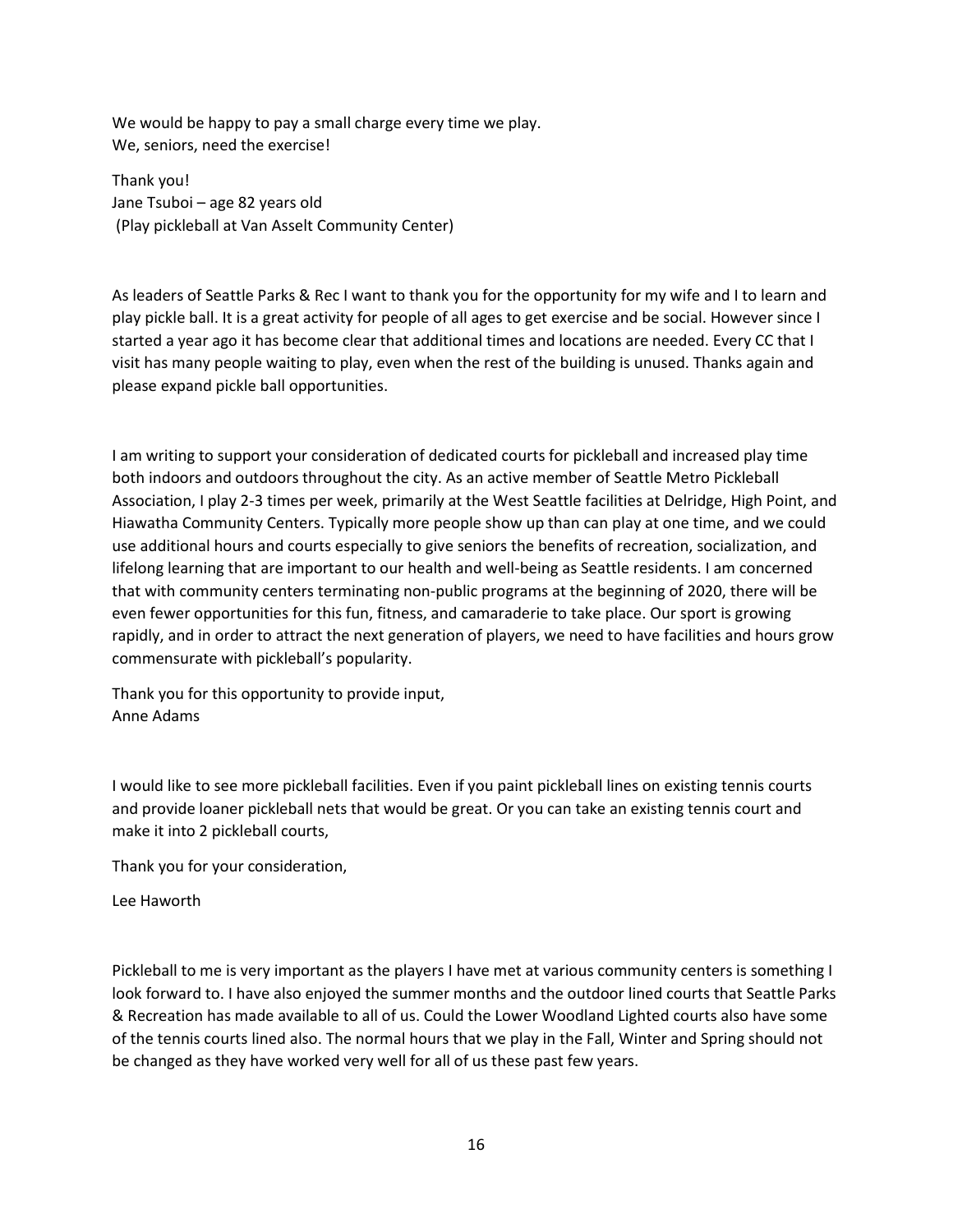There are rumblings in the pickleball community about pending cuts in the Seattle Parks and Recreation budget for pickleball. This would be a shame as pickleball is the fastest growing sport amongst the general population, and especially amongst the senior population. I invite someone from the department to visit Delridge CC on Monday and Wednesday mornings, and Hiawatha CC on Friday morning, to hear the laughter from play coming from the three courts that have been set up for pickleball. Normally we have people waiting to play.

If anything, I stress the need for more opportunities to play. On nice days in the summer, we play on the marked for pickleball outdoor tennis courts. These are not the best for playing, but it works. On only a few occasions have we ever seen tennis players show up. Dedicated pickleball courts would be ideal. Other cities I know have taken steps to do just that, and it has been a huge success.

So anyway, I know the budget is tight, but don't forget us pickleballers in your decisions.

**Thanks** 

Allan Peach

Dear Superintendent Aquirre:

As a baby boomer pickleball has become a very important part of my life. It represents the largest part of my physical health and also has a significant social aspect. I hope during upcoming budget 105 Seattle Parks and Recreation Strategic Plan | 2020-2032 | Appendix II meetings pickleball is an activity that is expanded and not reduced. Thank you.

V/R Bob Perez

I was so distraught to hear that we may lose valuable time for pickleball, the most inclusive, fastest growing sport in America. I am an introvert and have to push myself to get out and meet people. I have found a community of wonderful friends all over the city who welcomed me even when I could hardly play. I now look forward to playing somewhere 3-5 days/ week. It is a great way to get exercise, socialize, and have fun. We wait to play most times because of the demand. We need MORE time and MORE dedicated pickleball courts both indoors and outdoors. Please, please add more and not less.

Sincerely,

Cynthia Jolly

Pickleball is growing by leapsvand bounds! Please continue and expand playing times at Community Centers. Thanks.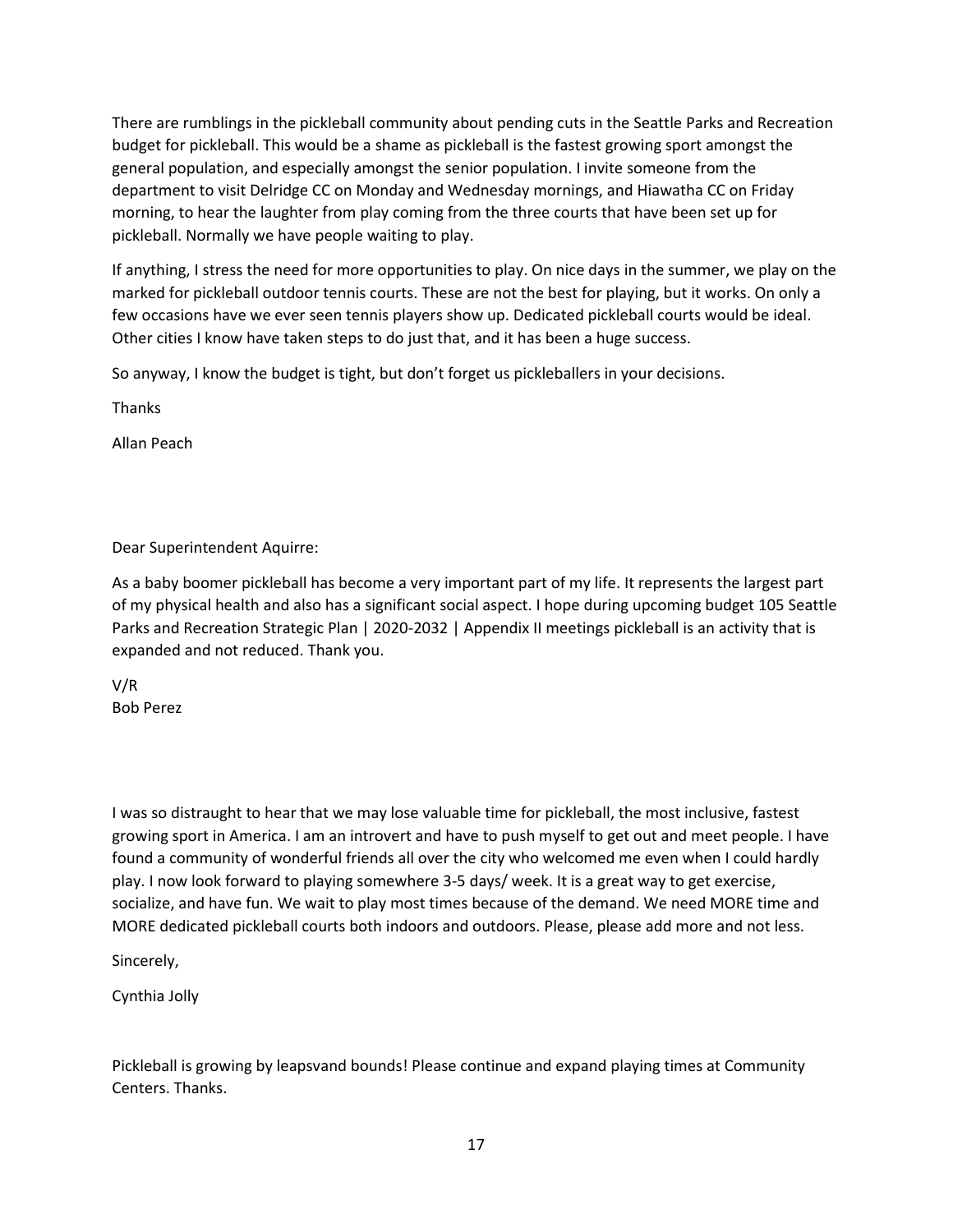#### Dear Mr. Aguirre,

You just come to my attention that there may be a plan to effectively reduce the amount of open pickleball play at Seattle Parks and Recreation. I'm quite disturbed by this news because I, and hundreds of other people, take part in the Pickleball open play at the Seattle Parks and Recreation Community Centers daily. I play with people of all ages, of all colors and all abilities. As you may know pickleball is growing nationally by 4% a year.

I'm sure there are many conflicting needs that Seattle Parks and Recreation is trying to juggle. However, I was heartened when I went to the event in Green Lake this spring that the Pickleball jar was the highest filled jar reflecting the most support of all of the activities that people were asked to vote on.

The point is it's a great game and so far Seattle Parks and Recreation has been a great source of free or low-cost play for many of us. Reducing hours cutting staffing or other compromises to the open Pickleball play, in my opinion goes against everything that Seattle Parks and Recreation stands for. My hope is that things can be juggled and there will be no reduction, instead, rather an increase, in pickleball play opportunities for the citizens of Seattle.

Thank you very much feel free to call me if you have any questions.

Virginia

### Gentlemen;

I received an email today that confuses me and leads me to believe that community center hours for pickleball will be severely cut effective January of 2020. I hear that in January of 2020 SPR plans to terminate or severely reduce all non-public programs, including pickleball, that take place at various community centers during public hours. What are the public hours and what are public/nonpublic programs? The public, non-public definitions and the classifications of pickleball, Zumba and yoga leave me with questions. At a time when we pickleball players are looking for more time and places to play this comes up as a dagger to our heart. Our numbers are growing quickly. Just last month we had to make SPR aware of pickleball to be counted as needing more support from SPR. The players and game of pickleball is attracting considerable attention across the country and more importantly here is Seattle. We are finding it very difficult to get court time as there are many more players and few courts to play.

For myself and many of those that I play with who are looking for exercise, socializing, comradery and fun, I seem to see SPR moving in the opposite direction in cutting or eliminating time. We like pickleball because many of the other sports cost too much or are too physically demanding. With pickleball I can always find people who are of the same playing levels. During the games we socialize and have fun while we exercise.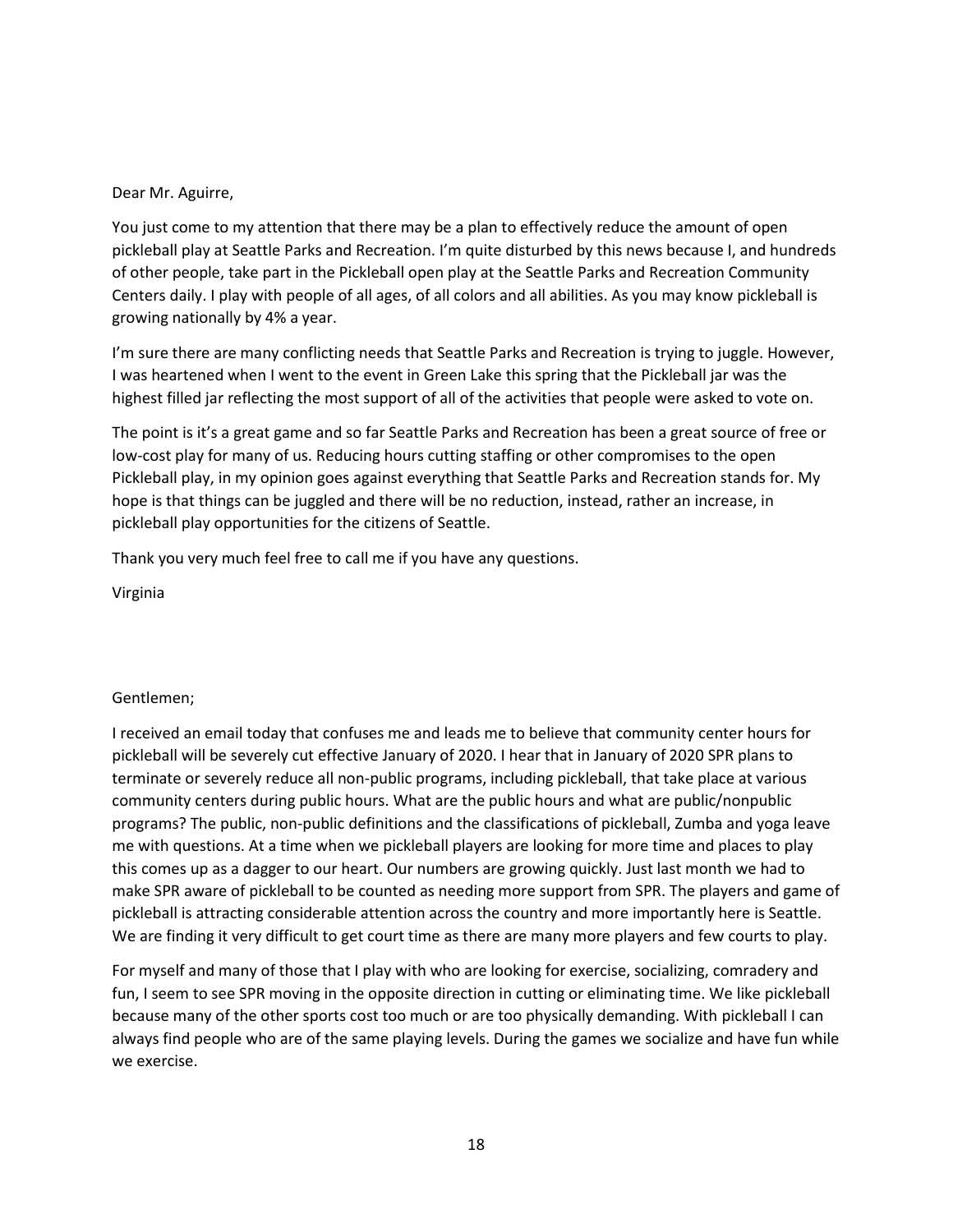I am seventy three years old and I like to play in the late morning hours or early afternoon. I want to stay off the streets during rush hours and I want to leave evening or very early hours to those that still work. This seems like the best time to play and the best use of facilities.

Pickleball is a fast growing sport. Please don't cut availability for public places to play pickleball. We are having significant problems finding enough courts and time/places to play . The sport is attracting many new players as people find it easy to pick up and not too physically demanding. I would like to see many more places and even more courts just for pickleball. Please, more pickleball courts and more time for more people.

Steve Lorentzen

Families Ages 8-95 All nationalities Co-ed Social and fun and welcoming Cheap equipment I live In Bellevue and would be happy to pay to play at Rainier and high point. On Mercer island non -residents pay more than residents. Same in Bellevue. Pickleball is the fastest growing sport in the USA WE NEED MORE COURTS AND PLAY TIME, NOT LESS

Kathryn Hardesty Devotee

Love the pickleball lines you've put out in some of the local parks (Delridge, for example). We love to drop by for some pick-up Pickleball. So much fun and people are always asking what we're playing because it's super fun and accessible for all ages! Thanks! Chelsea

I have been a Seattle resident for over 20 years. I have never used the community centers until I found a love for Pickleball. I play at the Highpoint and Southpark community centers 3 times a week. I have heard you are considering limiting the time allowed at the centers and could have a dramatic effect on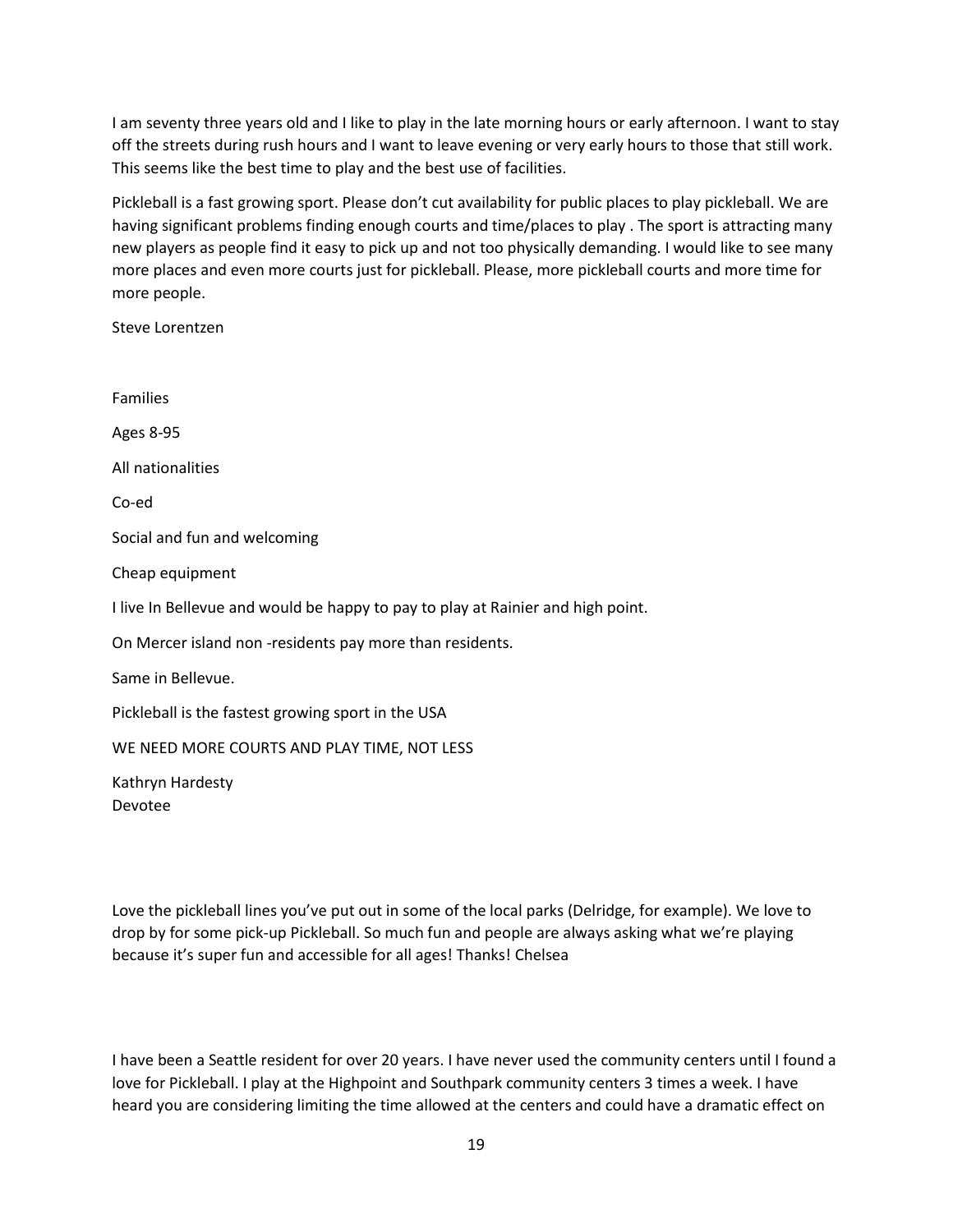the times, if any available for Pickleball. This has become a vital activity for seniors in our Community. When I play, there are 25-30 people who are using the facility. I would suggest you look at alternatives, perhaps charging a nominal fee to play instead of restricting our ability to plan. Also, there are tennis courts at Hiawatha that are barely used. Have you considered restriping some of those courts so more of us can play outside and take the pressure off of facility use? Please reconsider how you allocate time for senior activities.

Sincerely,

Carol Frillman

Please, please, please do NOT reduce our pickleball time!!! I am a senior citizen who always votes for parks and recreation and depends on the community centers for my exercise. We are an amiable group who needs this for sanity and physical wellbeing. Please be advised that many of us are willing to pay to play!!!

Thank you,

Kathy Stevenson

We understand the SPR plans, in 2020, to terminate non-public programs at community centers. It is our understanding this would include the very active and popular pickleball programs throughout most of the city whose tax paying citizens are participating in with great joy!

We are sure you are aware that pickleball is the fastest growing sport in the nation. Players in the community have worked hard to develop a relationship with SPR to open facilities, both indoors and outdoors, for access to the sport. Why your department would try to exclude programs, or at the least, not listen to your constituents to provide the activities at times that are reasonable and convenient for them seems counter to good public service. Hours of operation should fit the needs of the community, not the other way around. You should be adding, not reducing, the opportunities and work to accommodate the needs of all its citizens.

We realize there are many demands on the budget for supporting activities. Pickleball is a sport that all ages can play. Funding should be dedicated to rather than drawn off to other social needs for a sport that promotes exercise, use of the city courts and gyms, and brings people together using these facilities and seeing that their tax dollars are well used. There needs to be a solution to this issue by working with the Pickleball community to come to a better resolution.

Thank you for consideration to this matter that is important to the community.

Regards,

Mary Kirchner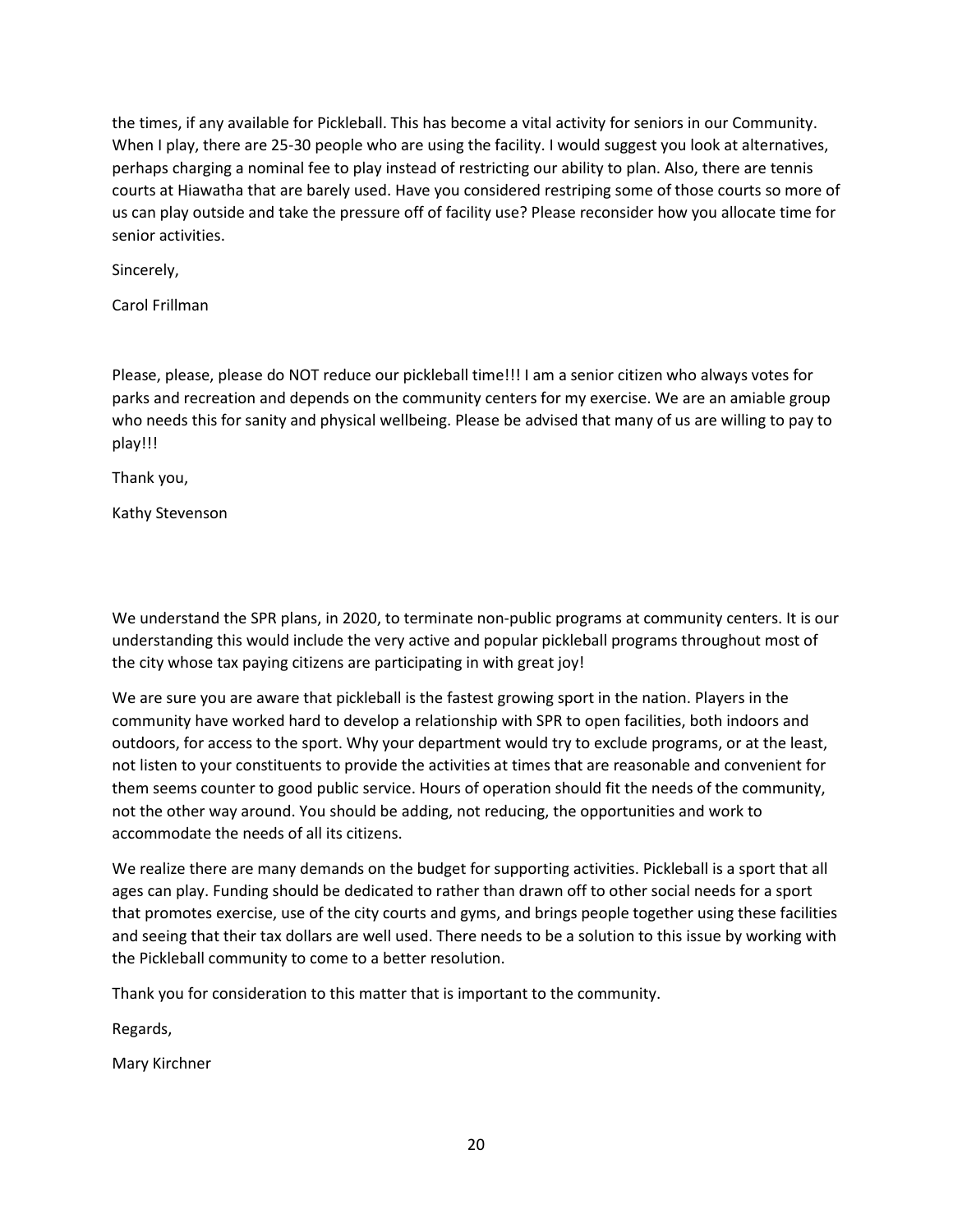Please, please, please do NOT reduce our pickleball time!!! I am a senior citizen who always votes for parks and recreation and depends on the community centers for my exercise. We are an amiable group who needs this for sanity and physical wellbeing. Please be advised that many of us are willing to pay to play!!!

Thank you,

Kathy Stevenson

Good evening, I just read through your strategic plan document and wanted to provide feedback. I have lately been spending a fair amount of time playing pickle ball at local tennis courts. Most of the time I am the only person out on the tennis courts as they are not being used for tennis. Pickle ball and tennis work very well together and can be leveraged to make use of the tennis courts that aren't always being used. I would love to see more co-tennis and pickle ball opportunities like you have at Green Lake. These are a great way to make sure that the facilities are approachable for many different sports.

Sincerely,

Karen Juhl

Over the last year myself and 14 friends have switched from playing tennis and squash to mostly or completely playing Pickleball. We would greatly appreciate more pickleball courts, both outdoors and indoors.

Thanks.

Michael Utt

Good Day,

My name is Vicki Streit and I play pickle ball at several community centers in West Seattle. I have also taken pickle ball skills and drills classes at Highpoint and South Park Community Centers. I play Mon, Wed and Fridays at Delridge or Highpoint Community Centers. Average attendance is 24 at each location. We set up and take down the nets, monitor the gym for cleanup, donate/contribute to children activities sponsored by the center. We welcome new players and watch out for current players. The oldest player is 92, the youngest players are in their late 50's or early 60's. Average age is between 70 to 80 years old. We have become friends doing other outside activities and helping each other out when needed. We are a community of active older adults.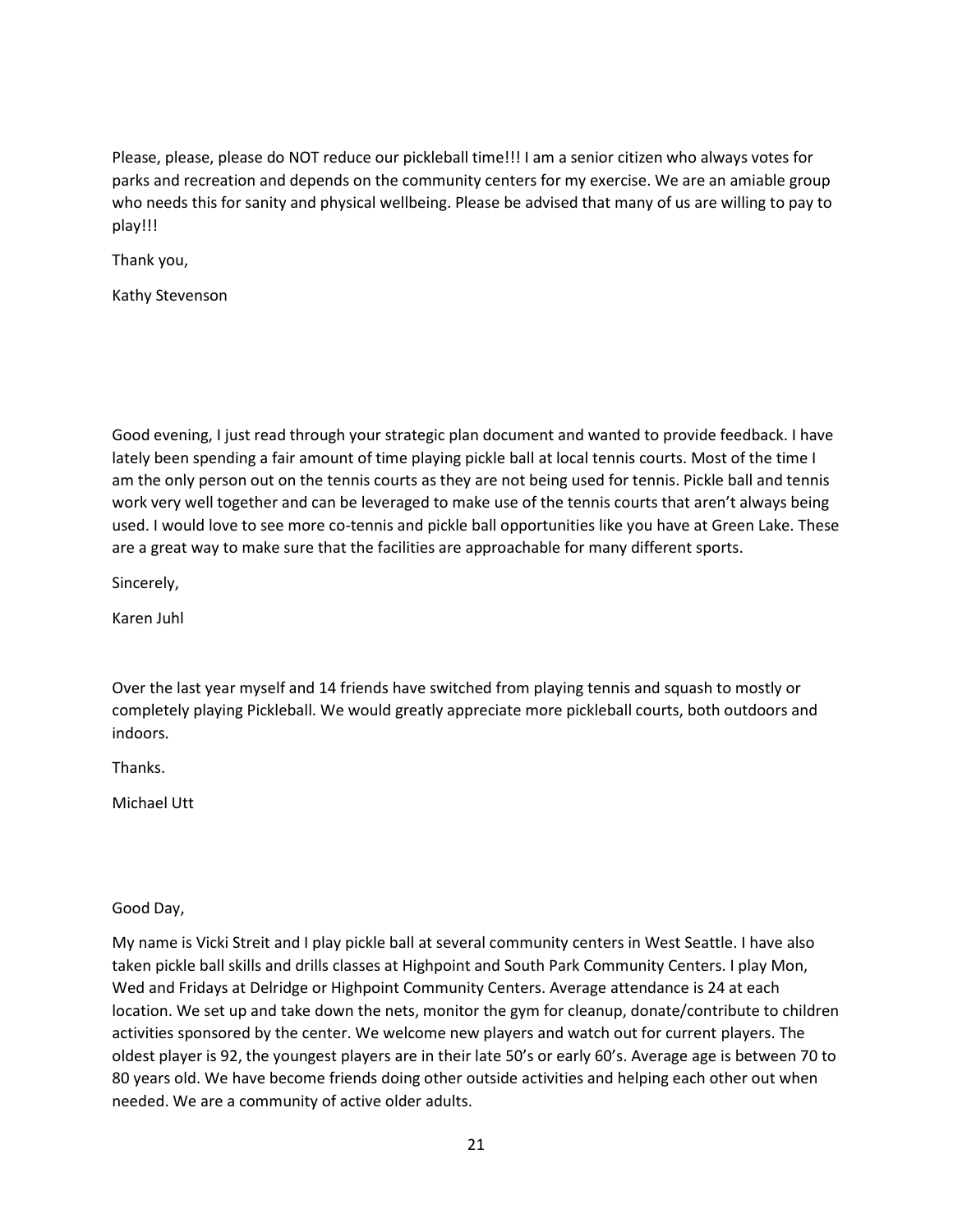It has been brought to my attention that Seattle Parks and Recreation wants to suspend pickle ball or move drop in playtimes to posted operating hours of each community center.

I am asking that this consideration to removed from the table for the following reasons.

Shorter hours for more people wanting to play pickle ball resulting in frustration of not enough play time. Children activities have the priority over adult programs with weather related issues. The gym is open and available in the mornings, the time that children are in school and times that adults would like to play.

There is nowhere else to play except outdoor at the Delridge Community Center in my area. Playing outdoor depends on the weather. Not today it is raining. You bring your own net. The surface is very hard on ankles and most players over 70 will not play outdoor for a higher fall risk. To play indoors we would need to drive to Kent to a private business and pay their fees. It is a much younger crowd and the play is too aggressive, not the community family that we currently have. For some it would be a hardship to drive the 40 minutes each way, pay their fees, play younger more aggressive players without the family/friend connection. We play pickle ball to have fun and enjoy each others company.

I voted for the levy to restore community center funding which included longer operating times. It is my understanding that not all community centers have seen this funding. Why?

As an older adult the community centers should be there for us just as much as the children programs. Yoga, Zumba and pickle ball are just some of the activities that we participate in. We want to be more active and be healthy. I really like playing pickle ball.

I really like playing at the community centers in the morning. I really like the feelings of community with my friends and the staff we have become a family.

Please do not take that away from us.

Vicki Streit

I am a 71 year old woman, still in good enough condition to play Pickleball. I am always amazed to see how many folks at least 10 years older than me, out there enjoying themselves. I can always count on hearing lots of laughter and socializing. Can you think of any other place to find seniors enjoying life to its fullest?? Of course we all understand that there might be budget restraints. I have played in numerous other cities where their communities offer the same type of facilities, and ask that each senior player make a payment of some sort- be it \$20.00 per year, or \$2.00 per visit. As these pickle ball courts are always overflowing with us seniors, I would have to believe that all additional costs incurred would be more than amply made up- probably even making a profit. We implore you to use an alternative means in order to keep this fun and healthy sport available to seniors. It is great preventative medicine!

Thank you.

Nancy Nealon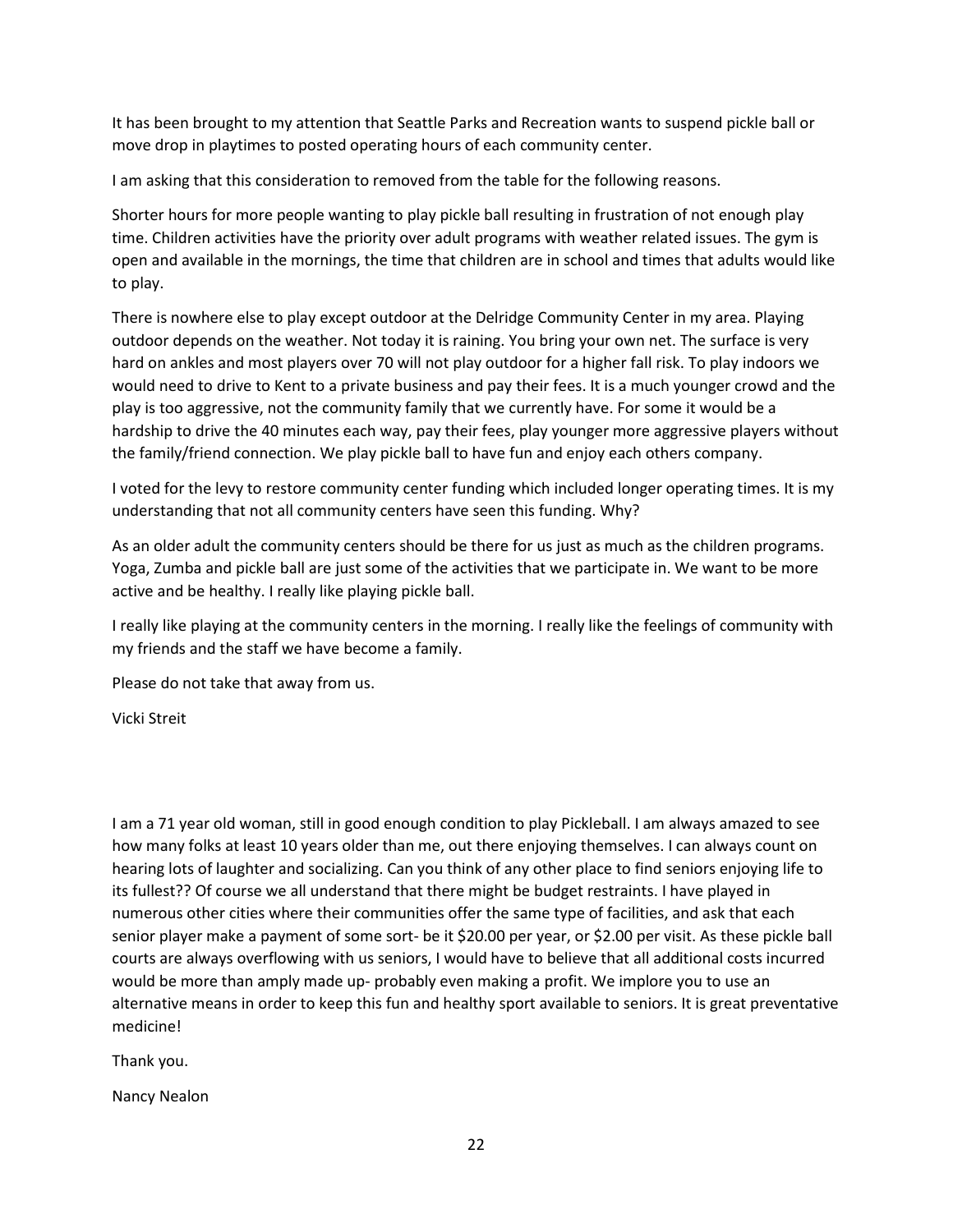I am a senior who loves to play pickleball. I play at community centers in West Seattle and the Rainier Valley. I have heard that some of these centers may be decreasing the times that we can play. There are a large number of seniors who love this game and I hope that you can help add playing times and venues ({both indoor and out) for us to use. It's a very fast growing sport in our country.

Thank you.

Carl Leatherman

Dear Sirs,

In response to a rumor that the pickleball program, and others which may become restrictive under the Seattle Parks & Recreation agenda in the near future has prompted myself and others to defend those programs. The physical and social benefits derived from those senior exercise and the convenience at the community centers, especially when the kids are in school, is pretty obvious.

I've seen pickleball grow quite rapidly in the entire region since I started playing in 2004. I hope that you two administrators will ensure that the program will continue and thrive under the Seattle Parks & Recreation guideline budget.

Thank you

Dear Sirs:

I am very concerned about rumored plans to cut back on community centers time available for nonpublic activities, ESPECIALLY Pickleball.

As you are probably aware, pickleball is growing in popularity, and most time slots for it at community centers tend to become more and more crowded, as more people come to the game. The recreation and health benefits are essential to many Seattle citizens, not to mention great fun. Please do everything in your power to EXPAND pickleball opportunities in Seattle, more time slots in community centers, and more outdoor courts at more locations. This is important to a growing number of us, and we will greatly appreciate your efforts and support for pickleball in Seattle. Thank you.

Clifford Butler

Dear Mr. Aguirre,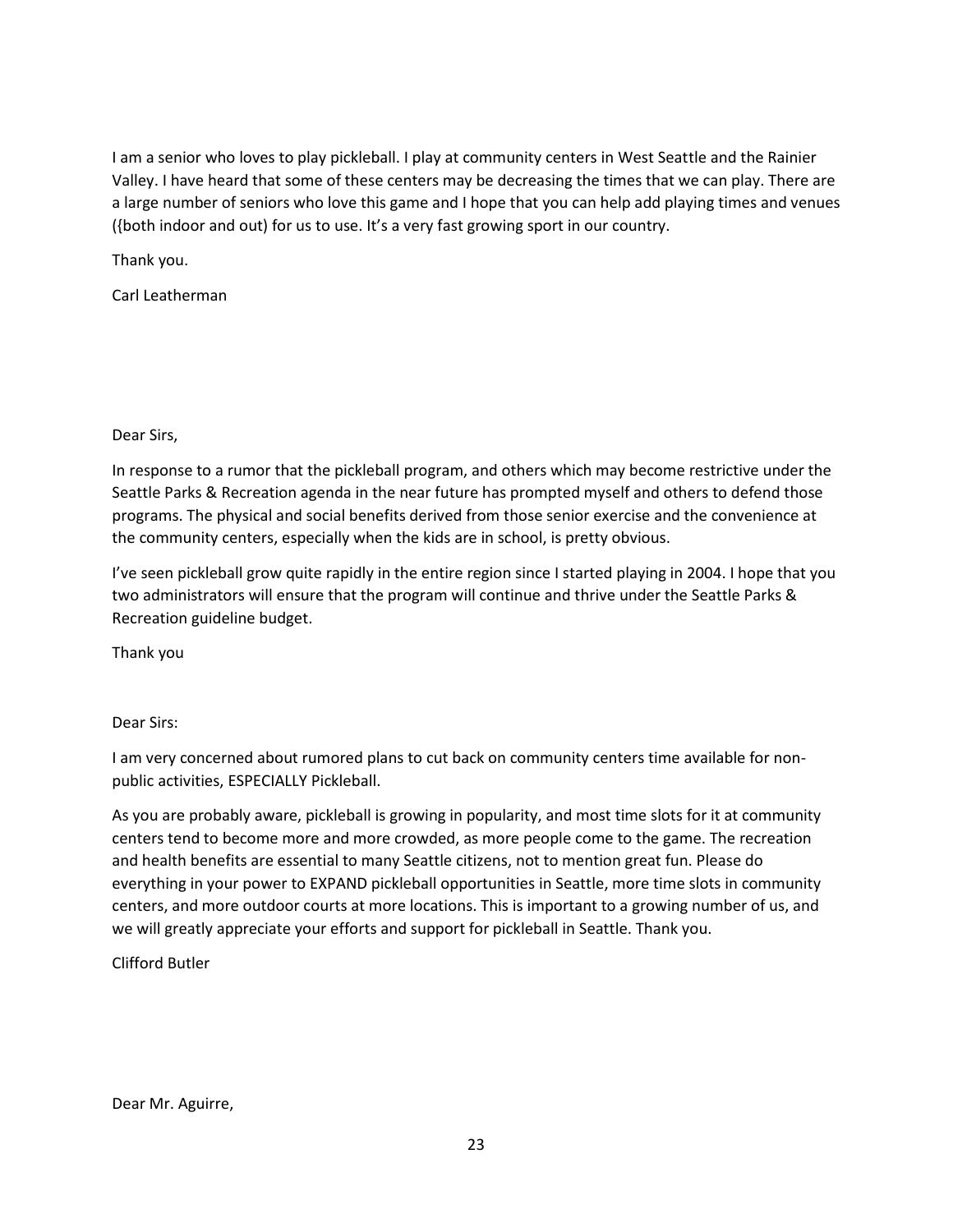Please do not allow the reduction of time for indoor pickleball at the community centers. I am 51 years old and I have just started playing pickleball. The number of players is only increasing. I play regularly at High Point community center and Rainier Community Center. Please keep this vital program going to keep us all healthy!

Thank you

Lisa Corbin

I invite you to visit some of Seattle City community centers where pickleball is played. You will see how busy the courts are and how much fun everyone is having. Cities in many states have dedicated pickleball courts

I play 2 – 3 times a week at High Point, Delridge, and other places. It is vital to my physical and social well-being.Please add more pickleball both indoor and outdoors rather than reducing it . It spans all age groups. It would be important for the city to consider funding dedicated Pickleball courts at locations where there are many pickleball players. We are playing for free right now but in the past I never heard anyone complain about paying a slight fee.

Thank you,

Cris Kantor

We have heard a rumor that City officials are considering reducing the amount of time available for senior citizens to play Pickleball at Seattle's community centers. I hope this is not true. Already, I wonder why the community centers are not open on the weekends. I suppose it has something to do with budgets but it seems like the community centers are an underused resource considering the real estate is there and the building is vacant so much of the time. Senior citizens need places we can meet for exercise and social interaction. There are no privately owned Pickleball facilities anywhere in the City, and only one small facility in Kent. We need these services and would be willing to pay a reasonable user fee just to be able to access them, both indoor and outdoor!

Sharon E. Best

I am 72 years young, what keeps me that way ? Pickleball, please make sure you consider our seniors when making a budget decision this year. We have limited recreation opportunities, especially in the winter months.

Thanks for your consideration,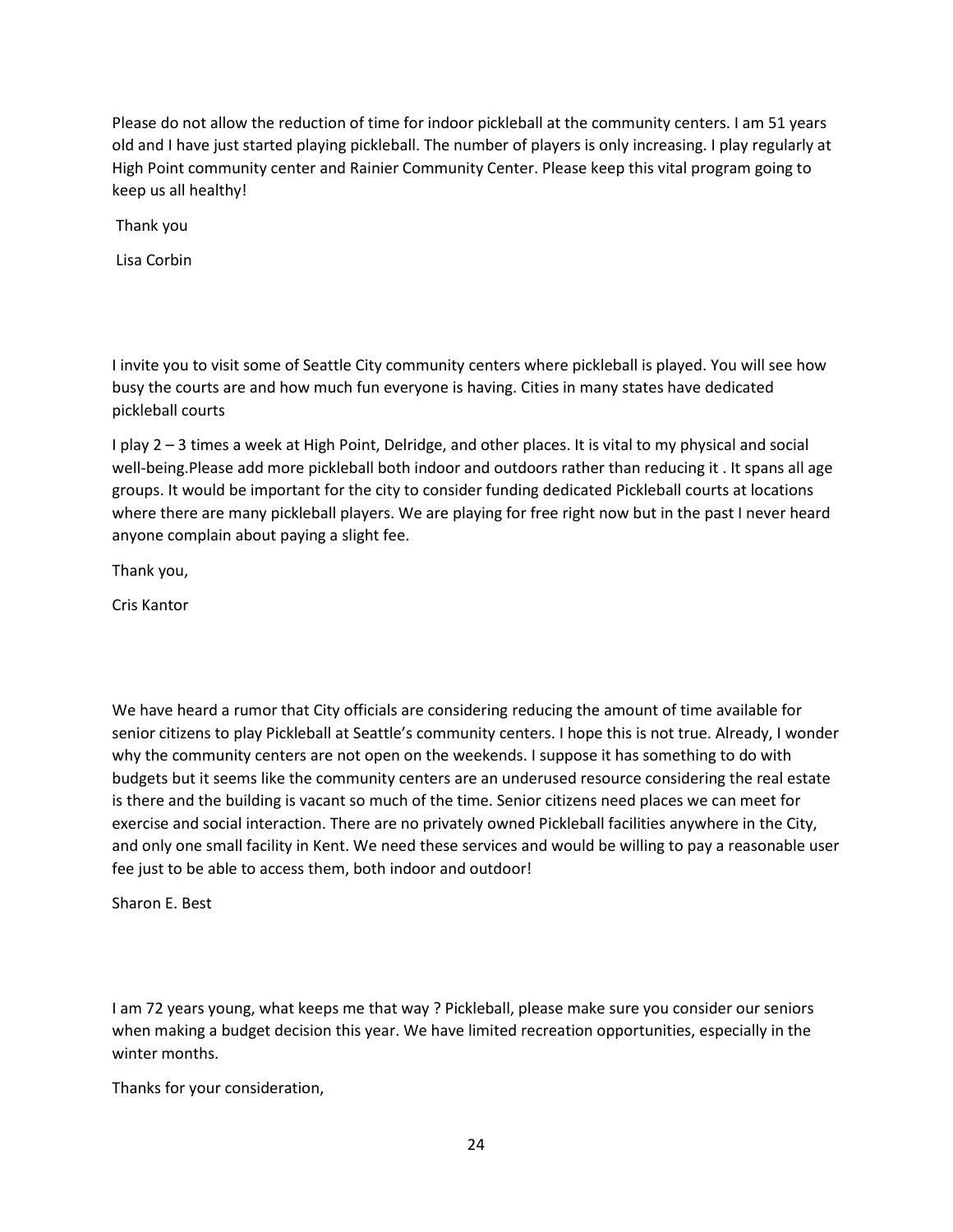Steve Hess

Hello Parks and Recreation Administrators!

First I want to thank you for the many hours I have spent playing Pickleball in your Community Centers! I am 68 and started playing at 65. There is a saying "you can't teach an old dog new tricks" but I am here to prove that wrong——solely because of your programs—THANK YOU. Who would have thought that I would spend 3 mornings a week getting great exercise with a whole new group of friends. I didn't even know where my Community Center was until I started playing Pickleball (Google Maps-yahoo). In retrospect I feel that the program offered at the Rec Centers precisely represents what a Community Center should be doing, attracting local citizens to participate in healthy, life long activities. I have now located and played at all of the following centers: High Point, Delridge, Hiawatha, Rainier, and South Park. I have played with people of all different races, ethnicities, and gender. The program has truly allowed me to see our city with a more comprehensive eye. I would like to see the Community Centers become even more vibrant ( an adjective often used to describe growth in our city).

I would like to share part of an an article in the Seattle Times by the FYI journalist, Gene Baulk. He states the following:

From 2010 to 2018, the county's fastest-growing age group was people 60 to 79 years old. It increased by more than 100,00 people, for a growth rate of nearly 41%. This age group grew more than twice as fast as the population of the county as a whole.

He goes on to say—

…most of the increase in the 60-79 age group is surely from already established county residents who aged past 60 at some point during the decade.

I thought that last part was very interesting because it is likely that these senior citizens have been paying taxes all of their lives. Supporting schools, parks and libraries to make our city an outstanding place to reside. I know there are many areas that need your attention but I believe that providing healthy activities for a group of citizens that have helped to create this amazing city should be a priority.

Thanks Again,

Kathleen Wessel

Pickleball!! Keep it going. Great.

Pickleball doesn't need to be free.

We will pay.

Lisa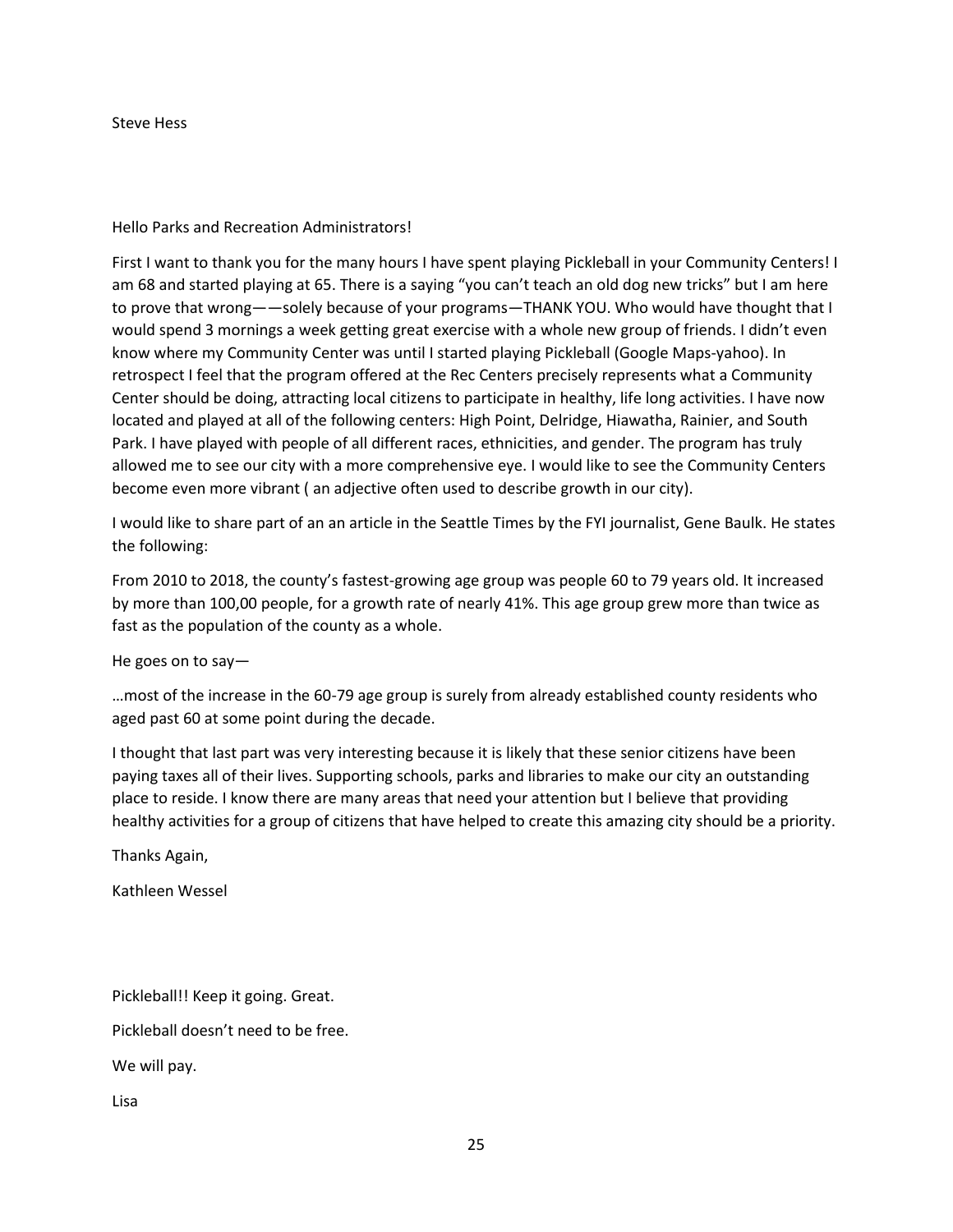I also look forward to an opportunity to partner with Seattle Parks and Recreation in discussing ways that we can expand Pickleball access for our citizens.

Jimi

I was at southpark yesterday, spoke to rhe staff, they would encourage you to reinstate a daily use fee, maybe \$3 and \$2 for seniors to help offset some of the costs, we had 20 players there . Open the courts for 3 hours. 3 times a week .

Just a thought.

Thanks for communicating 111ith me.

Steve Hess

Hi,

Thanks for researching pickleball and doing everything possible to keep it open at the community centers. Seniors and others need it for their health. Many of the seniors would be willing to pay, as they did in the past, in order to have access to pickleball at the community centers and outdoors. Drop in sometime and play; it's great fun.

Regards,

Cris

Dear SPR,

Your claim, in the draft of the 12 year strategic plan, that SPR offers 93 Pickleball courts is outrageous. It is a misleading and essentially false statement especially when made to appear comparable to the 140 tennis courts in the city as it is in the report.

Of the 93 Pickleball courts SPR claims, fewer than five of them are dedicated only to Pickleball (and those are not really usable for competitive play because they are so poorly designed) whereas every tennis court is dedicated to tennis.

The remaining are mostly badminton courts on which Pickleball can be played only at very limited, specific times and now with a poorly planned fee to pay at some of them. I hope the 93 does not include SPR's lame Pickleball Pilot program where they painted low visibility lines on a few under utilized and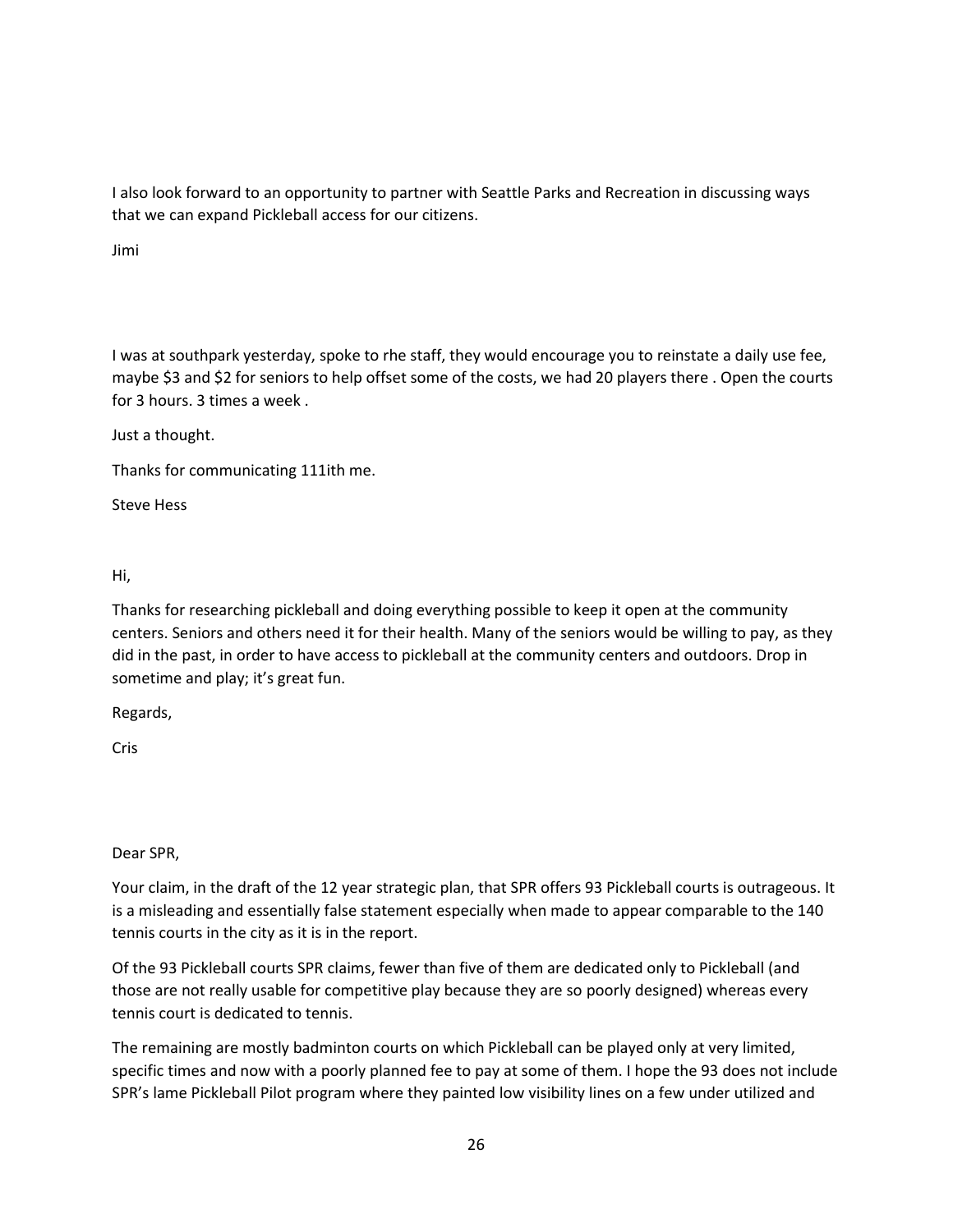poorly maintained tennis courts and then abandoned any further growth in Pickleball facilities for the foreseeable future. I

f there actually were 93 dedicated Pickleball courts in Seattle I would be thrilled but at the rate SPR moves, the city wont get anywhere close to that number in my lifetime.

There are some lovely loftily goals in that strategic plan but sadly SPR has a long way to go to accomplish most of them. Wishing you the best of luck in moving this forward, Kathy Wehle, Seattle tax payer and Pickleball player who rarely plays because the very few courts are so overcrowded.

Dear Seattle Parks and Recreation Strategic Planners, The Seattle Metro Pickleball Association reviewed with great interest the November 6 draft version of the Seattle Parks and Recreation 2019 Strategic Plan. We were quite disturbed to see on page 6 of the plan, in the "What we offer" section, that you chose to state that you currently offer 140 outdoor tennis courts and 93 pickleball courts, without any further explanation. Here is the blurb in question:



While that statement might be factually correct as it pertains to tennis courts, it is completely misleading as it will make readers think that you currently offer roughly equivalent access to tennis and pickleball facilities, while in fact tennis playing opportunities greatly exceed pickleball playing opportunities as demonstrated in the following table.

|         | <b>Tennis</b>                | <b>Pickleball</b>                           |
|---------|------------------------------|---------------------------------------------|
| Outdoor | 125 dedicated tennis courts  | <b>0</b> dedicated pickleball courts        |
|         | 15 tennis courts shared with | 28 pickleball courts shared with tennis     |
|         | pickleball players.          | players, tennis teams, tennis               |
|         |                              | instructors, tennis camps.                  |
|         | Nets provided.               | Nets rarely provided. Players need to       |
|         |                              | bring and install their own pickleball      |
|         |                              | net - an equity issue.                      |
|         |                              | Only 2 to 4 adjacent pickleball courts      |
|         |                              | offered at any one venue, which is          |
|         |                              | contrary to the social aspect of the        |
|         |                              | sport.                                      |
| Indoor  | 20 dedicated tennis courts   | <b>0</b> dedicated pickleball courts        |
|         |                              | 62 mostly <b>badminton</b> courts in multi- |
|         |                              | sport indoor gyms. (Badminton court         |
|         |                              | lines only approximate pickleball court     |
|         |                              | lines.)                                     |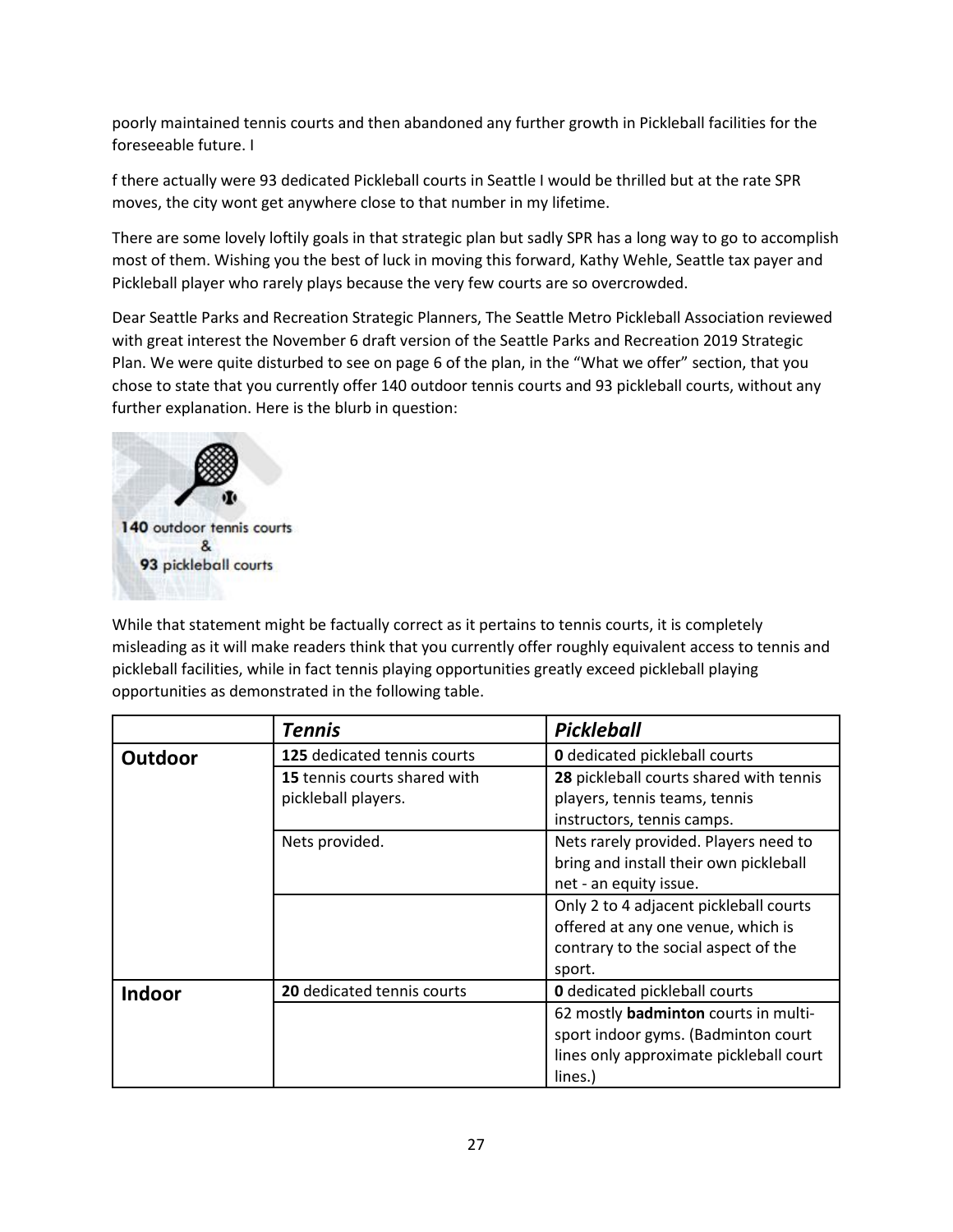|                                  | Over 2200 indoor tennis court hours   About 320 indoor pickleball court hours |
|----------------------------------|-------------------------------------------------------------------------------|
| per week available 7 days a week | a week available mostly Monday                                                |
| from early morning until late at | through Friday between the hours of                                           |
| night                            | 10 am and 2 $pm$                                                              |

This comparison provides a more accurate accounting of the generosity of facilities provided on behalf of tennis versus the paucity of actual pickleball courts.

We respectfully ask that you update the next draft of the Strategic Plan to make it unambiguously clear to the readers that you currently offer 145 dedicated tennis courts and 0 dedicated pickleball courts.

Sincerely,

The Seattle Metro Pickleball Association Board of Directors [Board@seattlemetropickleball.com](mailto:Board@seattlemetropickleball.com)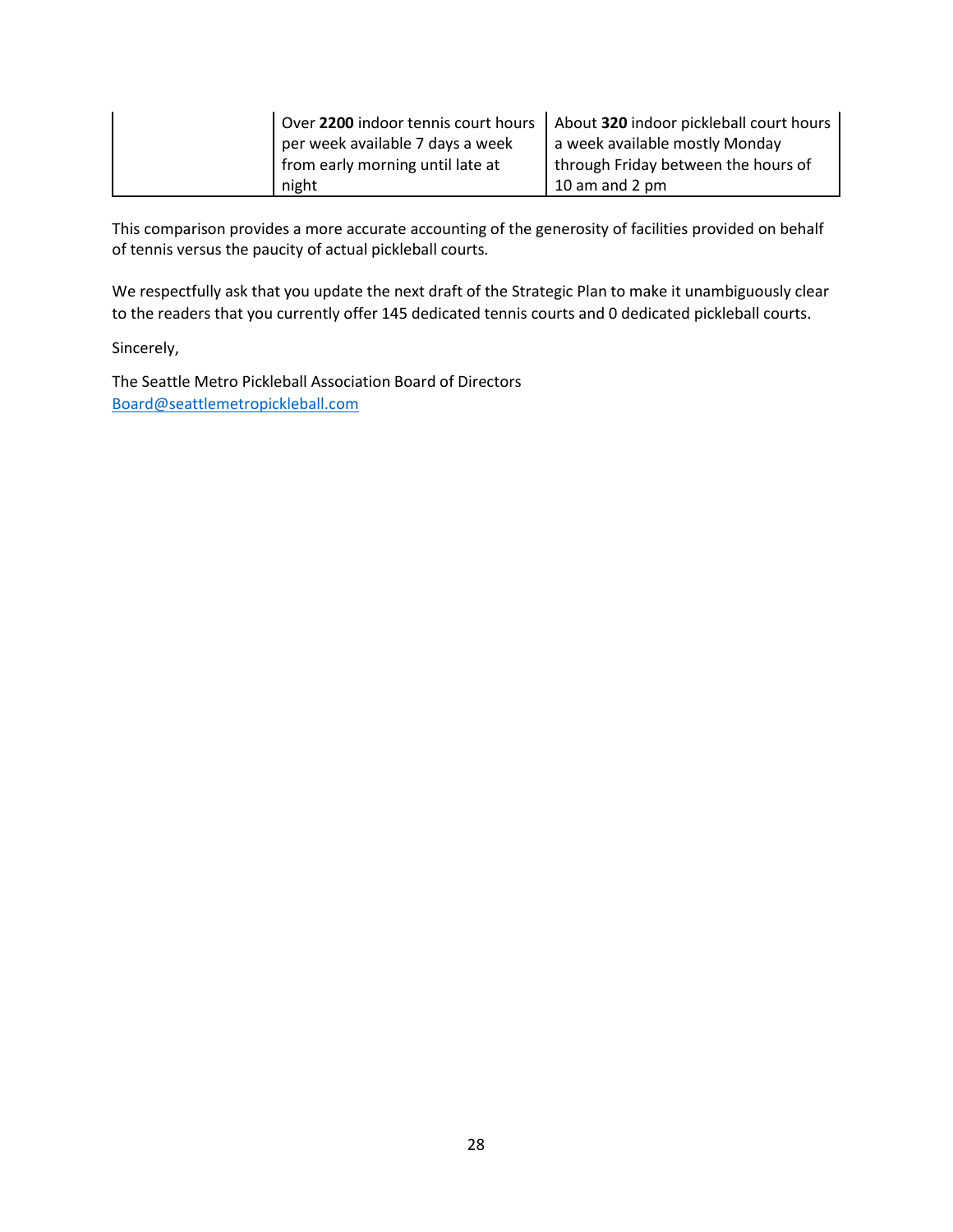### **Are there any recreation activities that you or members of your household would like to see more of in Seattle?**

- 1. High school volleyball leagues Pickkeball ( outdoors)
- 2. Pickle ball
- 3. Dedicated outdoor pickleball courts
- 4. Sailing
- 5. Pickleball!!!! We need places that can handle large groups of people who want to play together.
- 6. Yes. Pickleball—development of both outdoor dedicated clusters of courts and an indoor year round Amy Yee type facility
- 7. More dedicated Pickleball courts throughout the City Parks and Rec areas
- 8. Pickleball!
- 9. Pickleball and cycling
- 10. Pickleball Martial arts Gymnastics
- 11. Pickleball
- 12. PIckleball. Expand times or give us more times to play. Its the only sport that works across ages, abilities, etc. For Seniors it is a great sport and activity. More more pickleball please.
- 13. Pickleball
- 14. Pickleball, dedicated pickleball courts, especially outdoors and also more indoor pickleball facilities in the evenings and on weekends to better accommodate working adults
- 15. More pickleball courts
- 16. Pickleball, swimming, biking, basketball
- 17. Pickle ball
- 18. Indoor pickleball courts, smoother paths for inline skating, bike paths that link up continuously.
- 19. Pickleball
- 20. Pickleball
- 21. Pickleball courts. There's way too many vacant, rarely used tennis courts. Wallingford Park as an example could fill 10 pickleball courts.
- 22. Pickleball, bicycling programs.
- 23. More pickleball only courts.
- 24. Pickleball
- 25. Pickleball
- 26. PICKLEBALL!!!
- 27. Pickleball
- 28. Pickleball
- 29. Indoor and dedicated outdoor pickleball courts. Open all day for retired people
- 30. pickleball
- 31. Pickleball, walking trails.
- 32. Yes. Pickleball.
- 33. More dedicated pickelball courts
- 34. Pickleball!
- 35. pickleball
- 36. pickleball
- 37. Pickleball
- 38. Pickleball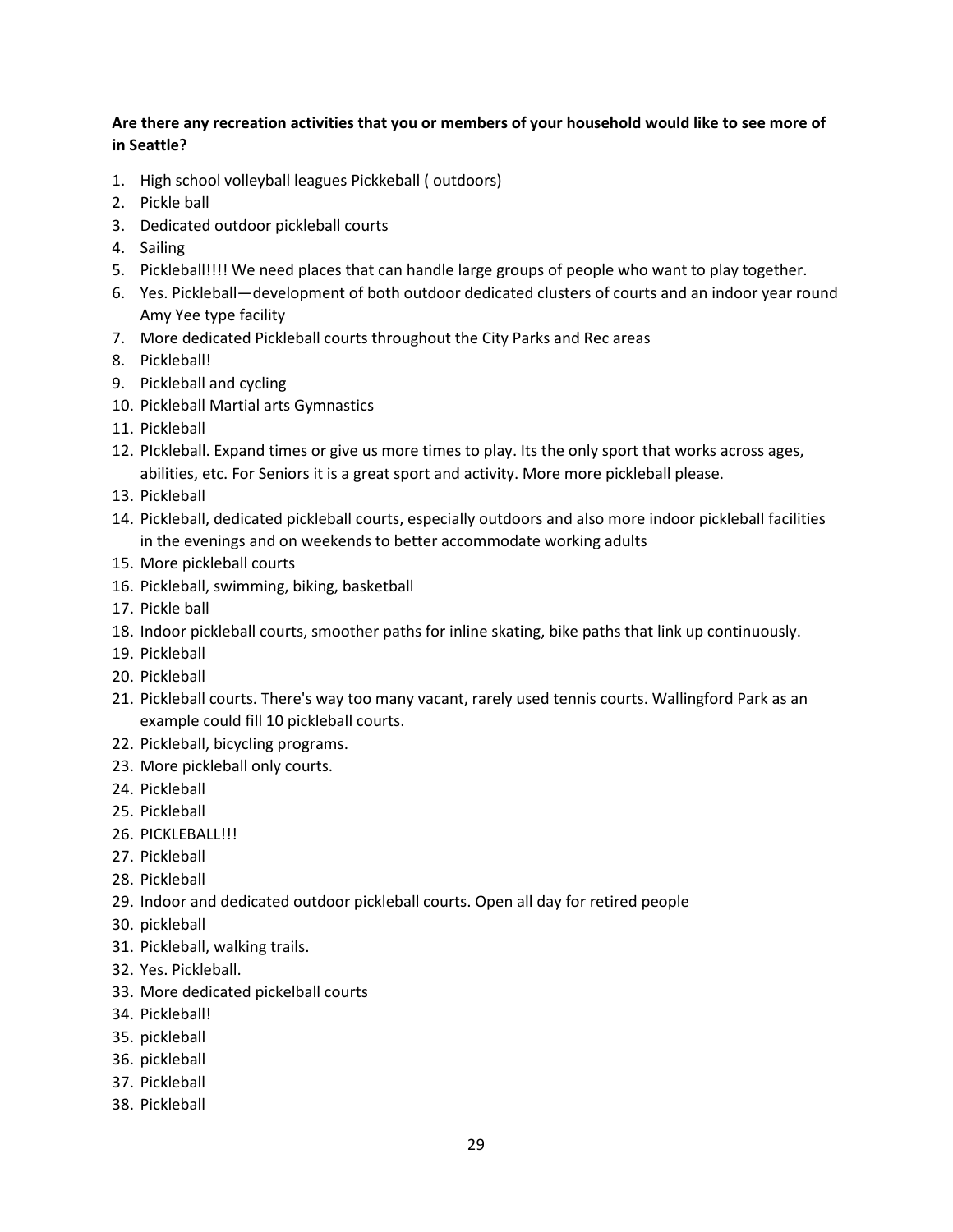- 39. Pickleball
- 40. Pickleball
- 41. Badminton
- 42. Bicycle Sunday-type events on other boulevards
- 43. baseball little league,swimming at the park Pools,Open Gym time for families of small children

#### **What would make your family more likely to visit a Seattle playground/play area?**

- 1. Pickleball
- 2. sports and other enrichment activities
- 3. Better play equipment in southeast Seattle.
- 4. Pickleball Courts
- 5. Pickleball courts. Not everyone has a child, older people use the parks quite a bit for this fast growing sport!
- 6. Climbing wall
- 7. Pickleball courts
- 8. Pickle ball courts
- 9. Play structures for different age groups.
- 10. Less crowded (i.e. more available)

### **For what reason(s) are you or your family most likely to take part in a Seattle Parks and Recreation environmental education program? Select all that apply.**

| <b>Answer Choices</b>                           | Responses  |   |  |
|-------------------------------------------------|------------|---|--|
| To learn about the natural world                | $0.00\%$   | 0 |  |
| To build community and meet new people          | 33.33%     | 2 |  |
| To experience hands-on learning                 | 0.00%<br>0 |   |  |
| To have fun                                     | 33.33%     | 2 |  |
| To explore outdoors                             | 33.33%     | 2 |  |
| To experience a better sense of connection      | 0.00%      | 0 |  |
| with Seattle's green spaces                     |            |   |  |
| To learn specific skills that I can use at home | 16.67%     | 1 |  |
| (for example, composting, gardening, etc.)      |            |   |  |
| Other (please specify)                          | 83.33%     | 5 |  |
| Pickleball                                      |            |   |  |
| Pickleball<br>$2^{\circ}$                       |            |   |  |
| Pickle Ball<br>3.                               |            |   |  |
| For exercise<br>4.                              |            |   |  |
| Excercise<br>5.                                 |            |   |  |

Answered 6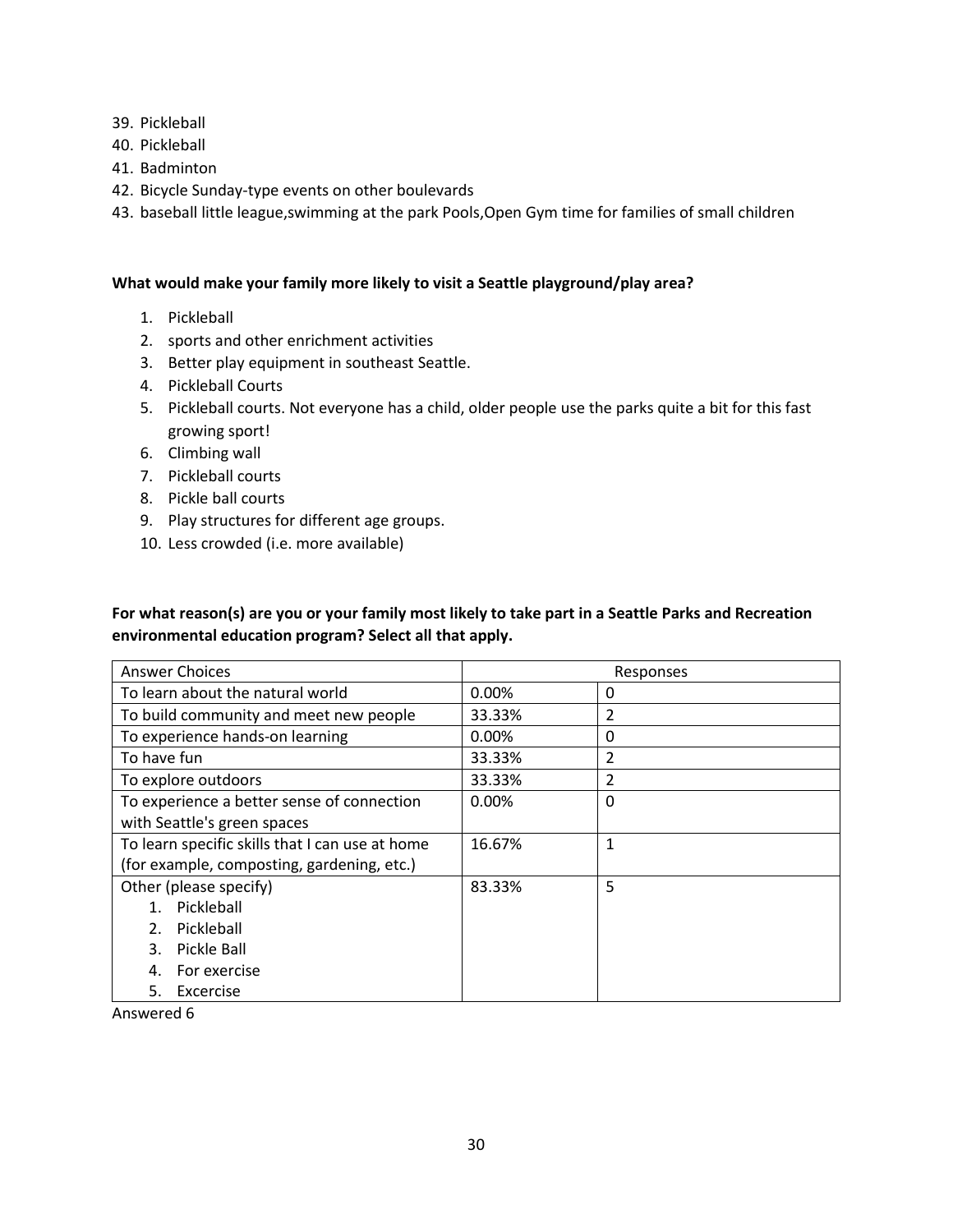**What free drop-in activities would you like to see more of at Seattle's community centers? Select all the apply or suggest something different.**

| <b>Answer Choices</b>                             | Responses |  |
|---------------------------------------------------|-----------|--|
| To learn about the natural world                  | $0.00\%$  |  |
| <b>Toddler Gyms</b>                               | 50.00%    |  |
| <b>Fitness Rooms</b>                              | 50.00%    |  |
| Sports (basketball, pickleball, volleyball, etc.) | 50.00%    |  |
| Table games like Bridge, Chess, or Mahjong        | $0.00\%$  |  |
| Other (please specify)                            | 0.00%     |  |

Answered 2

#### **Q4. What could we do to improve our community centers? Select all the apply or suggest something different.**

| <b>Answer Choices</b>                      | Responses |   |
|--------------------------------------------|-----------|---|
| Increase facility cleanliness/maintenance  | 50.00%    |   |
| Add more rental space.                     | 50.00%    |   |
| Add more childcare and preschool options   | 0.00%     | 0 |
| Add different types of programs/activities | 50.00%    |   |
| Better advertise programs and activities.  | 0.00%     | 0 |
| Increase or change operating hours         |           | 0 |
| Other (please specify)                     | 50.00%    |   |
| 1. Please make more pickleball courts      |           |   |
| available during non-work hours.           |           |   |

Answered 2

Q5. How can Seattle Parks and Recreation contribute to making Seattle a more livable, connected, and vibrant city for all its residents? Share your big idea!

- You guys do a great job, but Seattle can be a difficult city when it comes to making friends. Having more opportunities for fun sporting events would go a long way towards helping people connect. I played my first ever game of pickleball today and I'm totally hooked, but the Queen Anne Community Center only has courts available on Wednesday during the middle of the day. How is that possible? People work! Pickleball isn't just for senior citizens. Get people connected. That's what Seattle needs more of.
- Add more indoor and outdoor pickleball courts. There are more and more new players of all ages becoming interested in pickleball and courts are getting crowded and there are not enough options for evening play. This is a great sport for all different ages and making social connections. Adding a large venue with at least 12 courts would be great for tournaments, which are very popular among pickleball players.
- Create an 8-12 court pickleball site where people all ages can share and fun the year round. Part of it should be covered to encourage year round use, but pickleballers don't mind if there's a little chill in the air. This site doesn't need to be heated. It just needs a lid.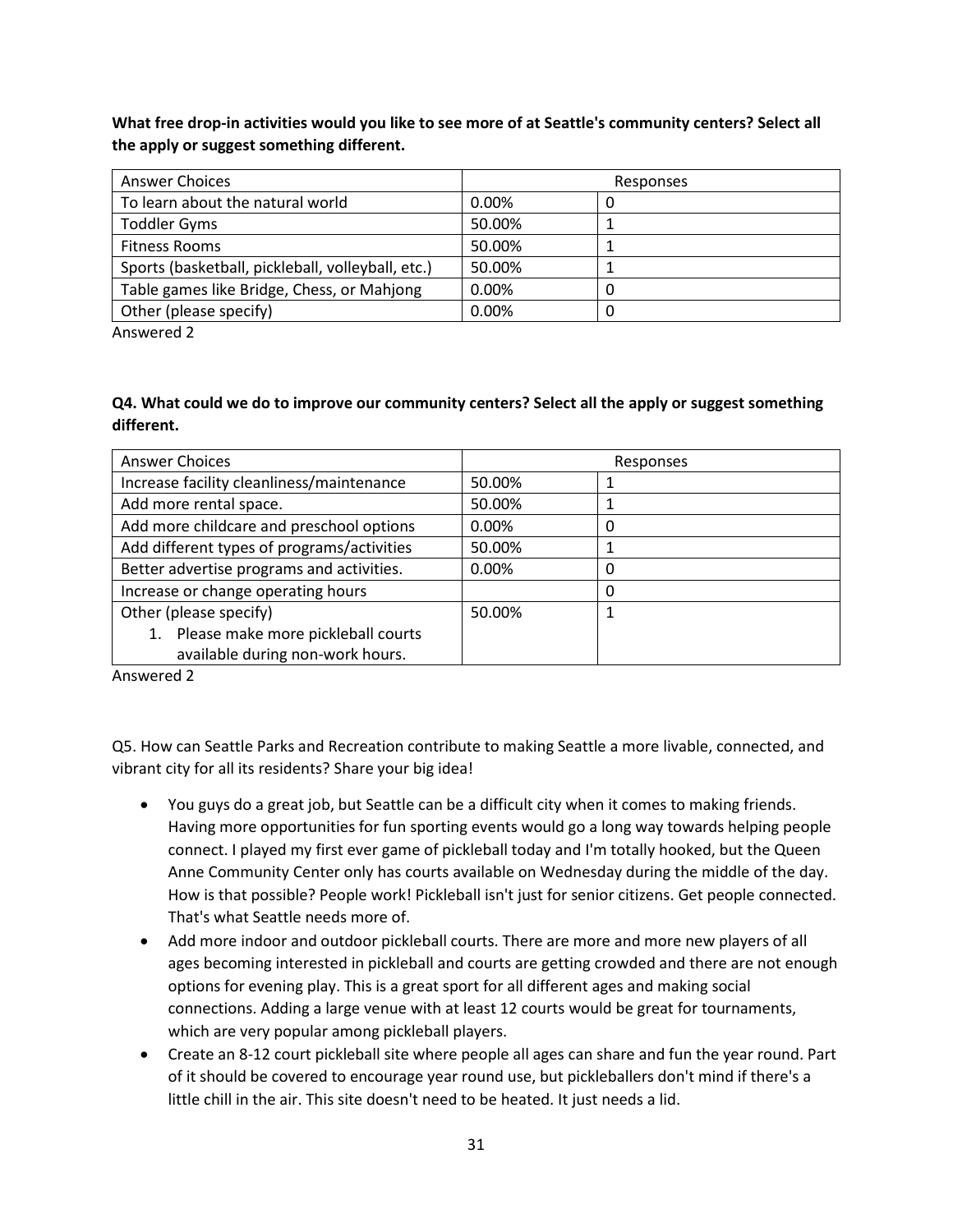- Add more pickleball courts. Pickleball is a fast growing sport and there are new people starting to play all the time. Indoor/outdoor court spaces are lacking. Large complex with at least 8-12 courts would be great for tournaments which are very popular in pickleball.
- Accomodate the growing sport of pickleball by increasing the availability of pickleball courts both inside and outside.
- More pickleball time slots, please! It's the fastest growing, most popular recreational sport and for good reason. Pickleball draws players from diverse economic and racial backgrounds. It appeals to all ages (people aged 14–91 regularly participate!). It's great exercise for the body and the mind. Participation builds community and, for seniors who participate, it's a way of fighting isolation.
- Create an Amy Yee Pickleball Center
- More pickle ball and tennis courts
- Pickleball
- Youth and Senior activities such as Pickleball. This sport is huge right now and their are limited places to play it.
- Dedicated pickleball courts would be great. Losing the courts every time children are out, for instance this summer, is not great. Why can't the kids play outside for the 2 hours pickleball would be happening? At the current growth rate, twelve years from now we will have five times as many players as we do now. To accommodate that growth, Seattle should have two pickleball complexes each with 24 or more dedicated covered outdoor pickleball courts, on each side of the ship canal. My two cents, thanks.
- More indoor/outdoor pickleball courts. They serve many age groups from 7-90+ years old. Pickleball is becoming very popular and is growing very quickly. Courts are getting too busy. A large facility with at least 8-12 indoor/coveted courts would be great for tournaments
- At least two dedicated pickleball facilities with a minimum of 8 covered courts each (16 would be preferable) and dividers between them to keep the balls in the right court.
- Add pickle ball courts to existing tennis courts and create specific courts forpickle ball.
- More pickleball facilities! Since we are the city of its invention, I would love to see great accommodations for residents and visitors, possibly regional or national tournaments (not in Kent!)

Repair and paint for tennis AND pickleball the 2 courts in Madison Park and the 2 courts in Mt Baker, just up from Lake Washington Blvd

- More pickle all courts with nets
- More pickleball. I have met 100s of people, some of which are now close friends that i otherwise would not have met
- Make more courts available for pickleball. Stripe tennis courts for PB - make tennis courts multi-purpose as are all i door gyms and many basketball sized outdoor courts.

The PNW is the originator of pickleball - why are we not taking advantage of that fact?? This is a low-hanging fruit opportunity to make us a national destination for tournaments, clinics and more.

Why don't we 'own' our history??

• More outdoor pickleball courts with seasonal (removable/retractable) covers and lights. More pickleball, outside in any weather at any time of day!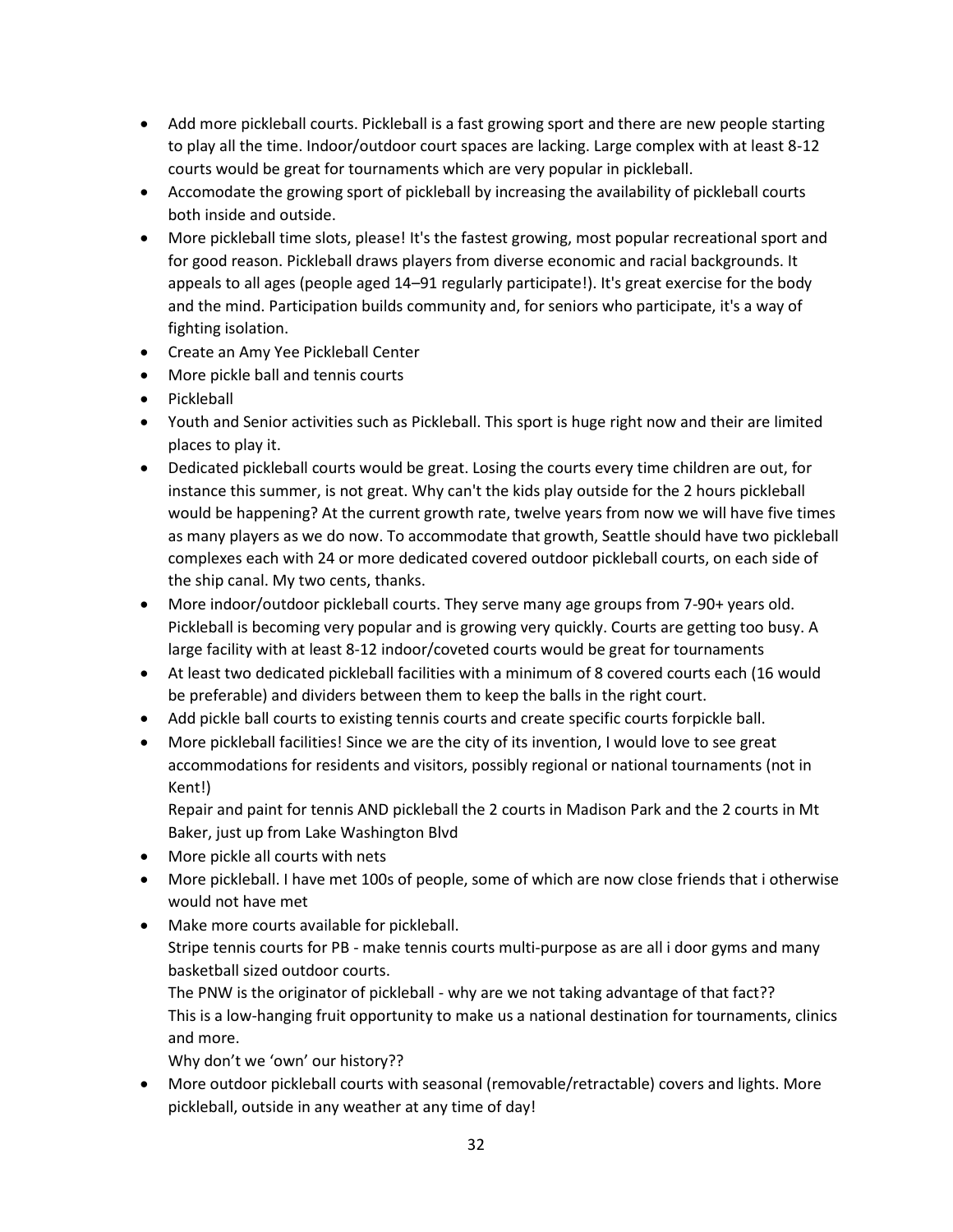- more pickleball courts bc the sport is growing so fast people don't get enough play time
- Dedicated pickleball courts in all districts of the city, or at least painted courts with rollaway nets as at Greenlake.
- Keep in mind that physical activity is important for all ages and all levels of talent from senior pickleball to tots learning water safety
- Have more Pickleball courts and more hours for play. Have more instruction time so new players can take classes. New players should not show up to play unless they have had classes. Players should be ranked and play in their division.
- Seattle is already behind regarding the access to the Pickleball and we need to anticipate the future growth! Dedicated indoor and outdoor PB facilities please!
- More pickleball-dedicated facilities for year-round play
- Dedicated outdoor Pickleball courts! Interest in the sport is growing so fast and the north Seattle Pickleball community plays every Saturday and Sunday at Greenlake for hours each day. On holidays we have had as many as 70-80 people play throughout the day. The demand and interest is there.
- Pickleball joint venture with Seattle schools to renovate Damaged tennis court at Eckstein MS into 4 community pickleball courts. Funding needed
- I'd like to see the community centers stay open for pickle ball for the summer rather than closing for the adults. We have to find outside places to play and it's a big effort to coordinate.
- Outdoor pickleball complexes of 6 courts spread out around the city. It is a social activity (therefore several courts at each site) and, with the difficulty of getting around in this city, they should be spread around in a neighborhood fashion. Near schools would be good because it is a sport playable by all ages.
- Increase community center operating hours and staff; expand Pickleball venues and play opportunities.
- Pickleball is growing fast and the gatherings and community sharing are huge.
- More indoor and outdoor pickleball courts! It really brings the community together since it's such an inclusive, approachable sport for all ages and backgrounds.
- Build a dedicated Pickleball complex (indoor and outdoor)..similar to Amy Yee. but Pickleball is much more compact. It is the fastest growing sport in America, played by all ages, easy to learn and very social (promotes community), you can fit 4 pickleball courts in the size of one tennis court. Come out and see it, you will be surprised.
- Build more pickleball courts (indoor/outdoor) in groups of at least 8. People of all ages are interested in this sport. It's easy to learn and wonderful for social connections and exercise.
- Pickleball!!! You get more people out playing and socializing and exercising. It build a fun community.
- Add more pickleball courts on under utilized tennis courts or simply build a massive pb complex
- Wonderful outdoor Pickleball courts dedicated with lights, restrooms, water fountains
- Build dedicated outdoor and indoor pickleball facilities with permanent pickleball lines and nets and at least 8 courts in the same location.
- We need dedicated indoor and outdoor Pickleball courts in south, central, north and west Seattle, with enough courts in each so that waiting time is minimized, at least 8-10 in each area, more would be better.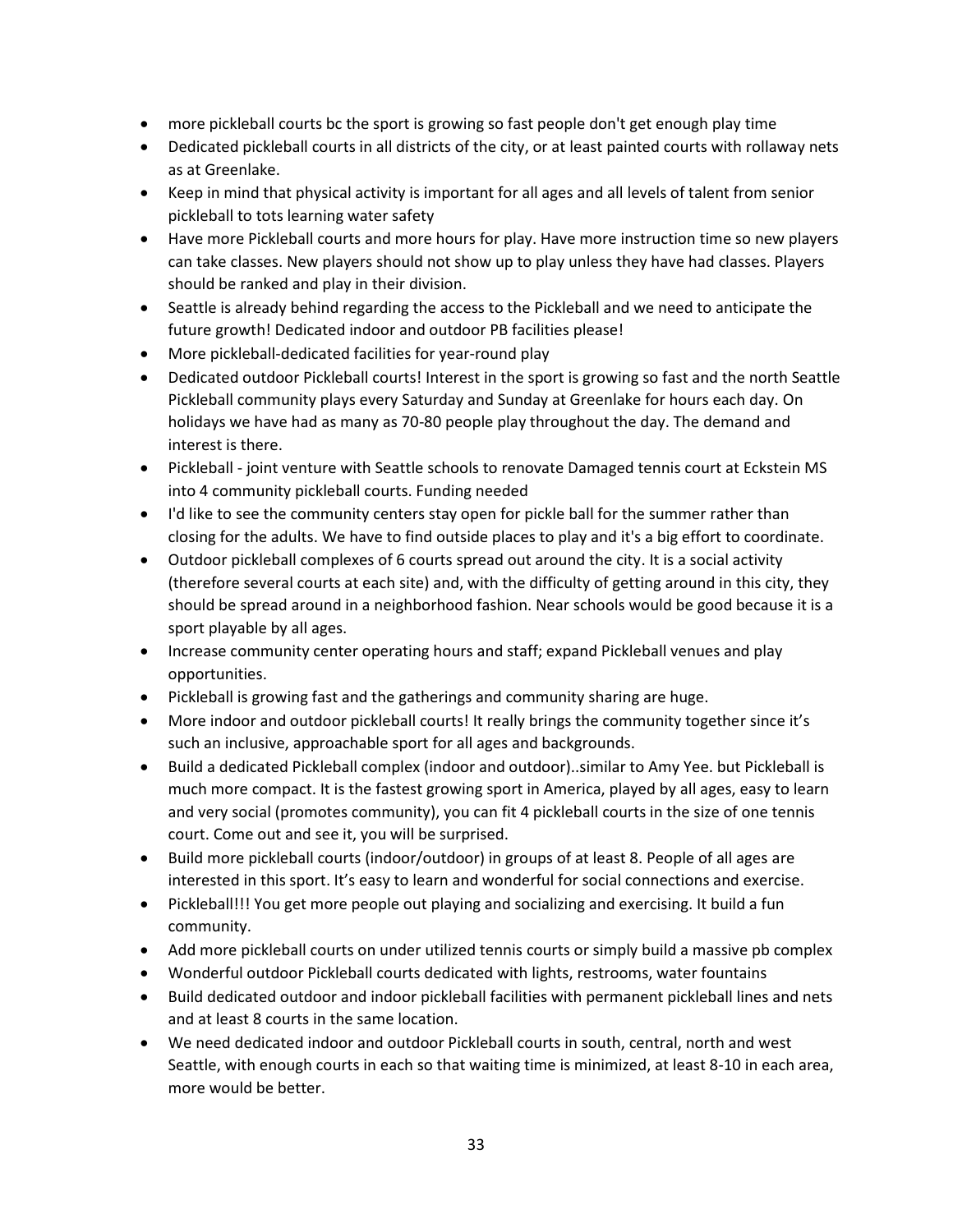- Build a 24 court pickleball complex and host a national tournament.
- I have met so many people playing Pickleball. My community has grown and I have friends AND I'm getting great exercise. Wouldn't it be great to have dedicated Pickleball facility where people of all ages and abilities could gather and have fun. I'm imagining both an indoor and outdoor facility with 8-12 courts each. I know they would be full of laughing, recreating folks !
- Pickleball with dedicated courts and nets. No mutiple lines!
- Pickleball courts for indoor and outdoor play.
- More pickleball courts around the city
- Pickleball complex with indoor courts
- Dedicated outdoor pickleball courts. All one has to do is observe the tennis courts behind the boathouse at Greenlake on any weekend day to understand the need. Ratio of tennis players to pickleball players has to be 30:1.
- dedicated pickleball courts
- More dedicated pickelball courts
- A location in north Seattle with 8 to 12 dedicated outdoor Pickleball courts.
- Pickleball provides integenerational fun, intergenerational friendship and intergenerational fitness. If the current trend continues, we are going to have four to five times as many Seattle pickleball players twelve years from now as we do now. Please plan for the growth. Make sure that you understand the social aspect of pickleball. Look at best practices such as Naples (FL) or Loma Linda (CA).

My big idea: twelve years from now have a pickleball complex with 12 to 24 pickleball courts each in each one of your 5 geographic regions. Meanwhile, start by [1:] adding pickleball lines to all outdoor tennis courts that have 3 or more adjacent courts and [2:] adding pickleball courts to the Amy Yee Tennis and Pickleball Center.

- We need dedicated pickleball courts
- Dedicated pickleball complexes (4 to 8 courts) spread across the city to encourage multigenerational play and fitness for all ages.
- Longer community center hours
- Promote intergenerational activities such as pickleball that promote fun, fitness and friendships for all.

### **What types of events do you or members of your household usually attend?**

| #  | <b>RESPONSES</b>                               |
|----|------------------------------------------------|
|    | Pickleball                                     |
| 6  | Pickleball, wading pools                       |
| 10 | Pickleball and yogz/streching for aging bodies |
| 14 | PICKLEBALL                                     |
| 17 | Pickleball, hikes                              |
| 22 | Pickleball, hikes                              |
| 23 | Pickle Ball                                    |
| 27 | Pickelball                                     |
|    |                                                |

86 of 1282 answers mention pickleball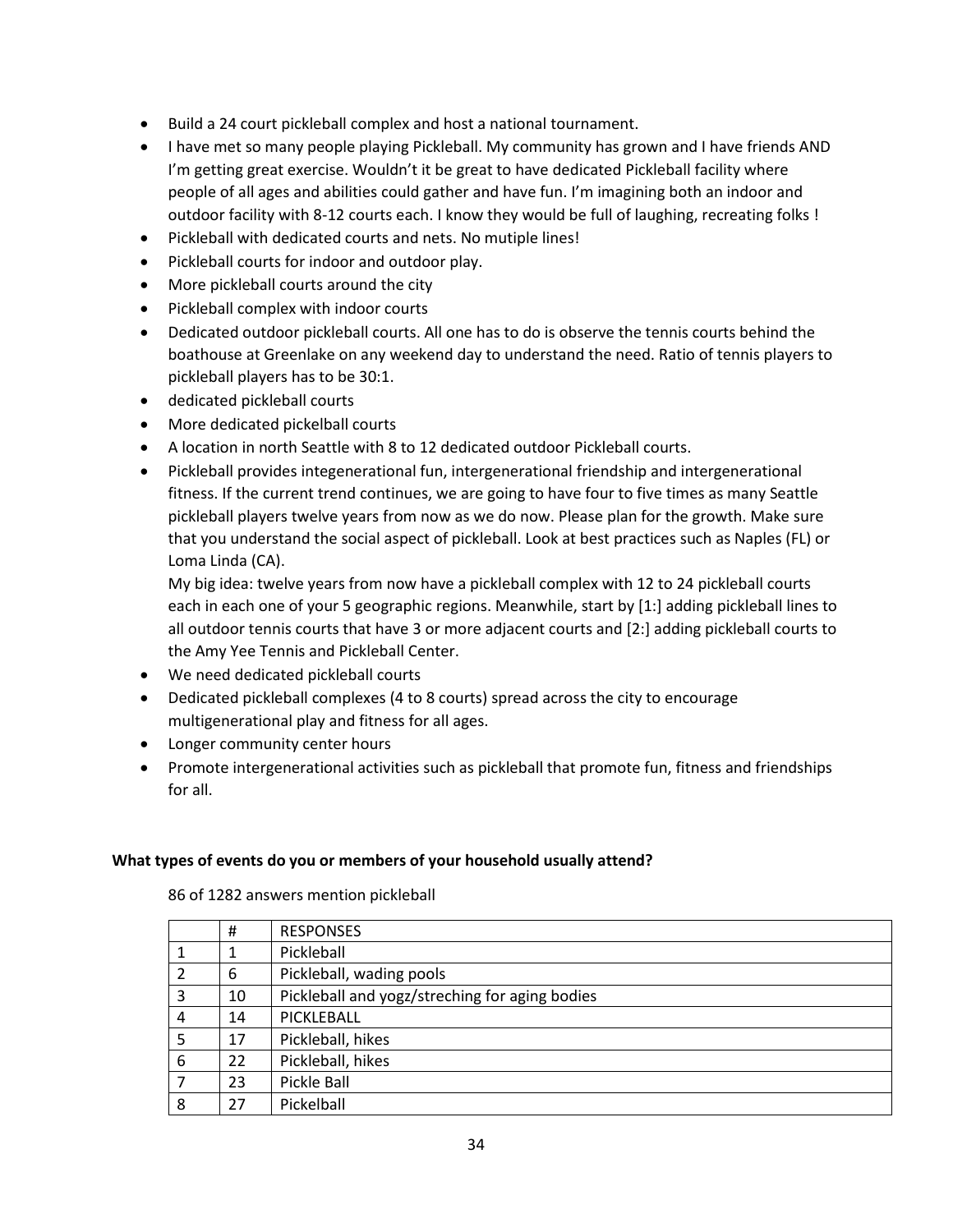| 9  | 28   | Pickleball                                                                    |
|----|------|-------------------------------------------------------------------------------|
| 10 | 30   | Pickleball                                                                    |
| 11 | 31   | Pickle ball                                                                   |
| 12 | 36   | pickle ball                                                                   |
| 13 | 38   | Play pickleball                                                               |
| 14 | 39   | love pickleball                                                               |
| 15 | 40   | Pickleball and Volleyball                                                     |
| 16 | 41   | Pickleball                                                                    |
| 17 | 43   | Sports activities, namely Pickleball.                                         |
| 18 | 44   | Pickle ball and tennis                                                        |
| 19 | 45   | <b>Pickleball Activities</b>                                                  |
| 20 | 46   | Pickleball                                                                    |
| 21 | 134  | We (the two of us) play pickleball three times a week.                        |
| 22 | 137  | Pickleball                                                                    |
| 23 | 138  | We play Pickle Ball on the available courts, which are currently very limited |
| 24 | 150  | pickleball                                                                    |
| 25 | 182  | Pickleball                                                                    |
| 26 | 183  | My husband and I play pickleball                                              |
| 27 | 245  | pickleball                                                                    |
| 28 | 285  | Pickleball                                                                    |
| 29 | 287  | Pickleball play                                                               |
| 30 | 322  | Daytime pickleball                                                            |
| 31 | 337  | Pickleball                                                                    |
| 32 | 437  | free concerts, pickleball tournaments                                         |
| 33 | 796  | Pickleball related events                                                     |
| 34 | 920  | Tennis and pickleball                                                         |
| 35 | 927  | Pickleball! Tournaments, recreational play both are great                     |
| 36 | 943  | Pickel ball                                                                   |
| 37 | 1020 | Pickleball                                                                    |
| 38 | 1087 | Pickleball play                                                               |
| 39 | 1160 | Pickleball                                                                    |
| 40 | 1161 | Pickleball                                                                    |
| 41 | 1164 | pickleball; tennis                                                            |
| 42 | 1176 | Pickleball                                                                    |
| 43 | 1178 | Pickleball                                                                    |
| 44 | 1182 | Pickleball games                                                              |
| 45 | 1183 | Pickleball tournaments                                                        |
| 46 | 1186 | Pickleball                                                                    |
| 47 | 1188 | Pickleball                                                                    |
| 48 | 1190 | Pickleball                                                                    |
| 49 | 1191 | Pickleball                                                                    |
| 50 | 1192 | pickleball                                                                    |
| 51 | 1195 | Pickleball                                                                    |
| 52 | 1200 | Pickleball Open Play                                                          |
| 53 | 1202 | Pickleball                                                                    |
| 54 | 1204 | P Ball                                                                        |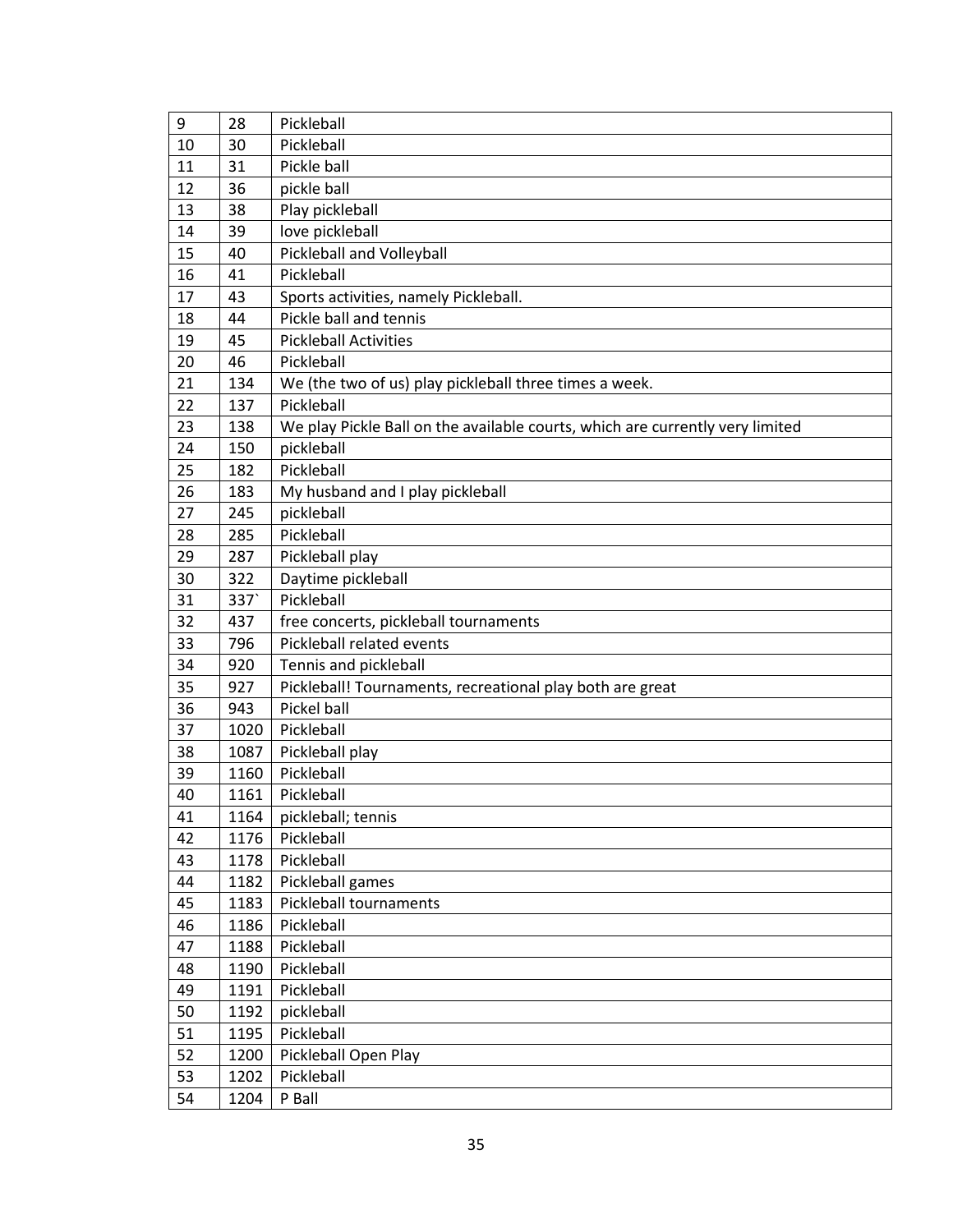| 55 | 1205 | Pickleball                                                                            |
|----|------|---------------------------------------------------------------------------------------|
| 56 | 1206 | Pickleball                                                                            |
| 57 | 1210 | Pickleball                                                                            |
| 58 | 1215 | Pickleball                                                                            |
| 59 | 1220 | Pickleball                                                                            |
| 60 | 1224 | Pickleball                                                                            |
| 61 | 1228 | Pickleball play                                                                       |
| 62 | 1229 | PICKLEBALL!                                                                           |
| 63 | 1230 | Pickle ball                                                                           |
| 64 | 1233 | Pickleball                                                                            |
| 65 | 1234 | Pickleball                                                                            |
| 66 | 1235 | Pickleball, tournament, tennis, sport events                                          |
| 67 | 1236 | Pickleball                                                                            |
| 68 | 1237 | Pickleball                                                                            |
| 69 | 1240 | Concerts, festivals, and pickleball tournaments                                       |
| 70 | 1243 | Pickleball                                                                            |
| 71 | 1244 | Pickleball, walking with dog, walking trails/paths                                    |
| 72 | 1245 | Pickleball                                                                            |
| 73 | 1250 | Play pickleball                                                                       |
| 74 | 1252 | <b>Pickleball Courts</b>                                                              |
| 75 | 1253 | Pickleball                                                                            |
| 76 | 1258 | Pickleball                                                                            |
| 77 | 1260 | watching plays and concerts, playing pickleball, watching little league, ue baseball, |
|    |      | concerts                                                                              |
| 78 | 1261 | Pickleball                                                                            |
| 79 | 1262 | Pickleball, Rex basketball, swimming.                                                 |
| 80 | 1266 | Pickleball                                                                            |
| 81 | 1268 | Drop in pickleball play, pickleball leagues, pickleball tournaments.                  |
| 82 | 1270 | Pickleball dropin and skills classes, tournaments                                     |
| 83 | 1272 | Pickleball                                                                            |
| 84 | 1274 | Pickleball                                                                            |
| 85 | 1279 | PICKLEBALL, PICKLEBALL, and more PICKLEBALL! Indoor @ community centers and           |
|    |      | outdoor at Green Lake.                                                                |
| 86 | 1282 | Concerts, play pickleball, food events                                                |

### **What would make your household more likely to attend an event at a Seattle park or facility?**

of 1262 answers mention pickleball

| #  | <b>RESPONSES</b>                          |
|----|-------------------------------------------|
| 1  | More pickleball courts                    |
| 4  | More indoor and outdoor Pickleball courts |
|    | More dedicated pickleball courts          |
| 14 | <b>MORE PICKLEBALL COURTS</b>             |
| 17 | Pickleball tournament                     |
| 23 | More pickle ball                          |
|    |                                           |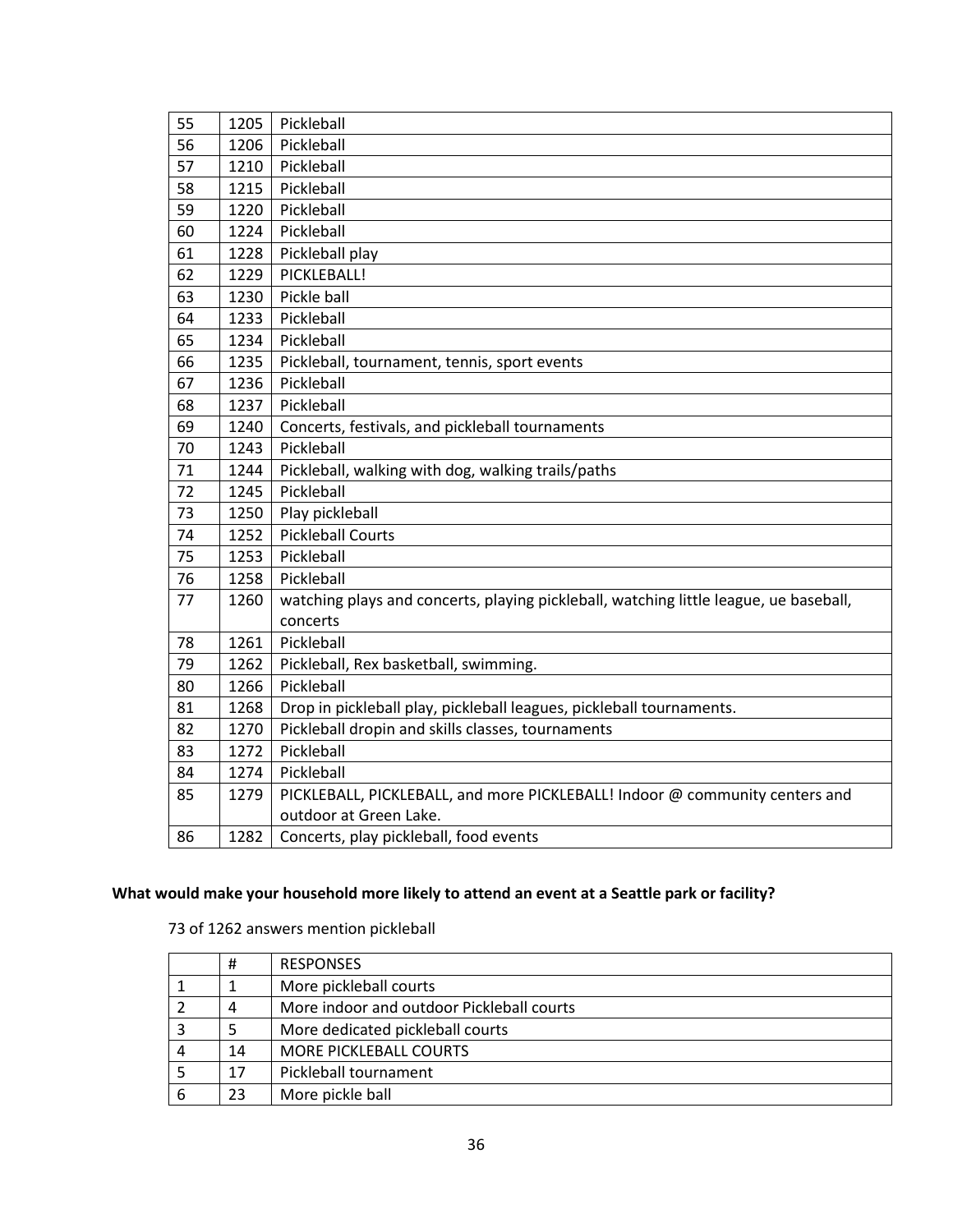| $\overline{7}$ | 28   | Good pickelball facilities                                                          |
|----------------|------|-------------------------------------------------------------------------------------|
| 8              | 32   | Better and more pickle ball courts                                                  |
| 9              | 38   | Pickleball                                                                          |
| 10             | 42   | Pickleball courts.                                                                  |
| 11             | 43   | Interesting and well instructed classes in pickleball, yoga, art etc.               |
| 12             | 44   | More indoor and outdoor pickleball courts                                           |
| 13             | 45   | Pickleball events                                                                   |
| 14             | 48   | if it were easier to schedule pickleball courts                                     |
| 15             | 132  | Better hours for the pickleball courts                                              |
| 16             | 135  | More and better pickleball courts                                                   |
| 17             | 136  | More availability of Pickle Ball courts                                             |
| 18             | 148  | pickleball                                                                          |
| 19             | 179  | My husband and I play pickleball 3 times a week now, but would play every day if it |
|                |      | were available more often and in convenient locations.                              |
| 20             | 231  | Pickle ball courts                                                                  |
| 21             | 241  | more pickleball courts and play opportunities                                       |
| 22             | 280  | More Pickleball Courts!                                                             |
| 23             | 282  | Pickleball tournaments and demonstrations                                           |
| 24             | 331  | Pickleball                                                                          |
| 25             | 431  | dedicated pickleball courts, more pickleball drop in opportunities                  |
| 26             | 787  | More sporting events, particularly pickleball                                       |
| 27             | 911  | Having nice pickleball courts in the city                                           |
| 28             | 927  | Pickel ball courts                                                                  |
| 29             | 1072 | Established Pickleball courts to play on                                            |
| 30             | 1144 | Pickleball                                                                          |
| 31             | 1145 | Pickleball courts                                                                   |
| 32             | 1154 | pickleball courts, places to hike and picnic,                                       |
| 33             | 1158 | Pickleball tournament                                                               |
| 34             | 1159 | lined pickleball courts                                                             |
| 35             | 1161 | Pickleball or biking                                                                |
| 36             | 1165 | Pickleball games                                                                    |
| 37             | 1166 | More pickleball courts                                                              |
| 38             | 1171 | More pickleball                                                                     |
| 39             | 1172 | Pickleball                                                                          |
| 40             | 1173 | A park with multiple dedicated pickleball courts                                    |
| 41             | 1174 | more pickleball courts                                                              |
| 42             | 1175 | The type of sports and/or sporting events -vball, pickleball, Cornhole tournament   |
| 43             | 1176 | More morning hours and facilities for activities like pickleball.                   |
| 44             | 1177 | More Pickleball                                                                     |
| 45             | 1183 | More pickleball hours                                                               |
| 46             | 1185 | Having pickleball facilities                                                        |
| 47             | 1188 | more pickleball-dedicated courts, lighted                                           |
| 48             | 1192 | Free events like PICKLEBALL indoor and outdoor                                      |
| 49             | 1195 | More dedicated times/courts Pickleball                                              |
| 50             | 1200 | More pickle ball                                                                    |
| 51             | 1208 | More Pickleball courts                                                              |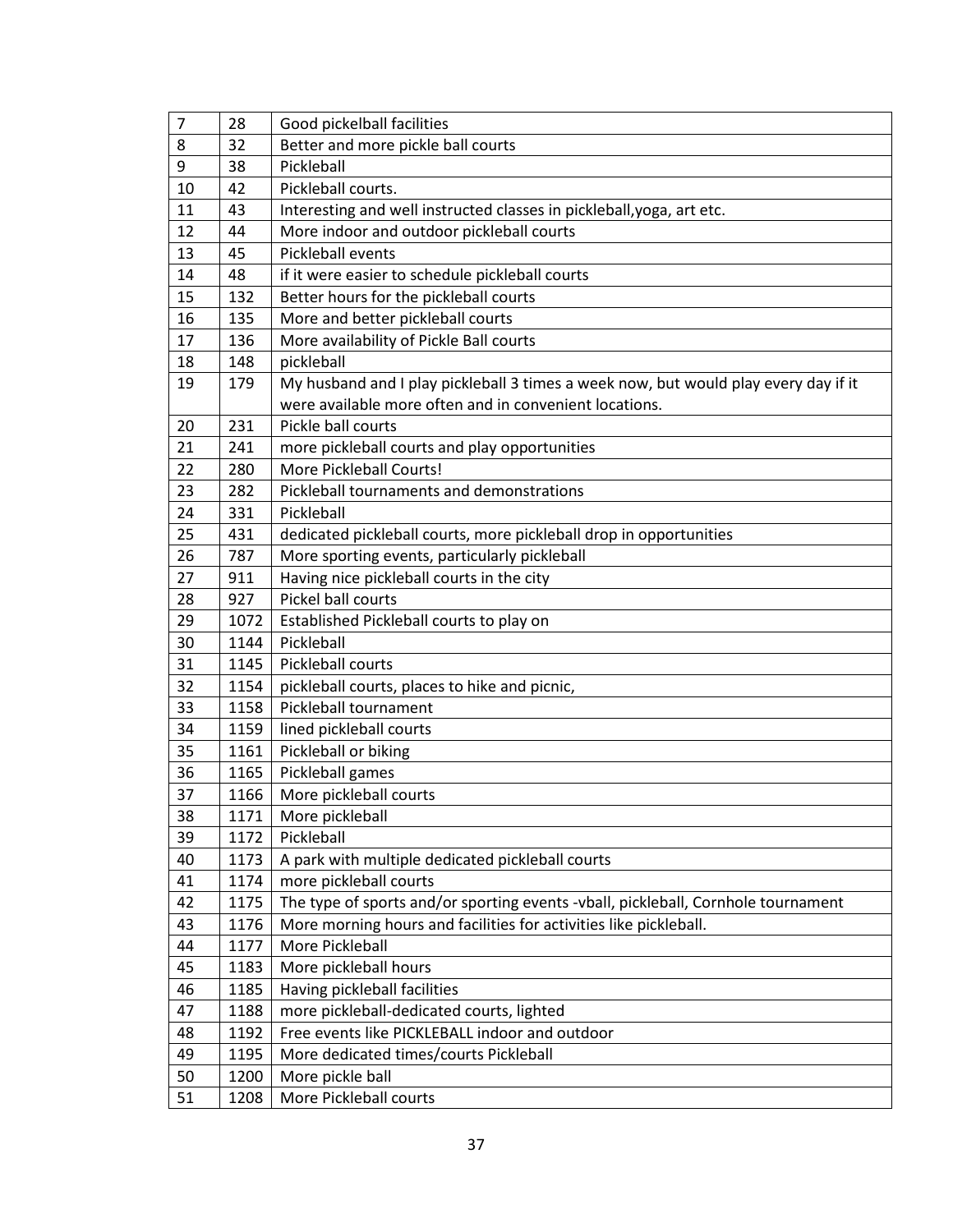| 52 | 1210 | More pickle ball courts                                                                 |
|----|------|-----------------------------------------------------------------------------------------|
| 53 | 1213 | Pickleball                                                                              |
| 54 | 1214 | Pickleball                                                                              |
| 55 | 1217 | Pickleball                                                                              |
| 56 | 1218 | Pickleball                                                                              |
| 57 | 1221 | More pickleball courts with nets                                                        |
| 58 | 1224 | <b>Pickleball tournaments</b>                                                           |
| 59 | 1225 | Covered pickleball courts                                                               |
| 60 | 1226 | More Pickleball courts                                                                  |
| 61 | 1231 | More dedicated pickleball courts                                                        |
| 62 | 1233 | Pickleball Events, Round Robins, Tournaments                                            |
| 63 | 1234 | More pickleball courts                                                                  |
| 64 | 1238 | <b>Pickleball courts</b>                                                                |
| 65 | 1239 | More pickleball courts                                                                  |
| 66 | 1242 | Organized pickleball times/ tournament                                                  |
| 67 | 1246 | playing pickleball with other people                                                    |
| 68 | 1248 | Dedicated pickleball courts                                                             |
| 69 | 1250 | Safe parking, clean restrooms, pickleball                                               |
| 70 | 1252 | If there was a pickleball complex with a dozen or more dedicated covered lighted        |
|    |      | pickleball courts.                                                                      |
| 71 | 1253 | Pickleball                                                                              |
| 72 | 1258 | DEDICATED INDOOR & OUTDOOR PICKLEBALL COURTS. We have a huge community                  |
|    |      | already and it's the fastest growing sport in the country. Take a look at P&R depts all |
|    |      | over the country providing pickleball courts to communities. We play ALL YEAR, ALL      |
|    |      | AGES, ALL KINDS OF PEOPLE. Thanks!                                                      |
| 73 | 1262 | A dedicated pickleball facility                                                         |

### **Are there any recreation activities that you or members of your household would like to see more of in Seattle?**

of 1084 answers mention pickleball

|                | #            | <b>RESPONSES</b>                                 |
|----------------|--------------|--------------------------------------------------|
| $\mathbf{1}$   | $\mathbf{1}$ | Pickleball                                       |
| $\overline{2}$ | 3            | Outdoor pickleball courts and indoor court times |
| 3              | 4            | PICKLEBALL!!!                                    |
| $\overline{4}$ | 5            | Pickleball courts                                |
| 5              | 9            | Pickleball opportunities                         |
| 6              | 13           | PICKLEBALL COURTS                                |
| $\overline{7}$ | 15           | Pickleball tournament                            |
| 8              | 19           | Pickleball                                       |
| 9              | 20           | Pickleball- expanded hours                       |
| 10             | 21           | pickle ball                                      |
| 11             | 22           | Pickleball                                       |
| 12             | 24           | Pickle ball                                      |
| 13             | 26           | Pickelball                                       |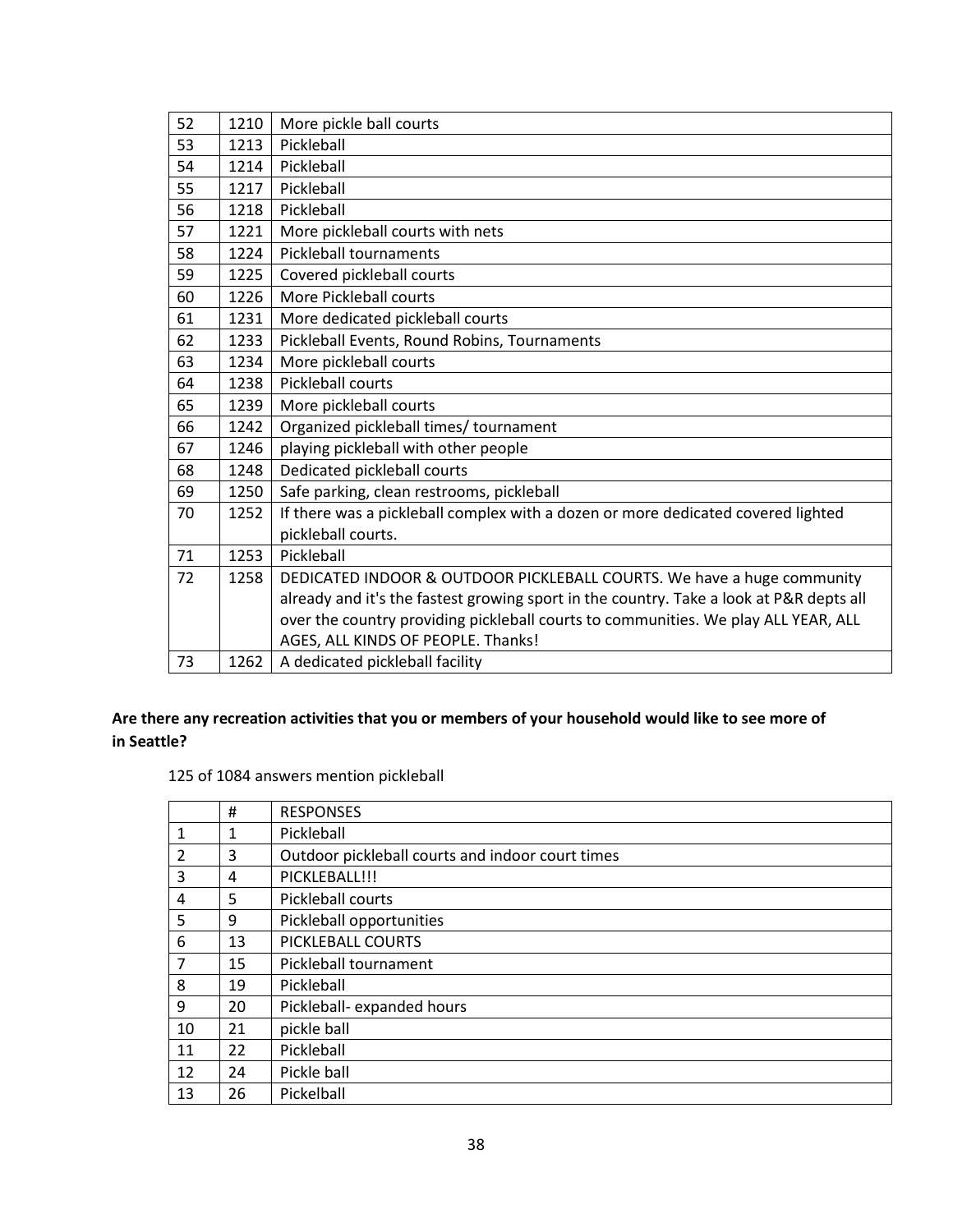| 14 | 27  | More access to pickleball for retires                                                    |
|----|-----|------------------------------------------------------------------------------------------|
| 15 | 29  | Pickle ball                                                                              |
| 16 | 30  | Pickleball                                                                               |
| 17 | 33  | Pickleball                                                                               |
| 18 | 34  | pickle ball                                                                              |
| 19 | 36  | Pickleball                                                                               |
| 20 | 37  | more pickleball exclusive courts                                                         |
| 21 | 39  | <b>Pickleball for seniors</b>                                                            |
| 22 | 40  | pickle ball                                                                              |
| 23 | 41  | Sports like pickleball trounaments and courts to play.                                   |
| 24 | 43  | Pickleball Tournaments indoor and outdoor                                                |
| 25 | 44  | Pickleball, indoor & outdoor                                                             |
| 26 | 47  | Pickleball                                                                               |
| 27 | 54  | pickleball                                                                               |
| 28 | 116 | Availability of pickleball courts, especially dedicated, indoor courts                   |
| 29 | 117 | Pickleball                                                                               |
| 30 | 118 | Pickle Ball -- indoor and outdoor!! :=)                                                  |
| 31 | 127 | Pickle ball                                                                              |
| 32 | 128 | Pickleball                                                                               |
| 33 | 139 | Bocce, pickle ball, yard games, live music, good trucks, outdoor at activities           |
| 34 | 155 | Pickleball                                                                               |
| 35 | 156 | We need a lot more pickleball courts, both indoor and outdoor, and at more times and     |
|    |     | places, as more older adults and as more younger adults start playing this fastest       |
|    |     | growing sport in America.                                                                |
| 36 | 185 | More pickleball courts throughout city. Lines for pickleball on tennis courts so that    |
|    |     | they can be multiuse. Perhaps a pickleball center like they have in Kent. More outdoor   |
|    |     | courts.                                                                                  |
| 37 | 209 | Pickleball                                                                               |
| 38 | 240 | More Pickleball                                                                          |
| 39 | 242 | More outside pickleball courts for play.                                                 |
| 40 | 245 | Pickle ball                                                                              |
| 41 | 253 | Continued operation of golf courses, hiking trails, pickle ball                          |
| 42 | 266 | Yes, Pickle Ball! An excellent multicultural, multigenerational form of exercise.        |
| 43 | 285 | Pickleball                                                                               |
| 44 | 296 | Pickle ball                                                                              |
| 45 | 299 | Geared to seniors. Pickleball is becoming popular with younger folks, making it harder   |
|    |     | for seniors to participate                                                               |
| 46 | 371 | Pickleball                                                                               |
| 47 | 393 | tennis courts or pickle ball courts                                                      |
| 48 | 517 | pickle ball and badmitten                                                                |
| 49 | 588 | pickle ball                                                                              |
| 50 | 598 | Bocci ball courts, hiking trails, pickle ball                                            |
| 51 | 673 | new hiking trails in the greenbelts, pull up bars/stretching areas at more parks, pickle |
|    |     | ball, outdoor ping pong. volley ball.                                                    |
| 52 | 675 | Pickleball, hiking/walking                                                               |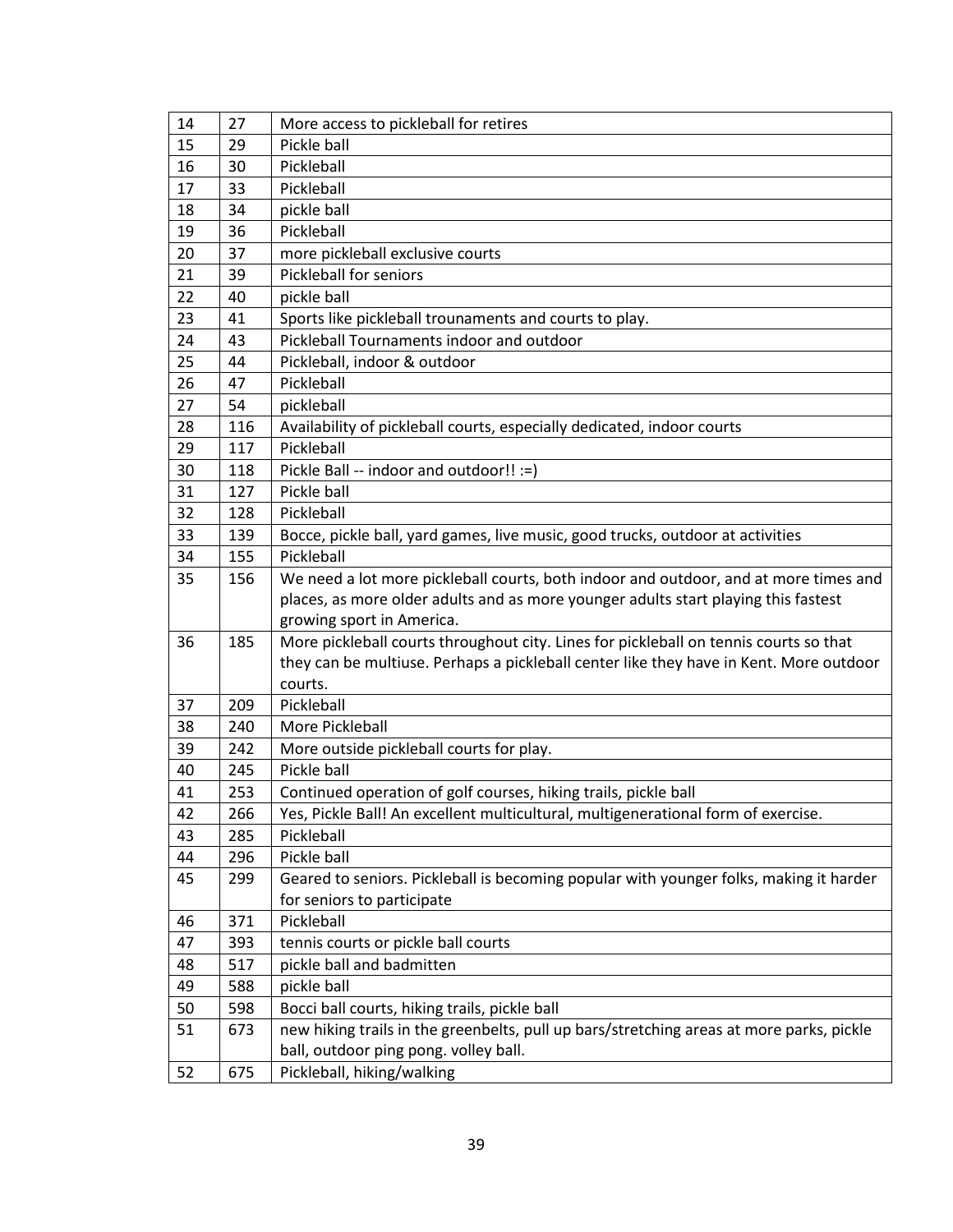| 53 | 694  | Better field conditions to enable the current set of activities to be conducted. Maybe      |
|----|------|---------------------------------------------------------------------------------------------|
|    |      | more pickle ball opportunities, but that is much lower priority than making existing        |
|    |      | facilities more durable (e.g., better drainage, synthetic turf instead of grass).           |
| 54 | 727  | Pickle ball                                                                                 |
| 55 | 771  | pop-up festivals; free clinics (tennis, pickle ball, yoga, art, etc.); neighborhood socials |
|    |      | (not all for kids)                                                                          |
| 56 | 778  | Pickleball courts                                                                           |
| 57 | 780  | Pickleball                                                                                  |
| 58 | 783  | Swimming and pickle ball                                                                    |
| 59 | 791  | Pickel ball                                                                                 |
| 60 | 822  | Pickleball (courts & classes/leagues), workout classes, movie nights                        |
| 61 | 854  | Indoor and outdoor pickleball, dedicated outdoor (and indoor) courts                        |
| 62 | 905  | Pickleball courts                                                                           |
| 63 | 963  | Pickleball                                                                                  |
| 64 | 964  | Pickleball                                                                                  |
| 65 | 967  | More love to ultimate and pickleball!                                                       |
| 66 | 968  | Pickleball                                                                                  |
| 67 | 972  | Pickleball                                                                                  |
| 68 | 974  | Pickleball in the evening and weekends                                                      |
| 69 | 975  | Pickleball                                                                                  |
| 70 | 979  | Indoor/ outdoor pickleball courts                                                           |
| 71 | 980  | Pickleball                                                                                  |
| 72 | 982  | Pickleball                                                                                  |
| 73 | 984  | Pickleball                                                                                  |
| 74 | 986  | Dedicated pickleball courts with outdoor lights                                             |
| 75 | 987  | More available pickleball courts and times to play                                          |
| 76 | 991  | More Pickleball courts, indoor or covered courts!                                           |
| 77 | 992  | Pickleball                                                                                  |
| 78 | 993  | Pickleball                                                                                  |
| 79 | 994  | Pickleball                                                                                  |
| 80 | 995  | Pickleball                                                                                  |
| 81 | 996  | Pickleball, volleyball                                                                      |
| 82 | 997  | morning pickleball                                                                          |
| 83 | 998  | Pickleball                                                                                  |
| 84 | 1000 | pickleball courts (indoor and outdoor)                                                      |
| 85 | 1004 | Pickleball                                                                                  |
| 86 | 1006 | Pickleball                                                                                  |
| 87 | 1007 | P Ball Courts                                                                               |
| 88 | 1008 | Pickleball                                                                                  |
| 89 | 1010 | pickleball--a 3 generation sport and very inexpensive                                       |
| 90 | 1013 | More dedicated Pickleball courts. Staff members not biased to favor tennis.                 |
| 91 | 1018 | PICKLEBALL. The fastest growing sport has already outgrown the provided times and           |
|    |      | space. Time THINK BIGGER with the growing community                                         |
| 92 | 1023 | Pickleball courts                                                                           |
| 93 | 1024 | Pickle ball                                                                                 |
| 94 | 1028 | Pickleball                                                                                  |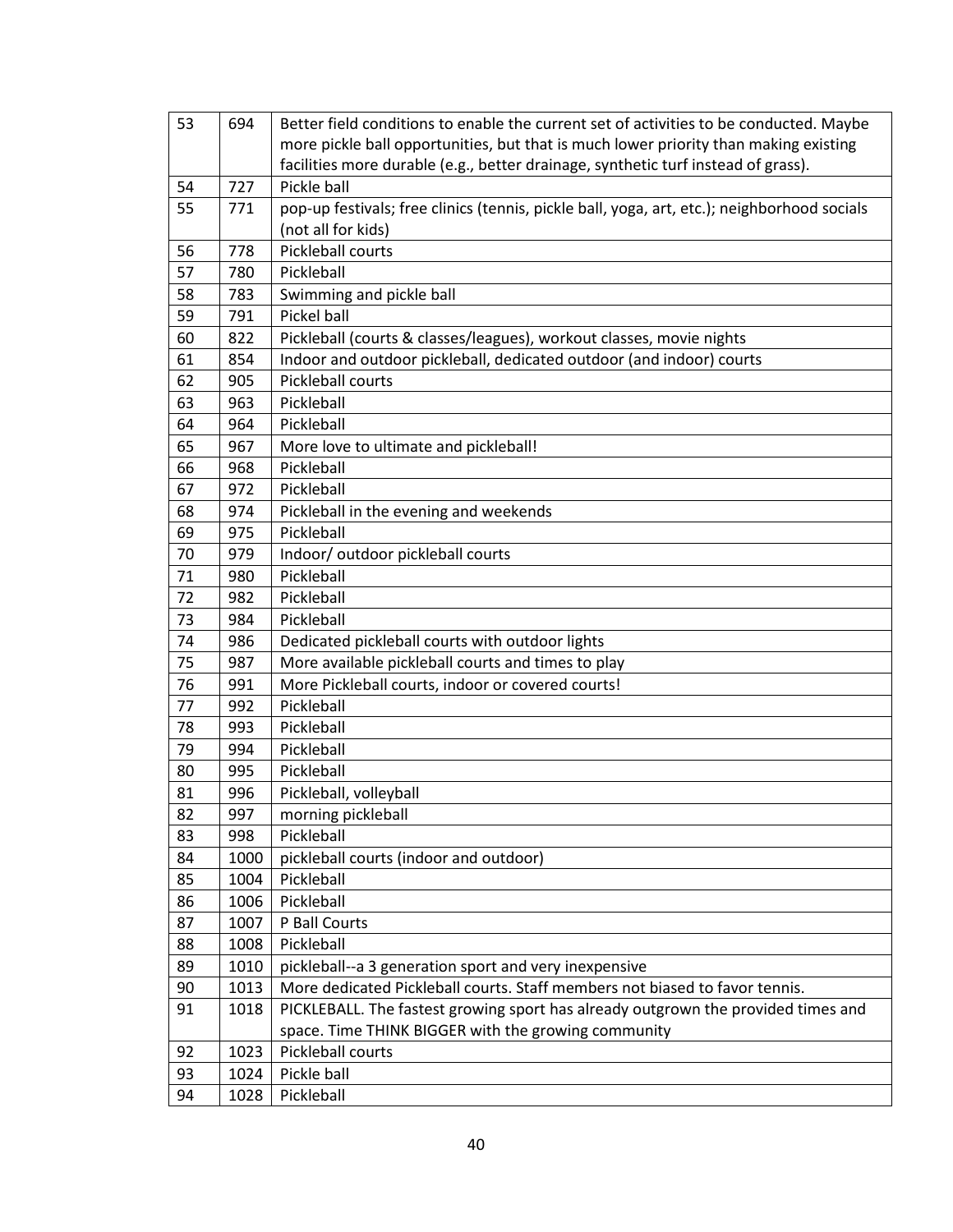| 95  | 1032 | We would like to see more pickleball courts (indoor and outdoor which don't have to |
|-----|------|-------------------------------------------------------------------------------------|
|     |      | be shared with tennis players                                                       |
| 96  | 1033 | pICKLEBALL                                                                          |
| 97  | 1034 | Pickle ball                                                                         |
| 98  | 1035 | <b>Outdoor Pickleball</b>                                                           |
| 99  | 1036 | Pickleball                                                                          |
| 100 | 1037 | Pickleball                                                                          |
| 101 | 1038 | Pickleball                                                                          |
| 102 | 1039 | Pickleball, soccer, dance, knitting groups                                          |
| 103 | 1040 | Pickleball!!!                                                                       |
| 104 | 1041 | Pickleball                                                                          |
| 105 | 1044 | Pickleball courts with nets                                                         |
| 106 | 1047 | Pickleball                                                                          |
| 107 | 1048 | Plckleball outdoor covered year round and more pickleball court time indoors at     |
|     |      | community centers and designated indoor pickle ball facilitycentral location ample  |
|     |      | parking                                                                             |
| 108 | 1049 | Pickleball                                                                          |
| 109 | 1054 | Pickleball                                                                          |
| 110 | 1056 | <b>Pickleball Courts</b>                                                            |
| 111 | 1058 | <b>More Pickleball Courts</b>                                                       |
| 112 | 1060 | Picklelball for indoors and outside true pickle ball courts                         |
| 113 | 1061 | Pickleball                                                                          |
| 114 | 1062 | Pickleball                                                                          |
| 115 | 1063 | Pickleball                                                                          |
| 116 | 1064 | Pickleball                                                                          |
| 117 | 1065 | Pickleball                                                                          |
| 118 | 1066 | Pickleball day and evening, indoor and outdoor, weekdays and weekends.              |
| 119 | 1070 | Pickleball                                                                          |
| 120 | 1072 | Pickleball                                                                          |
| 121 | 1074 | Pickleball - need more courts                                                       |
| 122 | 1076 | Pickleball                                                                          |
| 123 | 1077 | Pickleball                                                                          |
| 124 | 1080 | PICKLEBALL - we need dedicated courts!                                              |
| 125 | 1084 | Pickleball - dedicated indoor and outdoor facilities                                |

### **Are there any additional drop-in activities you'd like to see? Suggest another!**

of 545 answers mention pickleball

|   | #  | <b>RESPONSES</b>          |
|---|----|---------------------------|
|   | 10 | More Pickleball!!!        |
|   | 12 | More pickelball           |
|   | 14 | Pickleball                |
| 4 | 16 | more pickleball           |
|   | 17 | <b>Evening Pickleball</b> |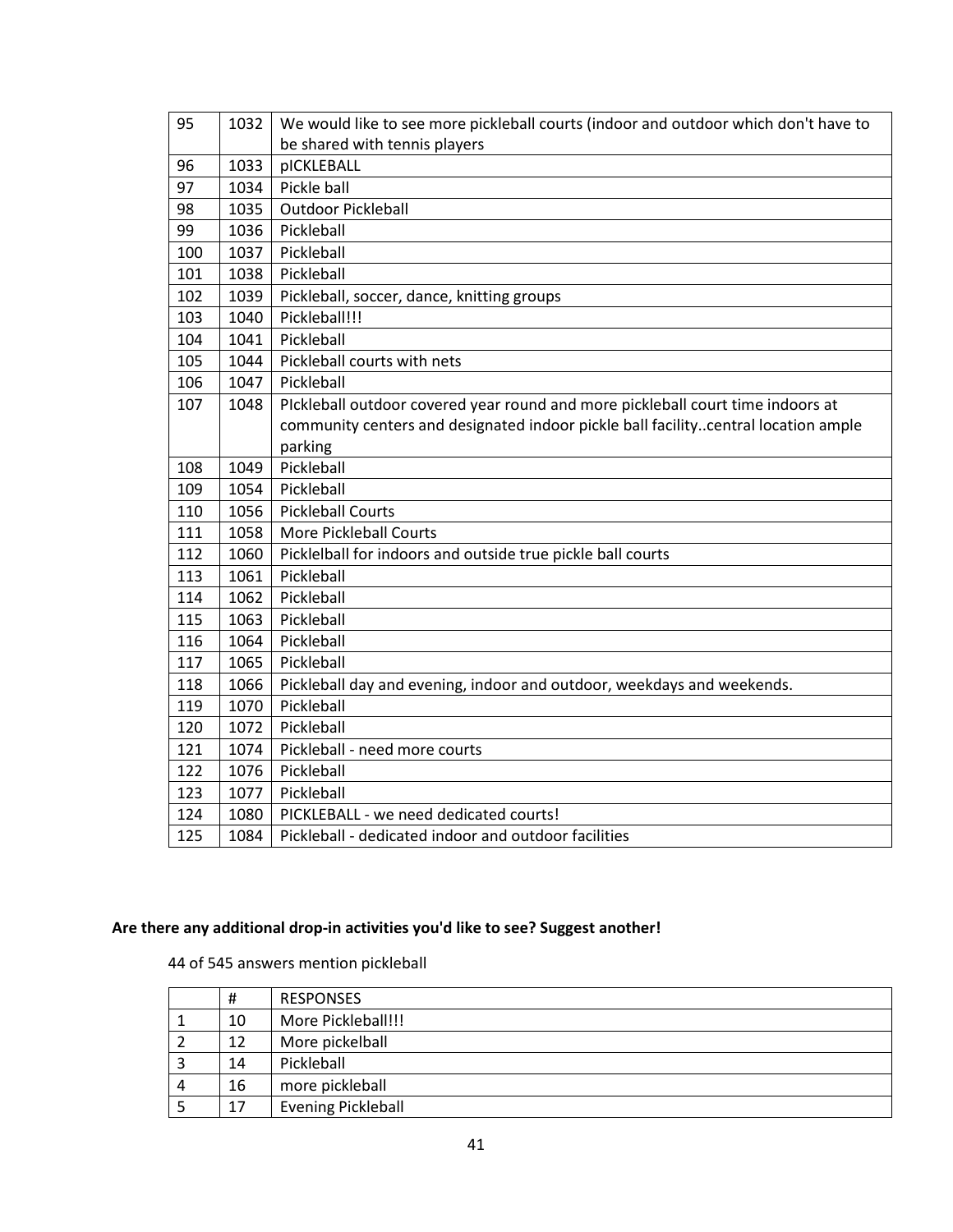| 6              | 19  | pickle ball                                                                        |
|----------------|-----|------------------------------------------------------------------------------------|
| $\overline{7}$ | 20  | more pickle ball                                                                   |
| 8              | 21  | Senior Gentle Pickleball                                                           |
| 9              | 22  | Pickleball                                                                         |
| 10             | 28  | Pickleball                                                                         |
| 11             | 67  | Pickleball                                                                         |
| 12             | 84  | Pickleball                                                                         |
| 13             | 102 | senior sports - table tennis or pickle ball for older folks please                 |
| 14             | 142 | Pickleball                                                                         |
| 15             | 183 | pickleball drop ins specifically for beginners                                     |
| 16             | 267 | Pickle Ball                                                                        |
| 17             | 289 | more pickle ball                                                                   |
| 18             | 337 | Pickle ball for all ages                                                           |
| 19             | 356 | More pickleball                                                                    |
| 20             | 378 | Pickleball outdoors                                                                |
| 21             | 474 | More pickleball indoor/outdoor                                                     |
| 22             | 482 | More pickleball                                                                    |
| 23             | 485 | Pickleball                                                                         |
| 24             | 487 | More indoor pickleball play times                                                  |
| 25             | 488 | <b>Outdoor Pickleball</b>                                                          |
| 26             | 490 | <b>Pickleball locations</b>                                                        |
| 27             | 491 | more hours for indoor pickleball                                                   |
| 28             | 493 | More pickleball                                                                    |
| 29             | 497 | pickleball all day long                                                            |
| 30             | 500 | More Pickleball events                                                             |
| 31             | 503 | Pickleball Pickleball Pickleball                                                   |
| 32             | 507 | Pickle ball                                                                        |
| 33             | 513 | Pickleball                                                                         |
| 34             | 517 | more pickleball                                                                    |
| 35             | 519 | Pickleball                                                                         |
| 36             | 521 | More pickleball times at Comm. Centers                                             |
| 37             | 526 | daytime pickleball, and pickleball for youth times                                 |
| 38             | 529 | Pickleball                                                                         |
| 39             | 530 | Even more pickleball!                                                              |
| 40             | 533 | Indoor pickleball courts the community centers. Times during the early afternoon   |
| 41             | 538 | Pickleball evenings and weekends                                                   |
| 42             | 539 | Pickleball                                                                         |
| 43             | 540 | More pickleball                                                                    |
| 44             | 542 | Pickleball for ALL of us who work, so weekday evenings and weekends. Too many CC's |
|                |     | have pickleball during weekday hours only.                                         |

### **What could we do to improve our community centers?**

of 261 answers mention pickleball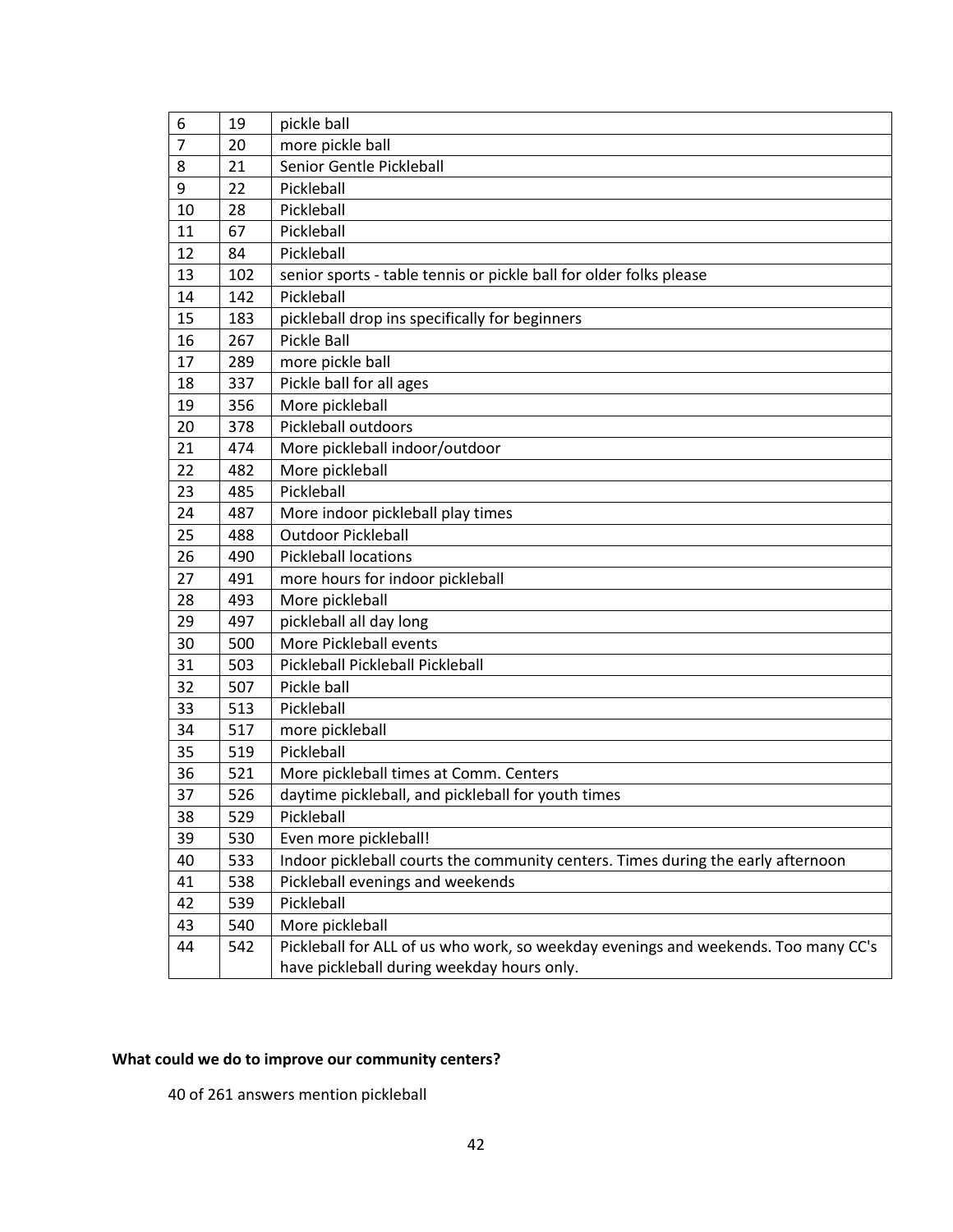|                | #              | <b>RESPONSES</b>                                                                        |
|----------------|----------------|-----------------------------------------------------------------------------------------|
| $\mathbf{1}$   | $\mathbf{1}$   | More pickleball courts                                                                  |
| 2              | $\overline{2}$ | Add more pickle ball hours in the a.m., they currently have been changed and it was a   |
|                |                | thoughtless move                                                                        |
| 3              | 3              | Add dedicated pickleball courts                                                         |
| 4              | 9              | Increase pickleball schedule                                                            |
| 5              | 10             | increase pickleball court times and more outdoor courts                                 |
| 6              | 12             | <b>Evening Pickleball</b>                                                               |
| $\overline{7}$ | 14             | More pickleball lined courts and available times.                                       |
| 8              | 32             | More dedicated/shared pickleball courts and hours.                                      |
| 9              | 48             | Add more indoor and outdoor dropin                                                      |
| 10             | 54             | More pickleball                                                                         |
| 11             | 73             | Increase number and days for pickleball play at more community centers. Play is now     |
|                |                | very crowded. We need more lined outdoor pickleball courts.                             |
| 12             | 79             | Develop neighborhood specific planning--QA needs a new community center with            |
|                |                | Pickle Ball courts.                                                                     |
| 13             | 80             | Please add dedicated Pickleball courts for a sport that is sweeping the nation and can  |
|                |                | be played by people ages 10 to 99.                                                      |
| 14             | 84             | Pickleball                                                                              |
| 15             | 187            | more PICKLEBALL                                                                         |
| 16             | 188            | Add more pickleball hours, and create more locations for pickleball so that players of  |
|                |                | different 8/13/2019 8:14 PM SPR Strategic Plan Survey 185 / 233 skill levels can find   |
|                |                | participants at their own level of play.                                                |
| 17             | 198            | More Pickleball courts                                                                  |
| 18             | 216            | Add pickleball time and frequency                                                       |
| 19             | 220            | Pickleball                                                                              |
| 20             | 221            | more pickleball courts/times                                                            |
| 21             | 222            | Add more adult Pickleball hours.                                                        |
| 22             | 223            | Add more indoor Pickleball playtimes                                                    |
| 23             | 224            | Covered outdoor Pickleball courts                                                       |
| 24             | 225            | more days and hours for pickleball                                                      |
| 25             | 226            | more pickleball                                                                         |
| 26             | 228            | More pickleball                                                                         |
| 27             | 231            | More pickleball courts, indoor and outdoor, and longer hours for the courts that are    |
|                |                | available, are desparately needed -- waiting times to play are ridiculous               |
| 28             | 234            | More evening events for Pickleball                                                      |
| 29             | 237            | Offer more pickleball                                                                   |
| 30             | 240            | More drop in Pickleball times or dedicated courts                                       |
| 31             | 241            | Offer more pickleball play times                                                        |
| 32             | 242            | INDOOR AND OUTDOOR PICKLEBALL LOTS OF COURTS, LOTS OF HOURS                             |
| 33             | 244            | more pickleball                                                                         |
| 34             | 245            | More picleball courts                                                                   |
| 35             | 246            | Pickleball                                                                              |
| 36             | 247            | increase picklball hours and days and coordinate among area Comm. Cntrs. ieNE           |
|                |                | Seattle, W seattle Central and South end Comm. cntrs so daily choices for all levels of |
|                |                | recreational play.                                                                      |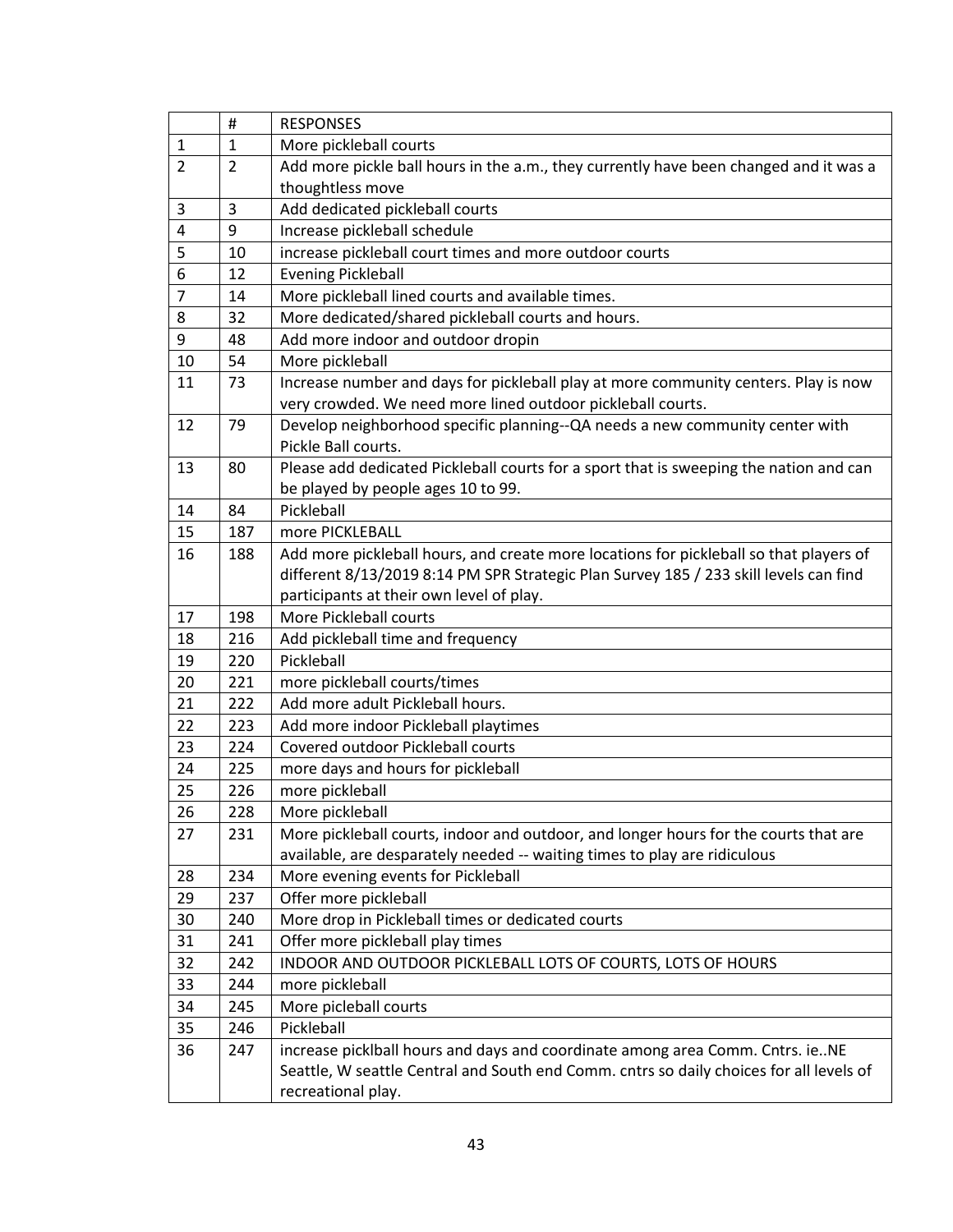| 37 | 252 | add pickleball for youth, and more daytime                                             |
|----|-----|----------------------------------------------------------------------------------------|
| 38 | 253 | <b>Add More Pickleball Courts</b>                                                      |
| 39 | 258 | Have more pickleball during winter weekends and evening. Maintain consistent           |
|    |     | pickleball times. Treat pickleball players as first class citizens.                    |
| 40 | 259 | Offer pickleball on nights and weekends. Some CC's have staff who are consistently     |
|    |     | rude and unprofessional (not always to me, but I've witnessed it more times than I can |
|    |     | count).                                                                                |

### **How can Seattle Parks and Recreation contribute to making Seattle a more livable, connected, and vibrant city for all its residents? Share your big idea!**

#### 61 of 888 answers mention pickleball

|                | #   | <b>RESPONSES</b>                                                                            |
|----------------|-----|---------------------------------------------------------------------------------------------|
| $\mathbf{1}$   | 12  | More pickleball courts, more hours                                                          |
| $\overline{2}$ | 13  | More and better pickelball courts                                                           |
| 3              | 20  | Increase pickle ball courts and times. It works for all ages, all cultures, and creates     |
|                |     | community and fitness                                                                       |
| $\overline{4}$ | 21  | Expand indoor pickle ball, especially in the evening, for those of us who work during       |
|                |     | the day and can get there in the daytime.                                                   |
| 5              | 22  | by and large, our parks and facilities are great. But I am an avid pickleballer and I think |
|                |     | our facilities could be better. Fastest growing sport in US                                 |
| 6              | 23  | Dedicated pickleball courts - a sport that can be played by most everyone                   |
| $\overline{7}$ | 24  | Keep the senior pickle ball program going as strong as ever.                                |
| 8              | 26  | Provide programs specifically designed for age groups and skill levels, i.e. Senior         |
|                |     | pickleball for beginners and/or lower skill levels.                                         |
| 9              | 27  | Make available more dedicated pickleball lined courts and times.                            |
| 10             | 29  | Add more area dedicated to a pickleball center, at least 8-16 courts for pickleball play,   |
|                |     | classes and tournaments.                                                                    |
| 11             | 92  | Don't restrict the sports that are popular, like pickleball!                                |
| 12             | 94  | Pickleball was invented on Bainbridge island. It's the fastest growing sport in the         |
|                |     | nation played by all ages. Seattle should be the Pickleball Capital of the World, with      |
|                |     | world class venues.                                                                         |
| 13             | 95  | You do a great job already. However, it would be nice to have a CC in the Wallingford       |
|                |     | area, and dedicated outdoor Pickle Ball courts (aside from Green Lake's), and include       |
|                |     | more indoor Pickle Ball court hours at existing CCs. Thank you!                             |
| 14             | 103 | Promote intergenerational sports such as pickleball.                                        |
| 15             | 131 | My big idea is to build a separate pickleball facility, perhaps a combo of indoor and       |
|                |     | outdoor courts, that would be available 24 hours per day for pickleball, and that would     |
|                |     | be large enough to host major tournaments (that would help offset the cost of the           |
|                |     | facility). This is needed because of the huge increase in pickleball players, particularly  |
|                |     | the younger aged ones who are converting from tennis that they played in high school        |
|                |     | or college to pickleball.                                                                   |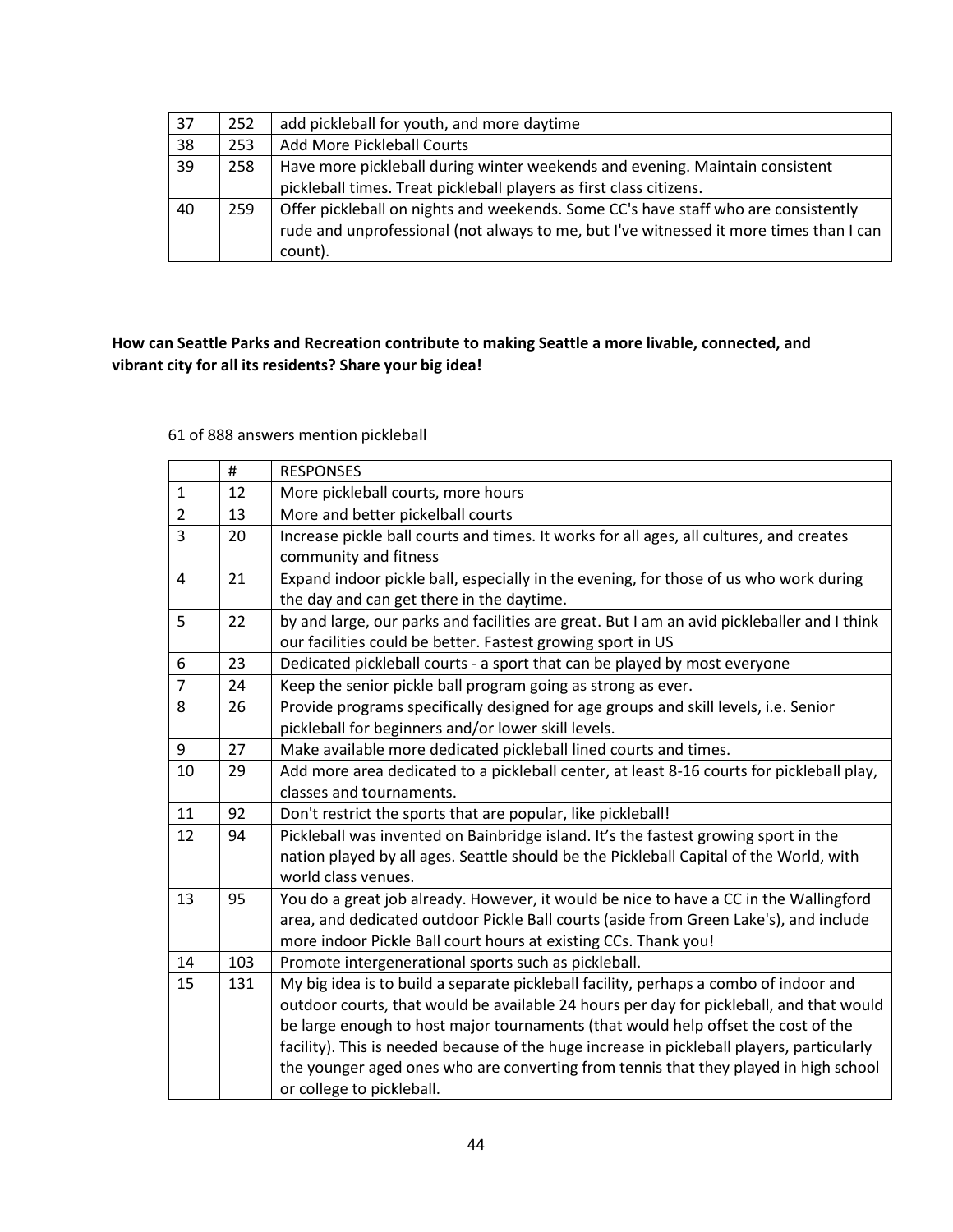| 16 | 154 | Really interested in more outdoor pickleball courts spread throughout city. All tennis       |
|----|-----|----------------------------------------------------------------------------------------------|
|    |     | courts should have lines for multiple use. Pickleball center like Amy Yee has for tennis.    |
| 17 | 176 | develop dedicated clusters of pickleball courts throughout the city and a year round         |
|    |     | indoor/outdoor pickleball facility which can accommodate several tournaments as              |
|    |     | well as league and daily drop in play.                                                       |
| 18 | 209 | Pickleball is the fastest growing sport in U.S. Seattle is woefully behind in adequately     |
|    |     | providing opportunities for play for the thousands of players, both young and old, in        |
|    |     | Seattle. Build outdoor courts - we will play. Tennis courts now are often not used.          |
|    |     | Pickleball has supplanted tennis as the most popular paddle / racquet sport, and the         |
|    |     | discrepancy in popularity is growing every year. Seattle needs to plan now for the           |
|    |     | future and convert some tennis courts to dedicated pickleball courts, while also lining      |
|    |     | more courts for pickleball.                                                                  |
| 19 | 237 | I would like to see Pickleball receive the attention it deserves. As a former Seattle        |
|    |     | Schools physical education specialist, I can assure you that Pickleball can be played        |
|    |     | and enjoyed by anyone age ten and above. I would like to see community centers               |
|    |     | promote the sport as an after school activity with tournaments and leagues forming           |
|    |     | throughout the city. Please recognize and support the growing popularity of Pickleball.      |
| 20 | 245 | Lighted outdoor pickleball courts                                                            |
| 21 | 263 | Pickleball courts with lights and covering to enable play all year round. Lessons, clubs,    |
|    |     | multigenerational groups. Pickleball can bring a community together! It's the fastest        |
|    |     | growing sport in the country and originated in the Northwest -- let's embrace it and         |
|    |     | bring people of all ages, races, ethnicities, etc together! There's nothing like it.         |
| 22 | 335 | off leash dog park on the sound. Lowman beach park!!!!! Put pickle ball there too!!!!!       |
| 23 | 561 | More Pickleball/Table Tennis areas, and more trails for hiking/walking, more upkeep          |
|    |     | on existing trails.                                                                          |
| 24 | 648 | The entire pickleball community has been looking for a complex with 12 courts that           |
|    |     | are covered so that we could play when the weather isn't so friendly. We have been           |
|    |     | facing unmaintained courts and a very limited volume of courts (without using costly         |
|    |     | concrete tape for lines and using portable nets brought by players) there are more           |
|    |     | than 50 players every Saturday and Sunday lined up to play but with only two                 |
|    |     | dedicated courts it's a challenge to not have long waits for a game. Other cities across     |
|    |     | the country have begun building pickleball complexes and are exploding with                  |
|    |     | popularity. https://m.facebook.com/story.php?                                                |
|    |     | story_fbid=2338334796215126&id=612055942176362&sfnsn=mo This is just one of                  |
|    |     | many that are happening everywhere but here. The demand and player base are                  |
|    |     | continually growing including all genders, races, and ages. We need a place to play and      |
|    |     | I truly hope to see this happen in the near future while there's still space in the city.    |
| 25 | 801 | Pickleball is a more inclusive activity than tennis. It's a very connecting type sport, it's |
|    |     | easier for different levels to play together, it's much faster to learn and Also one of the  |
|    |     | fastest growing sports and seems to have a wider band of ages that play together.            |
| 26 | 807 | Hiking paths, public beaches and more pickleball courts                                      |
| 27 | 808 | I'm finding that the groups that used to be brought together through tennis now have         |
|    |     | switched to Pickleball. Older tennis courts are underused and the too few PB courts          |
|    |     | are too crowded. Changing times. Changing courts.                                            |
| 28 | 812 | Bike walking trails. Outdoor pickleball courts with coverings.                               |
| 29 | 814 | Pickleball community in Seattle is huge and getting bigger by the day. We need to            |
|    |     | have a dedicated outdoor Pickleball courts with outdoor lights and chain link fence.         |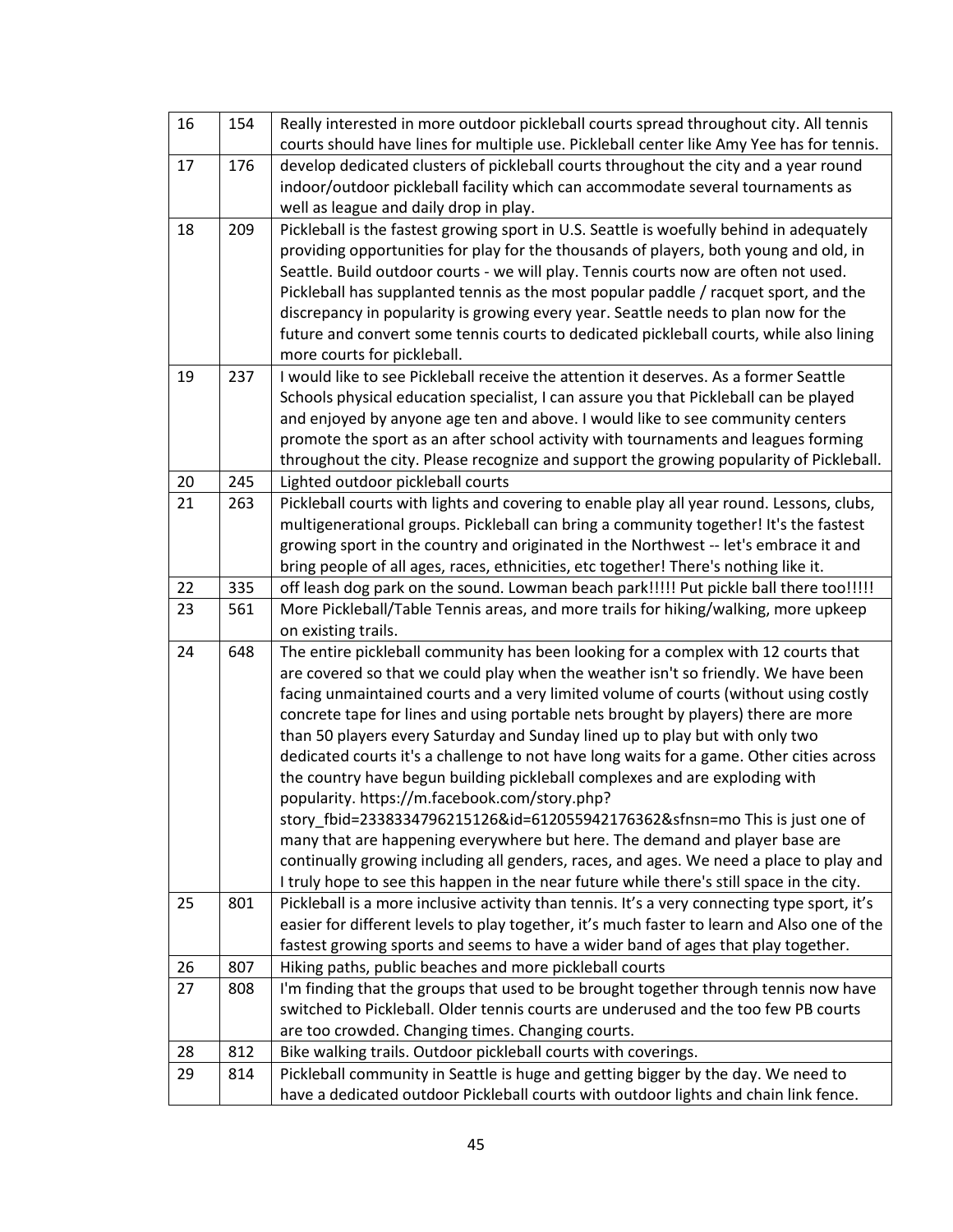|    |     | Smaller towns around the nation have supported their Pickleball community and built          |
|----|-----|----------------------------------------------------------------------------------------------|
|    |     | them dedicated Pickleball courts. Seattle is a very big city, not to mention that the        |
|    |     | sport of Pickleball was invented here, and we do not have our own dedicated                  |
|    |     | Pickleball courts. All around the nation, their respective city council, city parks, have    |
|    |     | listened to their community' need and gave them their dedicated Pickleball courts. We        |
|    |     | need it here in Seattle. We do not have the facilities to accommodate the growing            |
|    |     | popularity of this sport. This sport is for the whole family, all ages and for everyone.     |
| 30 | 817 | Large outdoor covered Pickleball courts with plenty of free parking. Fastest growing         |
|    |     | sport in the world                                                                           |
| 31 | 818 | Covered and permanently installed or lined pickleball courts, very social all inclusive      |
|    |     | game. We often invite people watching to play and they then become regulars and              |
|    |     | bring more friends!                                                                          |
| 32 | 819 | Seattle needs at least one location with multiple (8 to 12) dedicated pickleball courts.     |
|    |     | Covered would be nice.                                                                       |
| 33 | 821 | Being more noticeable for being the birthplace of Pickleball! Having more places to          |
|    |     | play. It's such a great sport for all ages and athletic abilities and brings families n      |
|    |     | friends together on so many levels. And a fairly affordable sport to play. It's gaining      |
|    |     |                                                                                              |
|    |     | more popularity than tennis and should have the same or even more court availability.        |
|    |     | Beautiful pball courts also esthetically make parks also look really nice!                   |
| 34 | 822 | Providing more indoor and outdoor pickleball facilities with 12+ dedicated courts            |
|    |     | provides all members of the community of alll different ages and walks of life the           |
|    |     | ability to connect socially and get exercise at the same time. It's been an absolute life-   |
|    |     | changer for me, my wife, son and friends.                                                    |
| 35 | 824 | Seattle needs at least one, and preferably several, major dedicated pickleball venues,       |
|    |     | both indoor and outdoor, so that folks can play both during the day and evening, and         |
|    |     | so the city can host leagues, classes, and tournaments, including major tournaments          |
|    |     | that will bring hundreds, if not thousands of people to the city. Pickleball is played by    |
|    |     | folks of all ages from kids to men and women in their 90s and is a tremendous activity       |
|    |     | that fulfills the mission of SPR. Pickleball participation is exploding across the country,  |
|    |     | and in Seattle, but it is being inhibited here by the lack of facilities and short hours for |
|    |     | the available courts.                                                                        |
| 36 | 826 | There has been such an increase in.pickleball that faculties have become crowded.            |
|    |     | Would love to see additional times added, especially on weekends, as many people             |
|    |     | work.                                                                                        |
| 37 | 827 | lots of dedicated, lighted pickleball courts outdoors and dedicated ones indoors.            |
|    |     | Fastest growing sport in the USA. 3 generations. very inexpensive to play.                   |
| 38 | 830 | Support the demand of the increased growth of pickleball. More opportunities to play         |
|    |     | pickleball, dedicated courts                                                                 |
| 39 | 834 | Dedicated Pickleball facility with lights and at least 12-16 courts. Some covered            |
|    |     | included. It could easily become one of the most attractive venues to host                   |
|    |     | tournaments and gather visitors from all over the world. Not to mention the year             |
|    |     | round daily play it would offer to the growing community of Pickleball                       |
| 40 | 837 | Offer more indoor and outdoor pickleball options, weekdays during the morning and            |
|    |     | afternoon all year long. I play often and at different locations in the greater Seattle      |
|    |     | area and its a growing sport. Also when you do offer more locations and times, be sure       |
|    |     | to offer recreation level and intermediate/advanced level sessions so people will play       |
|    |     | with others they feel most comfortable with.                                                 |
|    |     |                                                                                              |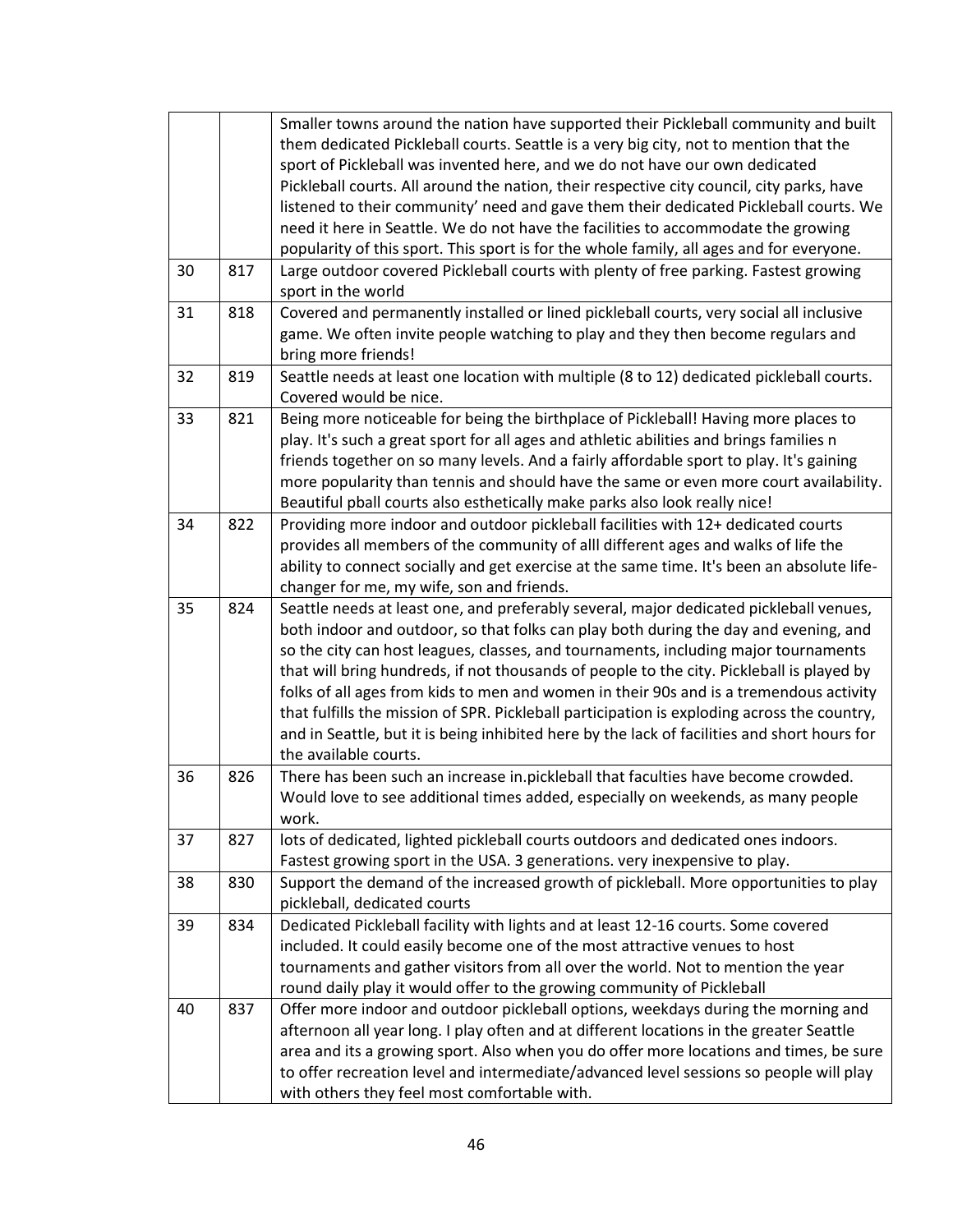| 41 | 842 | Please look into building a dedicated Pickleball facility with indoor and outdoor courts.   |
|----|-----|---------------------------------------------------------------------------------------------|
|    |     | The sport builds community and can be played by a wide range of physical abilities.         |
| 42 | 845 | Build an indoor and outdoor pickleball facility which is open to all ages which offers      |
|    |     | open play for different levels, can host national tournaments, viewing area, teaching       |
|    |     | lessons, offering times for mixed/all ages as well as special age groups (separate kids,    |
|    |     | families, adults, seniors). Pickleball is a sport which is exponentially growing all over   |
|    |     | the world and easy to learn. A great activity for people of all ethnicities and cultures to |
|    |     | get together, meet new people, have fun AND excercise. Single (and/or shy) people           |
|    |     | don't have to make arrangements but can just show up, put their paddke in line and          |
|    |     | will automatically be included in a game. I can't think of an easier way to put yourself    |
|    |     | out there, get to know people if you are new in the area (or visiting), make friends        |
|    |     | while exercising and having fun at the same time! PLEASE consider helping to facilitate     |
|    |     | and grow this amazing sport!                                                                |
| 43 | 846 | TONS OF PICKLEBALL, LOTS OF HOURS, AVAILABLE INDOOR AND OUT FOR ALL AGES.                   |
| 44 | 849 | Moe pickleball courts and more off leash areas                                              |
| 45 | 850 | - We need to keep all indoors courts in community centers, add outdoors and indoor          |
|    |     | courts on outdoor surface (similar to Sandpoint tennis center). Would be great if           |
|    |     | facility is size of Sandpoint center to accommodate tournaments and multi level play.       |
|    |     | * Play time would be great at any time of the day, sessions that are at least 3 hours       |
|    |     | long, in the morning, afternoon, evening or all day long to accommodate all busy            |
|    |     | schedules * weekend play and during school vacations schedule should not be                 |
|    |     | changed * It great game for any age group, seniors love it and it should be available to    |
|    |     | seniors or should available to children, young adults, and adults too * How many            |
|    |     | pickleball courts should be available in each outdoor location - at least 4 courts,         |
|    |     | preferably 8-12. Ideally pickleball complex similar to AmyYee tennis center or              |
|    |     | Sandpoint * In 12 years from now, we'll have four times as many pickleball players as       |
|    |     | we currently have Seattle many more courts should be build/converted to                     |
|    |     | accommodate the growth                                                                      |
| 46 | 851 | Pickleball                                                                                  |
| 47 | 853 | By now you know that Pickleball is THE fastest growing sport for all ages in US and the     |
|    |     | worldit will be a sport in a future Olympics. Seattle needs to cultivate and support        |
|    |     | this by building covered. Iit out door courts to play year round and host international     |
|    |     | tournaments. Reinstate charging for indoor drop in (extra fees for out of city limits       |
|    |     | people and use this \$ to match with city \$\$ to build the courts.                         |
| 48 | 857 | Some dedicated outdoor pickleball courts. It be great if they were covered. Fastest         |
|    |     | growing sport do we need more courts.                                                       |
| 49 | 861 | An indoor pickleball venue like the Amy Yee tennis center.                                  |
| 50 | 862 | GET MORE PICKLEBALL include times for youth to play at specific courts                      |
| 51 | 863 | <b>More Pickleball Courts</b>                                                               |
| 52 | 867 | Seattle and surrounding cities don't realize how big Pickleball has become. The             |
|    |     | existing facilities are very poor and very few. I just moved here from Salt Lake City and   |
|    |     | they've responded with putting in many new dedicated courts to accommodate the              |
|    |     | sport's growth. I'd love to see Seattle step up and do the same. New indoor and             |
|    |     | outdoor facilities would be great to see show up all around King County.                    |
| 53 | 868 | Pickleball courts w nets etc                                                                |
| 54 | 869 | By creating 12+ dedicated pickleball courts that have lights. With such a fast growing      |
|    |     | game and 8/9/2019 5:04 PM SPR Strategic Plan Survey 233 / 233 severely crowded              |